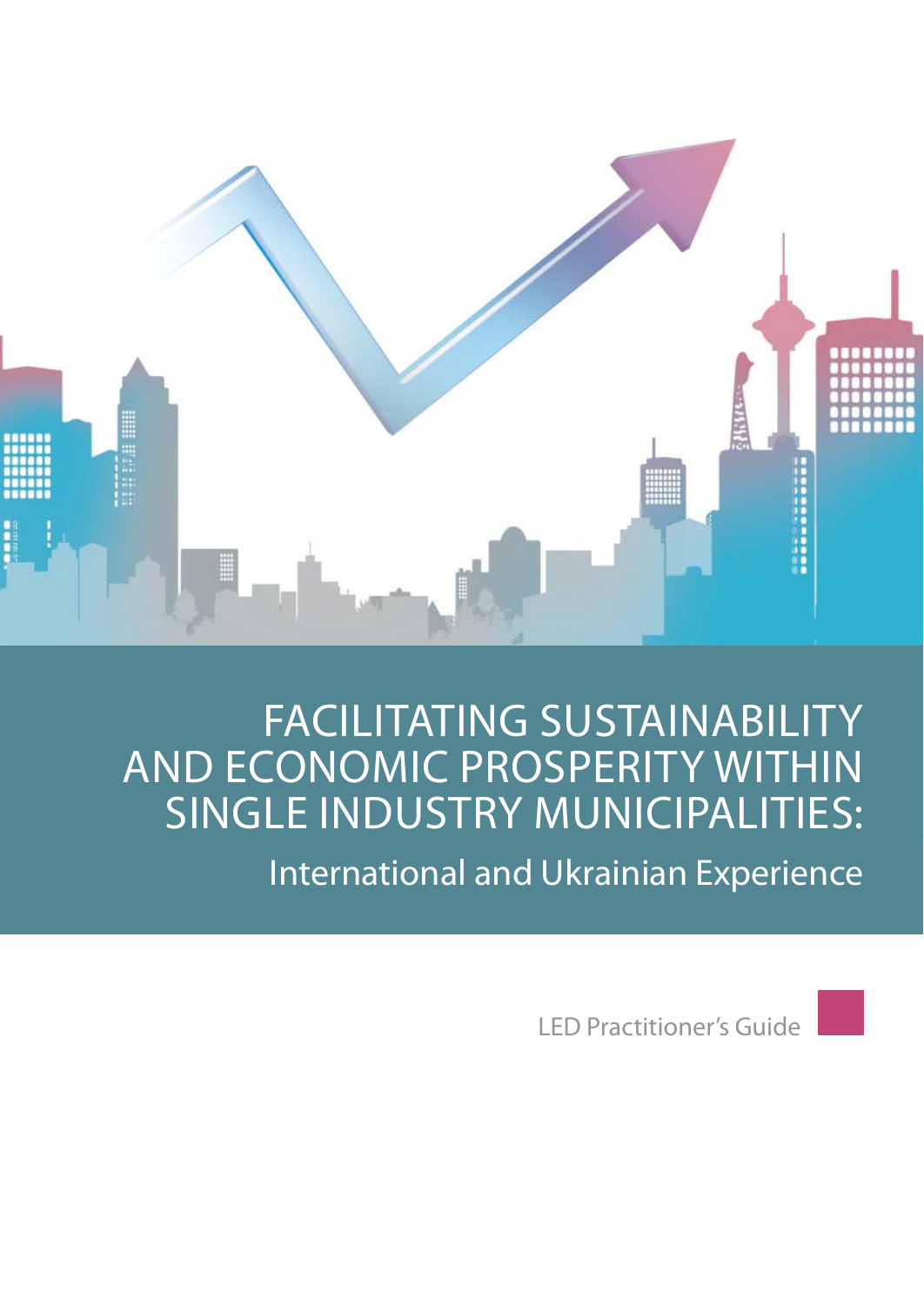

This LED Practitioner's Guide **"Facilitating Sustainability and Economic Prosperity Within Single Industry Municipalities: International and Ukrainian Experience"** was prepared under the Ukraine Municipal Local Economic Development Project, which is being implemented by the Federation of Canadian Municipalities with the financial support from the Government of Canada.

Authors: Ted Treller and Valeriy Kokot

Edited by: Igor Lepyoshkin

The views and opinions expressed herein are the responsibility of the authors and do not necessarily reflect those of the Government of Canada.

No part of this guide may be reproduced or used in any form or format without acknowledging the Ukraine Municipal Local Economic Development Project. Full reproduction of the text of the Guide in any form requires the written permission of Ukraine Municipal Local Economic Development Project.

© Federation of Canadian Municipalities / International Technical Assistance Project "Ukraine Municipal Local Economic Development", 2014.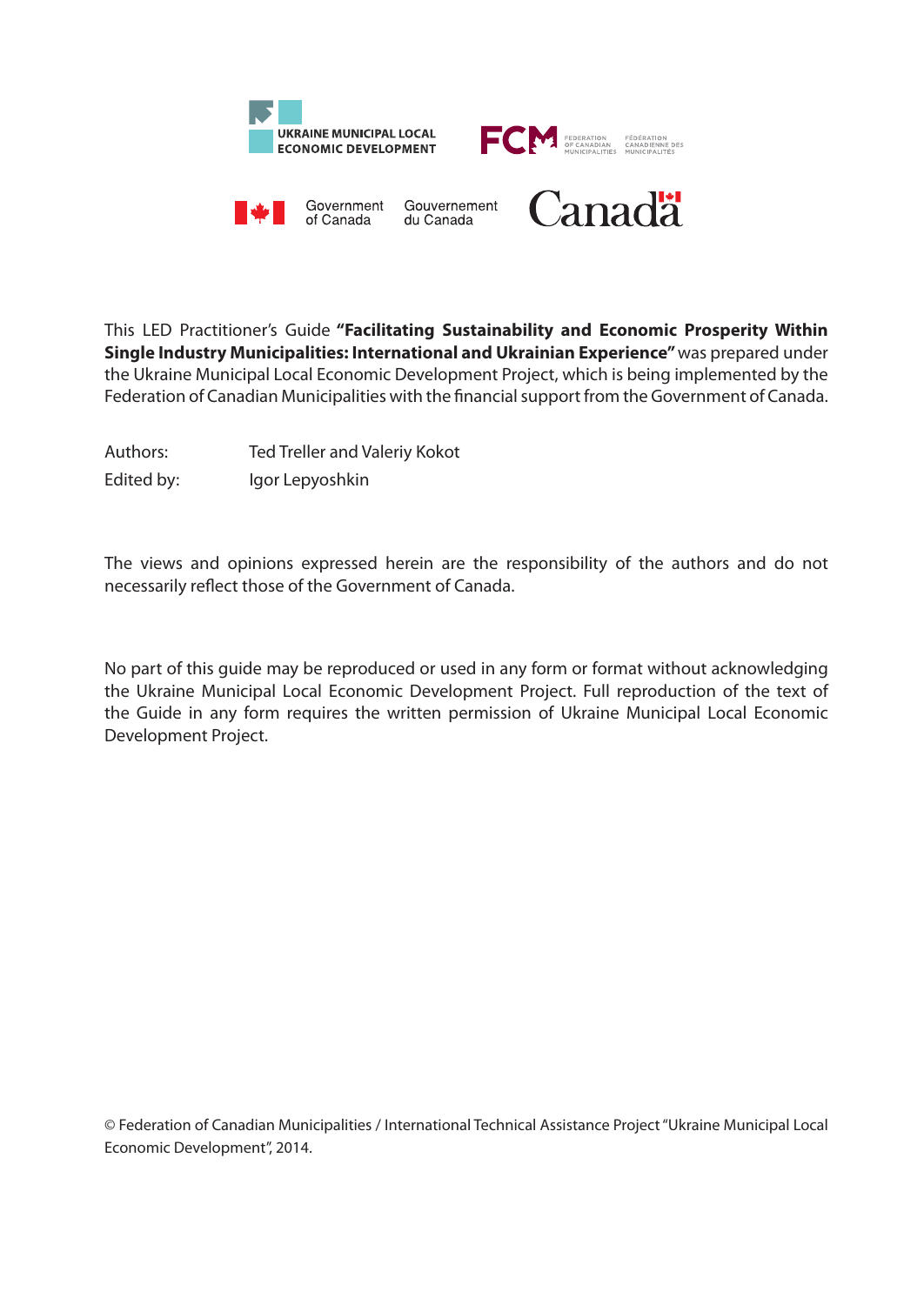# Facilitating Sustainability and Economic Prosperity Within Single Industry Municipalities: International and Ukrainian Experience

LED Practitioner's Guide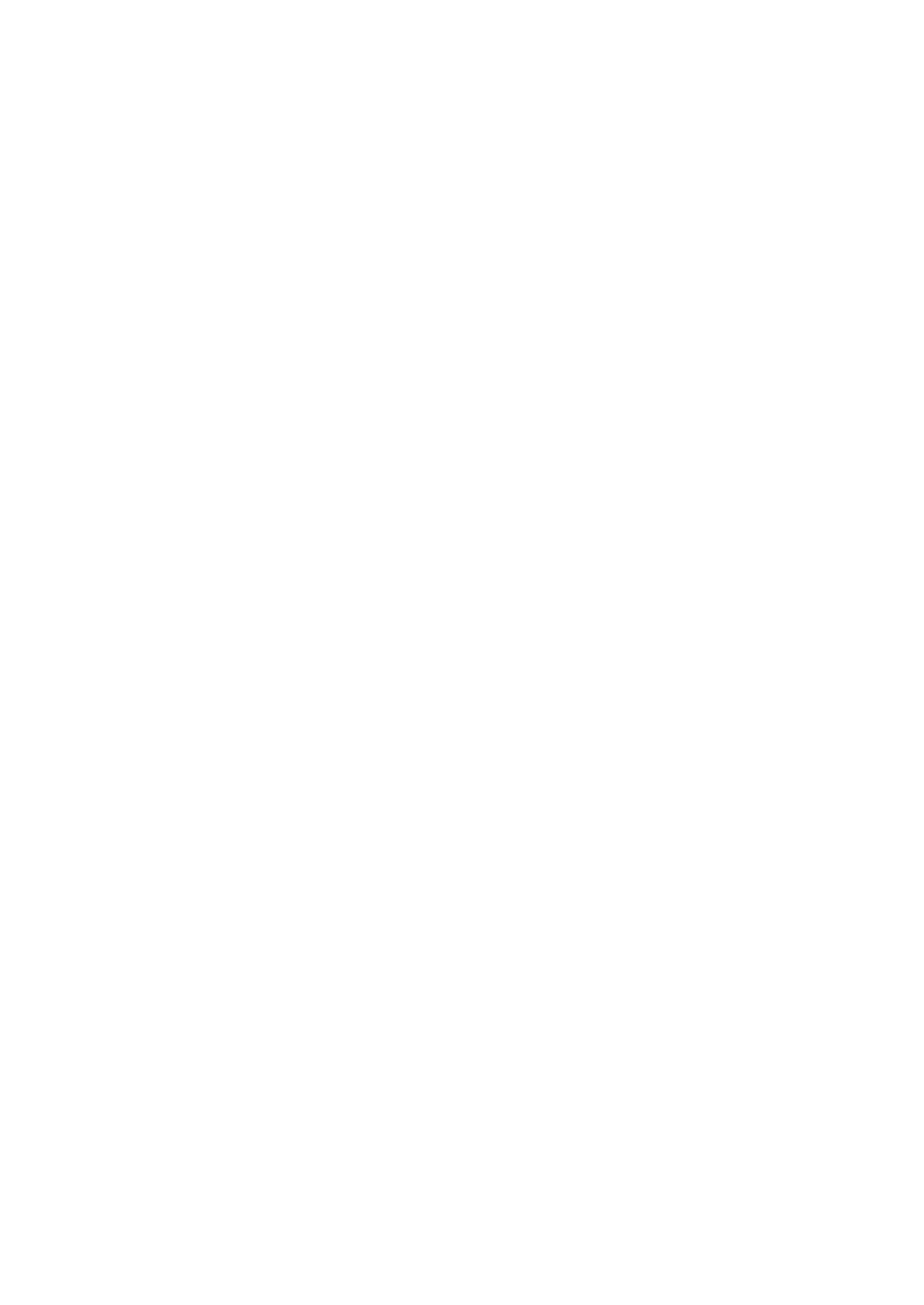# Table of Contents

| $Introduction \dots 1.11$                                              |  |
|------------------------------------------------------------------------|--|
|                                                                        |  |
| 2. Transitional Challenges and Strategies in Single Industry Towns  18 |  |
|                                                                        |  |
|                                                                        |  |
|                                                                        |  |

## Legend



- $\boxed{1}$  Definition
- $\sqrt{\mathcal{I}}$  International and Ukrainian Experience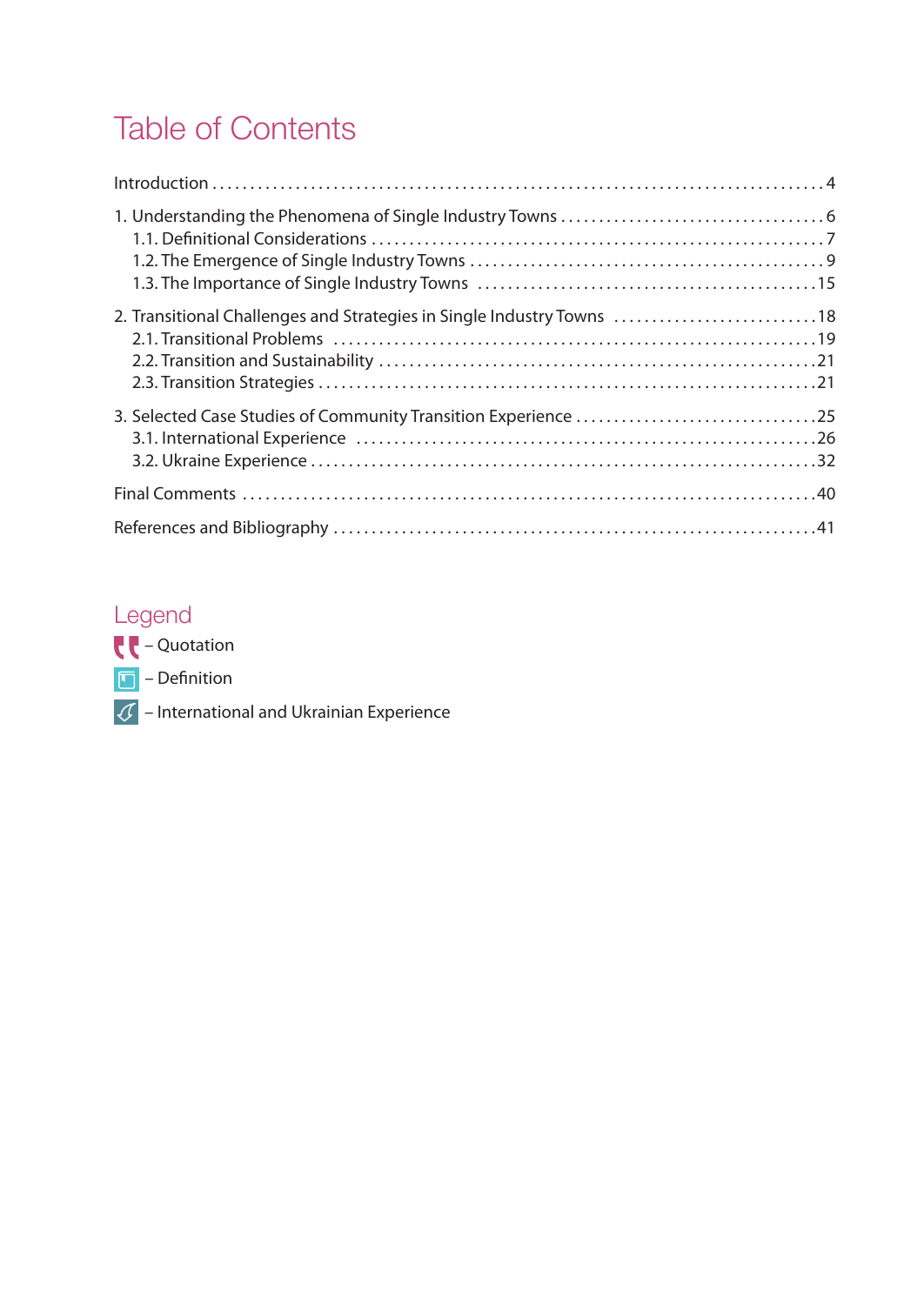# **Introduction**

"It is a serious mistake to talk of the interests of the nation without understanding the interests of each and every U individual municipality"

Clearly the sum total of regional and national economic prosperity is to a large degree a direct function of the relative successes of individual communities and their local economic development (LED) efforts. As such there are measurable economic benefits accruing from regional and national efforts to ensure wherever practical that every community is competitive and sustainable.

Unfortunately more often than not when a discussion on local economic development turns to the role and importance of sustainable single industry municipalities in fostering and facilitating broader regional and national economic prosperity, the conversation tends to become infinitely more difficult. It is more difficult because unlike the intuitive perception we all have of the role and importance of individual cities and urban areas it seems that all too often the concept of a single industry municipality or town begets a very narrow and very stereotypical perspective. This perspective is usually that of a small, isolated village with a single, large employer – a municipality either driven along by the fervor of a temporary economic boom or one that is suffering the consequences of severe dislocation and decline. More often than not this perspective conjures something out of a Dickens novel – a community with limited development prospects other than some depleting resource; at best limited amenities and infrastructure other than a few company owned facilities; and essentially a community offering nothing more than a shanty town of worker residences nestled in a scarred environment of soot and belching smoke stacks. And thus, regardless of country and regardless of the new economic realities of the 21st century, an assumption is made that for the most part single industry towns are somewhat disposable; collectively offer little to regional or national economic value other than during a boom; and present scant opportunity for sustainability, i.e. once the resource is depleted the municipality has no future.

The sad part of this story is that, at least in a very generalized sense, this stereotypical perspective is not wrong in and of itself because communities like this do exist. But they are decidedly the exception rather than the rule. They are the exception because this flawed perspective tends to broadly assume that in all such incidences of single industry municipalities there is a lack of resourcefulness in diversification, a lack of alternative economic opportunities, and an overly high degree of vulnerability to the forces of globalization. In doing so this perspective overlooks or ignores those communities whose resources do not deplete nor pollute – such as those based on renewal industries such eco-tourism and recreation. It also overlooks the transformational possibilities of local resources, i.e. transforming an old mill site to one producing value added wood products. Further, it disregards the fact that the majority of single industry towns exist within the context of a considerably different development milieu than they did in the years past. This is not to say that some single industry towns are not remote, nor small, nor premised on a boom and bust cycle. This is not to say there isn't evidence of urban decline and shrinkage after resources are depleted. Rather it is to say these single industry towns are much, much different than what they were in the past and what many perceive them to be today – certainly within a pure economic sense they are neither disposable nor discountable. In fact regardless where they exist seldom is their demise preordained; and seldom is there an absence of opportunities for renewal and revitalization.

Not surprisingly, today within the scope of local economic development programming, there is a significant and fundamental challenge in understanding and supporting the survivability and sustainability of single industry municipalities. This challenge is especially important because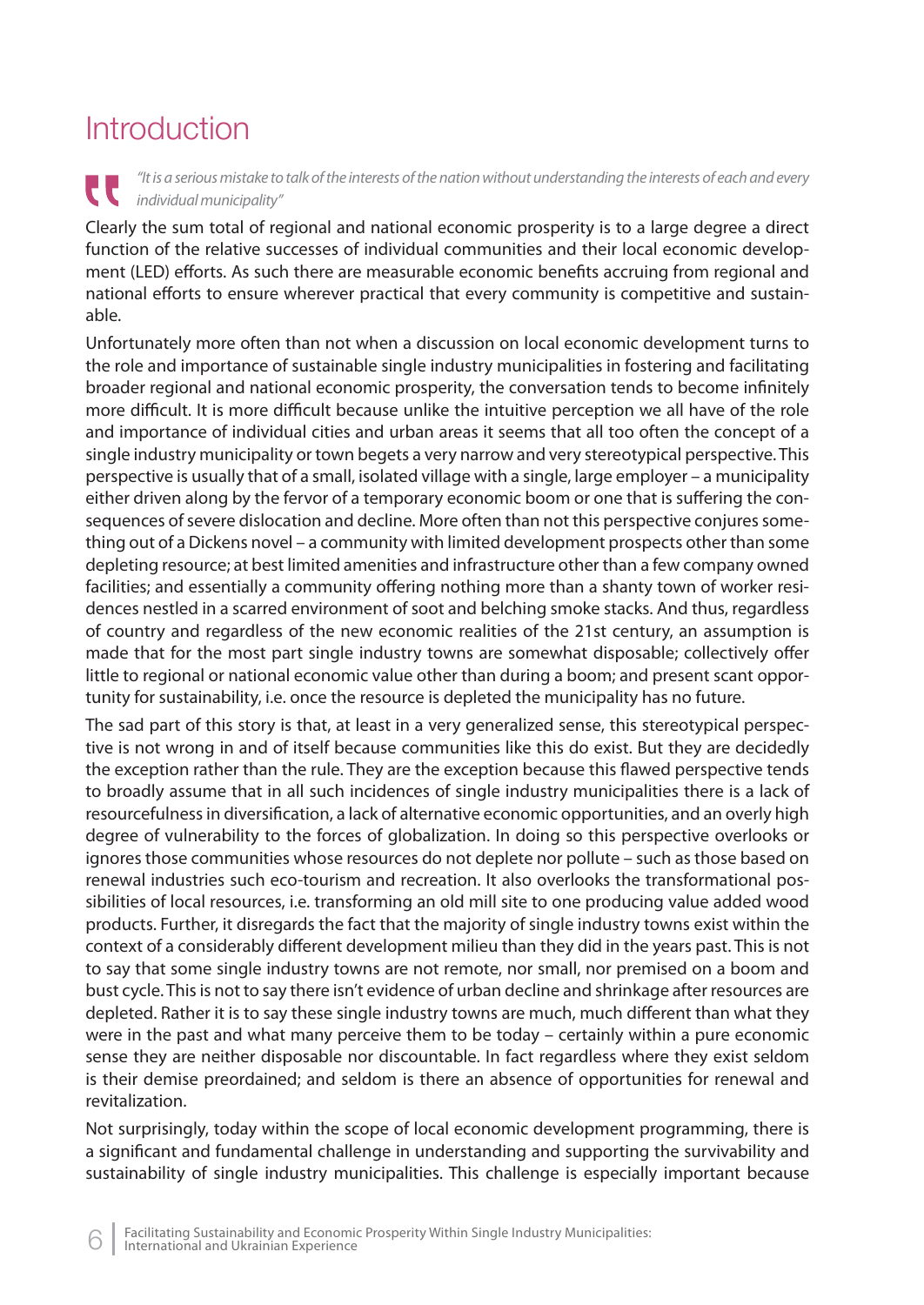single industry municipalities are not rare phenomena nor are they temporary aberrations. They exist internationally in large numbers of varying sizes and structures. Collectively in almost every jurisdiction they are important and significant factors in regional and national economic development success.

This LED Practitioner's Guide explores the structure, character, incidence and evolution of single industry municipalities. Once we properly understand what they are we can better appreciate the magnitude of contributions these communities do provide and can provide to regional and national economic prosperity; and the role that needs to be played in ensuring their ongoing competitiveness and sustainability. Importantly it isn't the purpose here to focus on why these municipalities were created in the first place or how well they have prospered since they were initially organized. While this may have a bearing on our analysis, the intent here is to explore the relative incidence of the phenomena within an international context; discuss why it is important to understand this phenomena as a distinct subset of LED; introduce some of the more "successful" transition experiences including case studies; synthesize key lessons learned and best practices; and with this research as a foundation provide some thoughts and suggestions for facilitating and sustaining economic prosperity within single industry communities of Ukrainian.

The research effort in preparing this Guide extended over 2014. It included the identification and review of numerous documents and reports pertaining to single industry towns, cities and municipalities. It also included site visits and a series of interviews with key stakeholders within selected Ukrainian municipalities. From the very beginning special care was taken to ensure that the compilation and analysis of all information was balanced, as complete as possible, and especially relevant to the specific needs of Ukrainian municipalities and LED practitioners.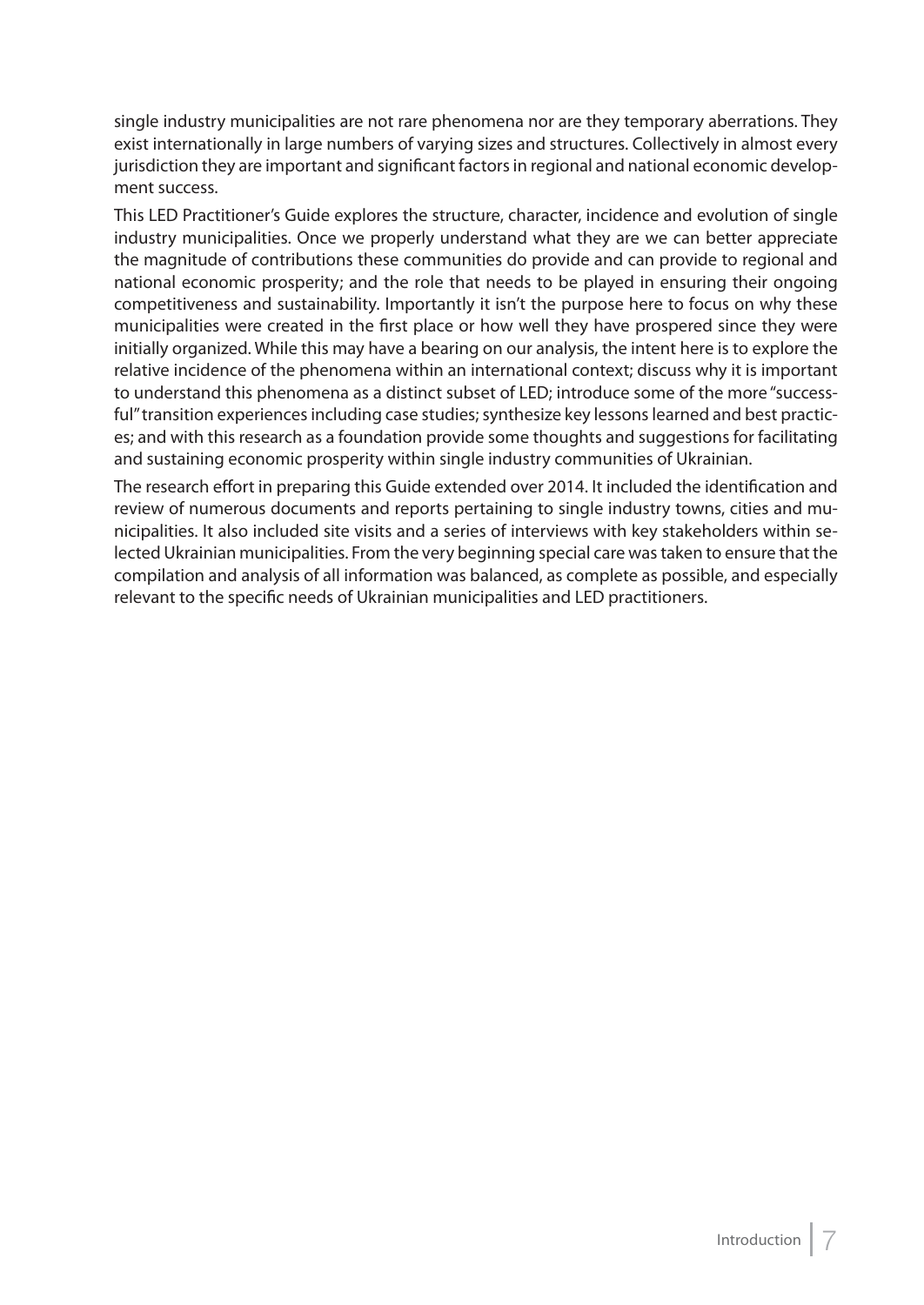

# Understanding the Phenomenon of Single Industry Towns

Any effort to fully appreciate the importance of single industry towns, the relevance of international best practices and lessons learned in fostering and facilitating their success, and the implications of this experience to local economic development within Ukraine, must start with an accepted definition of the term "single industry town". A review of the literature is somewhat deficient in this regard despite the breadth of international experience and evidence. The crux of the problem lies with the plethora of somewhat similar terms used interchangeably but lacking consistency when making comparisons, i.e. monotowns, resource towns, company towns, boom towns, resort towns and so forth. For this reason it is important to begin with a broader universal definition encompassing some combination of definitions and with this as a starting point acknowledge the differences in specific typologies at the point of drawing out insights and recommendations.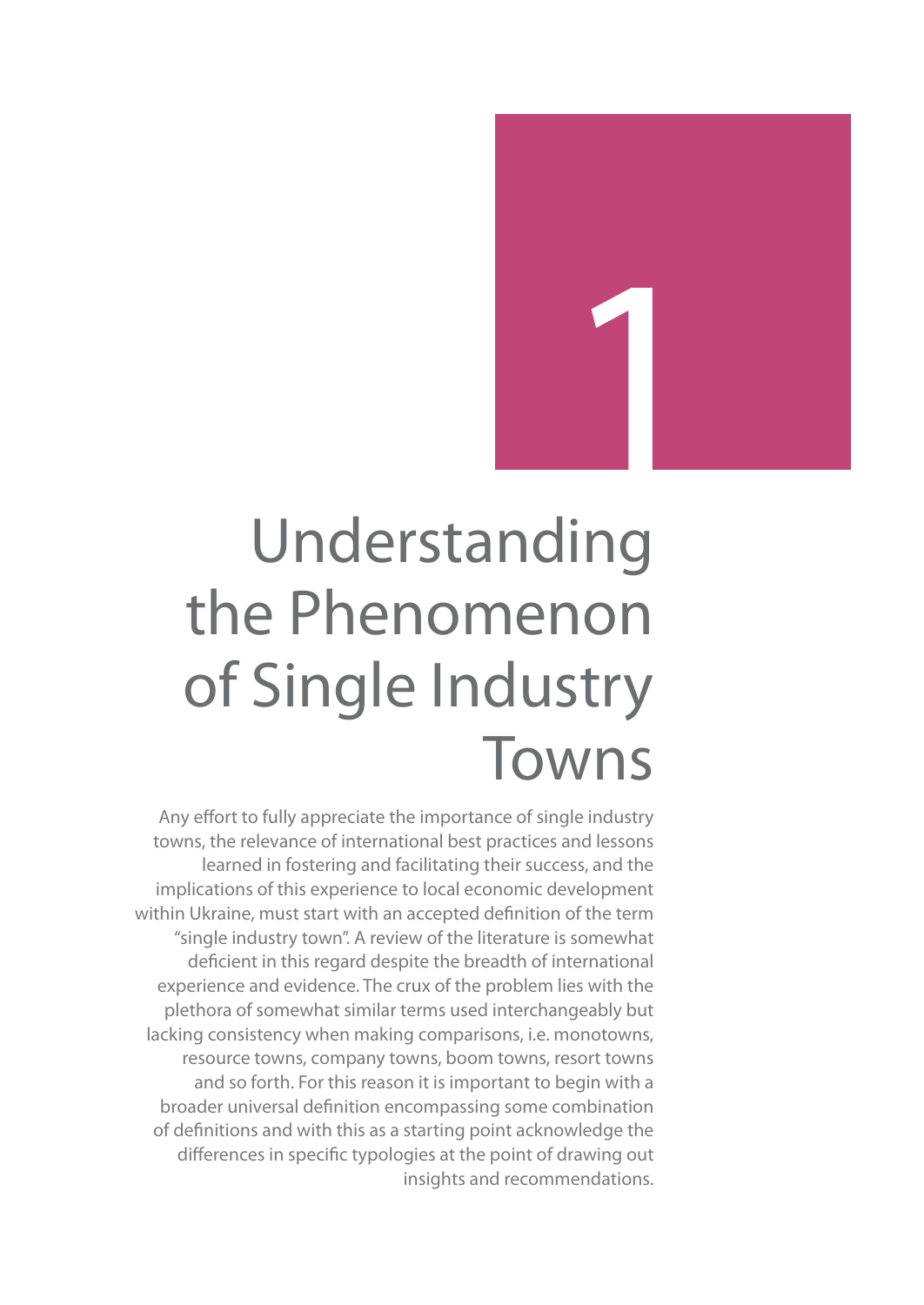# 1.1. Definitional Considerations

Any effort to fully appreciate the importance of single industry towns, the relevance of international best practices and lessons learned in fostering and facilitating their success, and the implications of this experience to local economic development within Ukraine, must start with an accepted definition of the term "single industry town". A review of the literature is somewhat deficient in this regard despite the breadth of international experience and evidence. The crux of the problem lies with the plethora of somewhat similar terms used interchangeably but lacking consistency when making comparisons, i.e. monotowns, resource towns, company towns, boom towns, resort towns and so forth. For this reason it is important to begin with a broader universal definition encompassing some combination of definitions and with this as a starting point acknowledge the differences in specific typologies at the point of drawing out insights and recommendations.

With this thought in mind consider the following definitions that are often quoted in a vasriety of research efforts and periodicals:



A **single industry town** is a municipality where a single economic activity dominates the livelihood of its citizens.

A **single industry town** is a municipality in which not less than 50% of the economic base is derived from a single sector.

A **single industry town** is a community or municipality that has more than 30% of its local labour force tied directly to a single industry sector or resident firm.

Within the context of these various definitions, single industry towns as a category or typology of urban settlement necessarily includes all of those diverse but similar municipal typologies including but not limited to: "monotowns", "mono-industrial towns", "company towns", "resource towns", "college towns", "instant towns", "boom towns", "mill towns", "rail towns", "resort towns", "new towns<sup>1</sup>", "industrial model villages", and so forth. This aggregation under the central theme of being a single industry town assumes within each individual typology a single economic activity is acknowledged as dominating the livelihood of its citizens; and/or 50% or more of the economic base is derived from a single sector; and/or more than 30% of the local labour force is tied directly to a single industry sector or resident firm.

All of these sub-typologies are somewhat different and it is especially important to recognize these differences in the evolution and context of the community when seeking to extrapolate lessons learned and best practices. For example a "monotown" is usually associated with a planned economy where considerations other than strictly market forces link sector specialization to a unique location. A resource town is the consequence of classic location theory where a small, isolated settlement is built around a specific resource, such as minerals, forests, and fishing. The defining character of a company town is that it is a municipality where one company provides the overwhelming totality of local employment and infrastructure (housing, stores, transportation, sewage and water) which is typically though not necessarily confined to a single industry sector, i.e. it normally is founded upon a single dominant sector with supporting ancillary/agglomeration economic activities all of which are controlled directly or indirectly by the company.

Some other insights into single industry towns:

 While more commonly associated with certain industry sectors such as resource extraction, single industry towns are not defined nor limited to a specific industry or industry sector. Nor

<sup>1</sup> The term new town refers to those planned communities arising pursuant to the new towns movement in particular, pertaining mainly to the United Kingdom.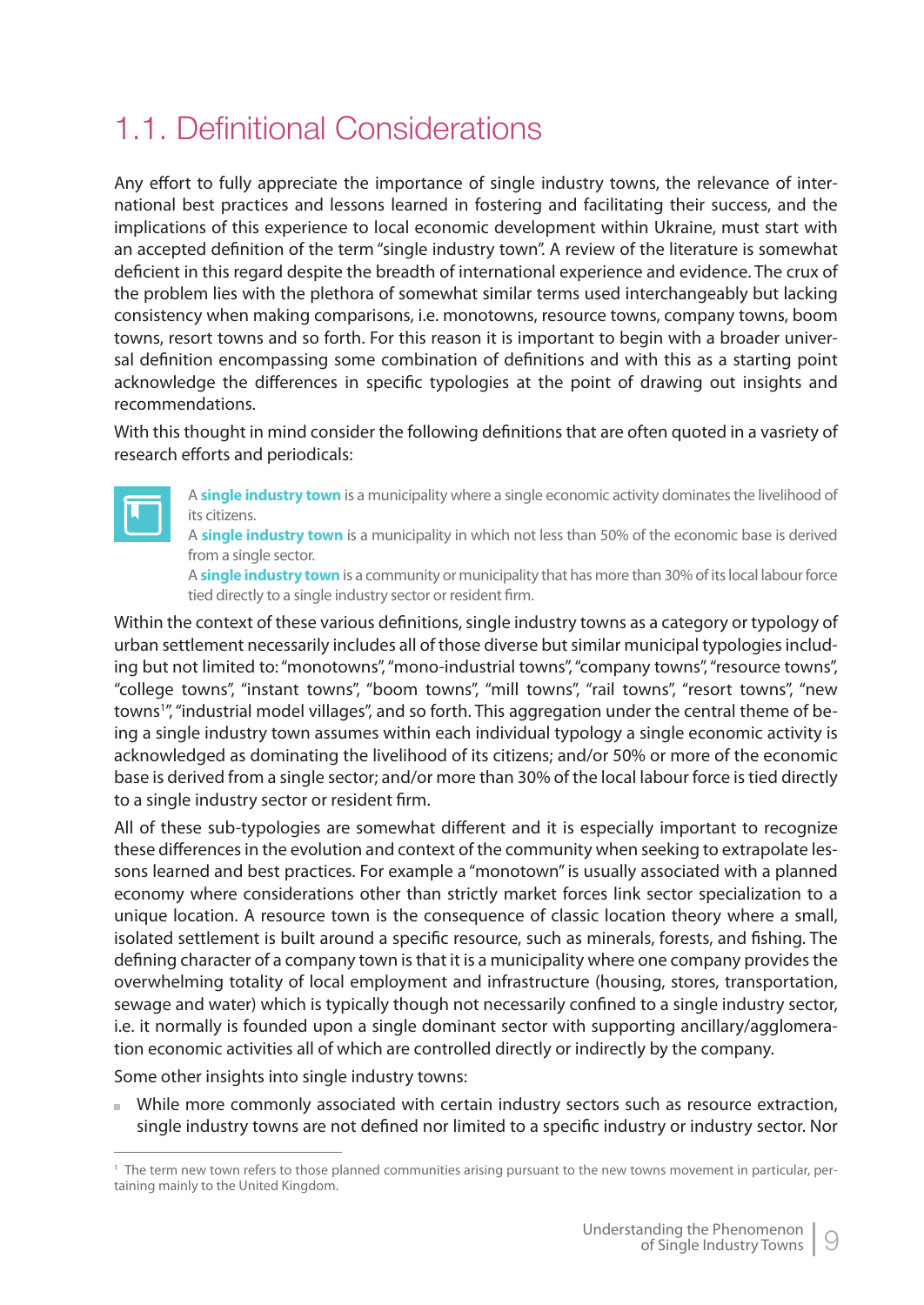are they necessarily created with a specific economic focus in mind. They include a range of municipalities focusing on a variety of functions and specializing in a variety of products and services from diamond mining (Kimberley, South Africa) to education (Boulder, Colorado USA); from tourism (Gold Coast, Australia) to toy manufacturing (Billund, Denmark); from oil and gas (Fort McMurray, Canada) to high tech (Silicon Valley, USA); from military research (Zhukovsky, Russia) to religious identity (Lhasa, Tibet).

- While many single industry towns are small in terms of population they are not necessarily small. By way of example Tolyatti, Russia (population 720,000) and Detroit, Michigan, USA (population 702,000) are both relatively large single industry municipalities. Further, importantly, while many single industry municipalities are small they are neither necessarily rural nor remote.
- Specific sub-typologies such as company towns are not universally the same between countries or regions even in instances where the same corporate entity is the proponent. Rather a company town's individualism is predicated on more than the company itself because. More often than not, local citizens play a significant role in defining the town's unique character and personality. On the corporate side these centers exist for a variety of reasons. In some instances "company towns are the product of their designer's hope that shaping the built environment in particular ways will allow them to further their political, economic and social goals whether these be exerting greater control over their labour force, ensuring the development of particular types of industrial relations or perhaps more altruistically providing their workers with better housing than they might otherwise be able to secure<sup>2"</sup>.
- $\blacksquare$  Many of todays, rich and diversified municipalities actually started as single industry towns. As with the economic premise of most single industry towns, most cities in history owe their development to their strategic geographic location.

#### And finally,

Because economic transition is a dynamic concept:  $(1)$  given a concerted diversification effort a single industry town today may not be a single industry town tomorrow (e.g. Slavutich, Ukraine); (2) as resources are discovered or depleted and/or market forces revitalize or doom local economies, single industry towns can emerge/disappear; and (3) through restructuring single industry towns can reinvent themselves remaining single industry focussed but in a different industry niche, i.e. from forestry production to wood products manufacture or from rubber and tires to polymer science and research (e.g. Akron, Ohio USA).

In Ukraine at the current time there is no legal definition for the term "single industry town".



There is however a broadly accepted practical definition that, encompassing the opinions of several Ukrainian researchers<sup>3</sup>, broadly defines **mono-industrial towns** as those municipalities in which the majority of the resident labour force (as measured by absolute numbers as well as aggregate contributions to taxes and non-tax revenues of municipalities) are engaged in enterprises that are active in one or at most two specific industry sectors.

Further, despite the absence of a legal definition of single industry town, Ukrainian legislation does however legally recognize a "small single function town". These small single function towns are quite distinctly "small towns", in which the specialization of labour (occupations and activities) of the economically active population (active labour force) are determined by enterprises representing predominantly one or two primary branches of economic activity (industrial sectors present within the

<sup>2</sup> Company Towns in the Americas: Landscape, Power, and Working-Class Communities. Edited by Oliver J. Dinius, Angela Vergara.

<sup>&</sup>lt;sup>3</sup> Vasylyeva N.V., Dotsenko A.I., Kuzmenko L.M., Melnyk V.V., Udovychenko V.P. et al.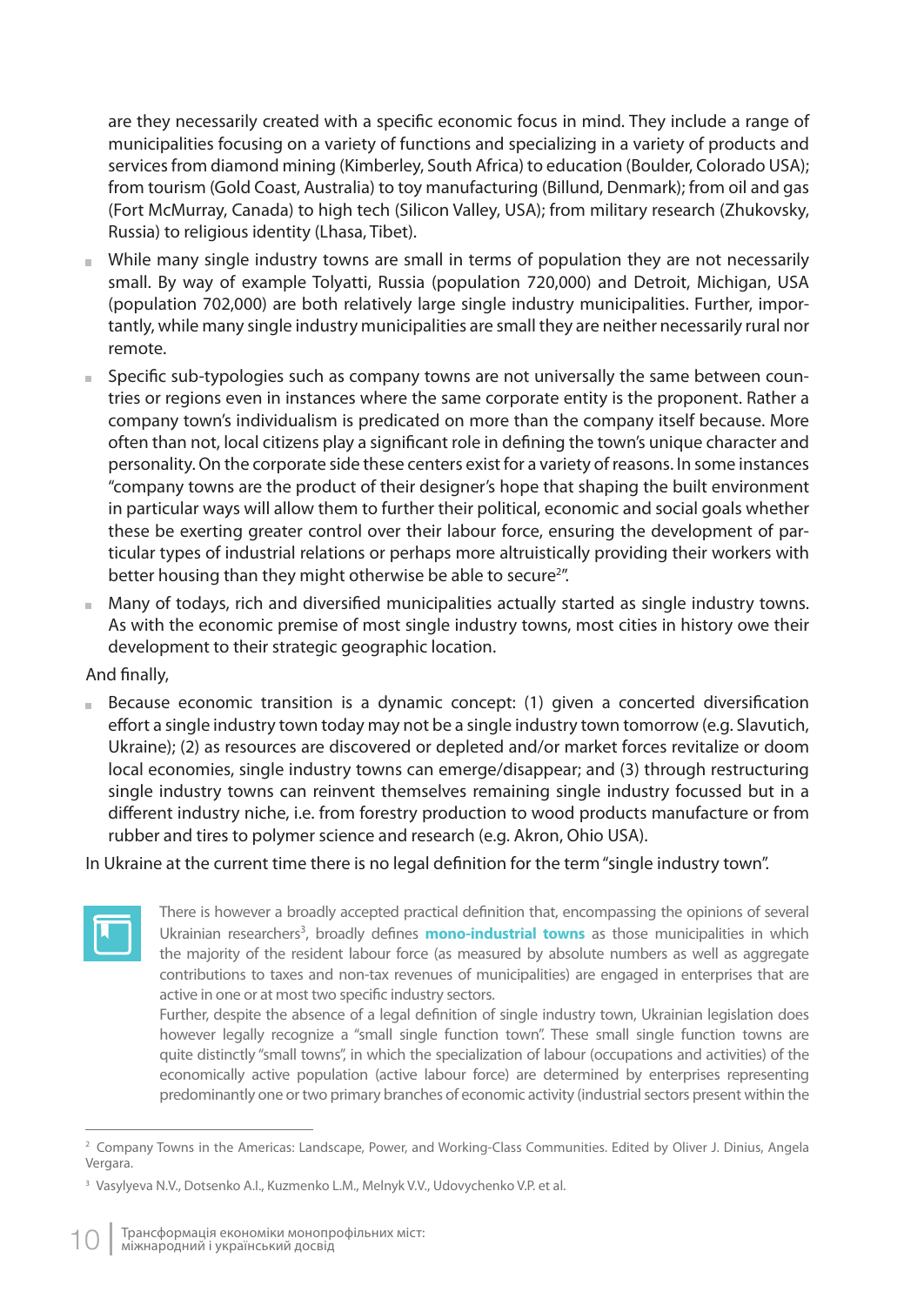community) that form the (represent the primary contributors to the) revenue side of the town budget and ensure functioning of the social infrastructure and other objects of public infrastructure<sup>4</sup>". Of note Ukrainian legislation also defines a separate specific category of single function towns – including those that are satellites of "uranium ore mining and processing". These towns are broadly referred to as "administrative and territorial units with labour specialization of their population being determined by companies operating nuclear plants and uranium sites<sup>5"</sup>.

Within Ukraine's legally defined single function towns there are four distinct classifications based on economic specialization: niche or narrowly specialised (the dominant industry represents in excess of 90% of the local economic base 90%); specialized (the dominant industry represents in excess of 75% but less than 90% of the local economic base); moderately specialized (the dominant industry represents in excess of 60% but less than 75% of the local economic base); and, non-specialized (the dominant industry represents less than 60% but more than 50% of the local economic base).

# 1.2. The Emergence of Single Industry Towns

To fully appreciate the history of single industry towns and the implications this history has to future planning and the probabilities for sustainability through successful transition and/or revitalization, it is best to start with a proper understanding as to "why" single industry towns are created or were created in the first place. Broadly speaking there are six reasons. These reasons are not mutually exclusive. A word of caution however, on an individual basis each municipality is unique and we shouldn't lose sight of that when exploring the context of their development and evolution or in drawing inferences to programming from other jurisdictions. That said, the reasons why single industry towns were created and are being created include the following six main factors:

## 1. The municipal location is deemed important for religious, military or political reasons

While not what we tend to think of as being the typical single industry town, there are many international examples of single industry towns that were and are being created given the rationale of religious, military or political importance or expediency.

There are a number of well-known international examples wherein municipalities were established and continue to exist based on a specific or a number of specific religious foundations. Lhasa, Tibet; Varanasi, India; and Vatican City are perhaps three of the more notable and visible examples of this typology though there are numerous smaller centers that also have similar roots and characteristics. In Canada Cardston, Alberta and Bountiful, British Columbia are two very interesting examples of single industry towns whose identities are predicated on a religious orientation. Pochayiv and Svyatohirsk can serve as examples of such cities in Ukraine.

For the most part single industry towns founded on religious reasons have an inherent longevity and sustainability – or at least the perception of such. This is especially true if the location is somewhat remote or removed; and the religious foundations are especially strong. But in the absence of these circumstances the issues of survival and sustainability become a real concern.

<sup>4</sup> Decree of the Cabinet of Ministers of Ukraine "On the main directions of ensuring comprehensive development of small single industry towns" dated 17.03.2000 No. 521 (void since 18.07.2012).

<sup>&</sup>lt;sup>5</sup> Law of Ukraine "On nuclear power use and nuclear safety" dated 08.02.1995.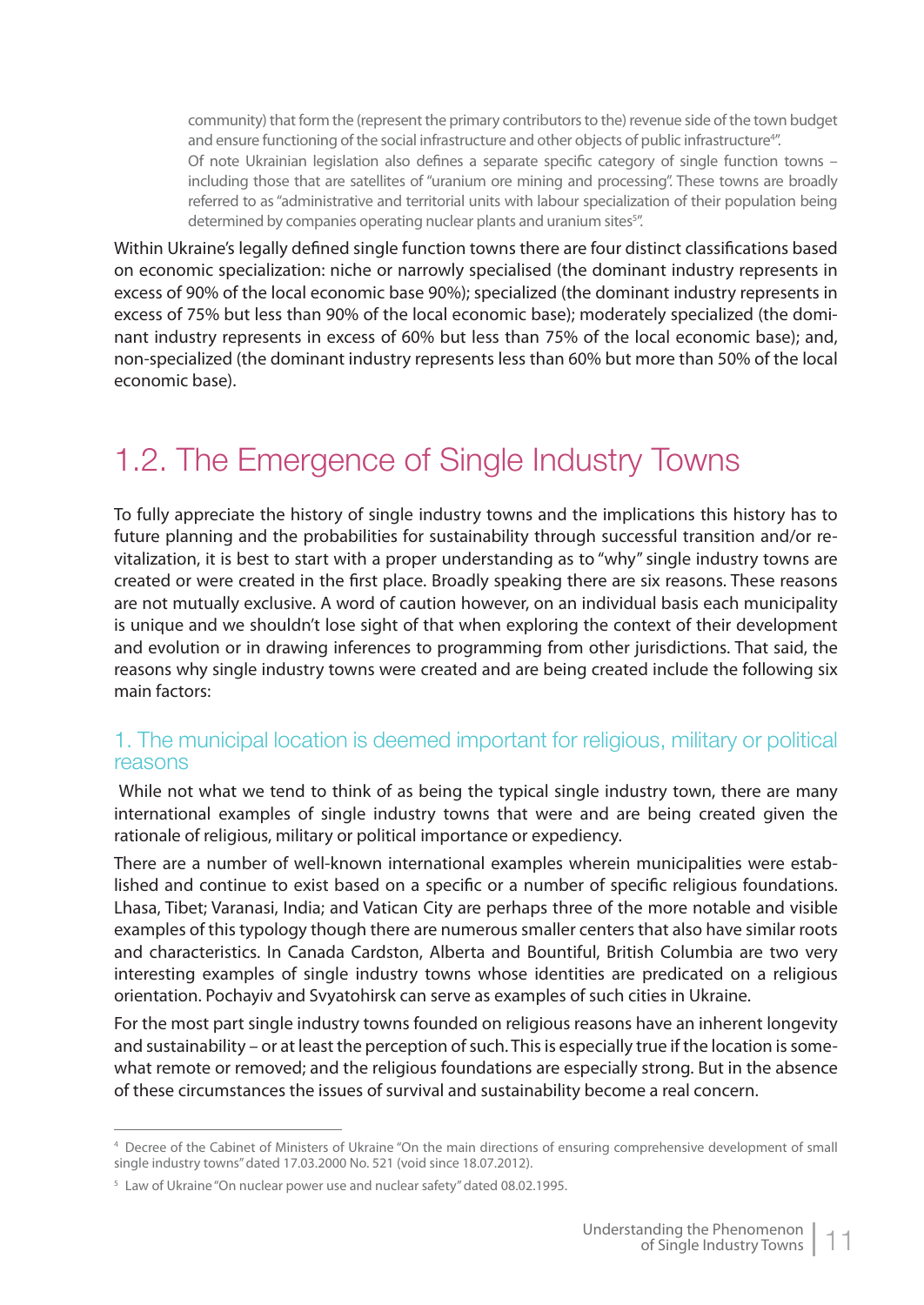Within the United States the sterotypical "Amish community" is a ready example of municipal fragility. By way of background despite a number of municipalities created in the early 18th century in North America on the basis of the faith most have been unable to retain their exclusive Amish identity. This was the consequence of dissension within the faith but also just as importantly the consequence of social, cultural, economic and political influences of other nearby cities and towns. And while today there remain exclusive communities of Amish members, for the most part these are nothing more than Church districts. The municipalities of the past where they still exist today have changed or been absorbed into broader agglomerations of more open and more diverse municipalities.

In respect to single industry towns established on the basis of specific military reasons, the history of this phenomenon is considerable and given current events will continue to be so. There are some excellent international examples, not the least of which include experience in China, Russia, Britain, USA, and Canada.

In Canada, by way of example, considerable growth in the numbers of military stations and bases occurred post World War II. Notable examples include Cold Lake, Alberta and Goose Bay, Labrador, both focused predominantly on serving the needs of the local military establishment. Further, in the 1950's and 1960's there were a number of smaller municipalities created/re-invented within some of Canada's rural areas that were tied to specialised military establishments including radar stations (DEW Line and Pinetree Line). In the overwhelming majority of cases military bases or stations within Canada were developed alongside or in close proximity to smaller existing municipalities, usually agricultural. More often than not these bases were located for political as much as military reasons, i.e. as local or regional development incentives. Of course, with the arrival of the base the existing municipalities re-oriented their economic focus to accommodate the new growth factors. Over time they became exceedingly dependent upon the military installation.

An example of a single industry town in Ukraine founded upon a military rationale is Bile, Kiliya District, Odessa Region (better known as Zmiyinyy Island). This municipality was established in 1956 as a radar subdivision of the air defense forces as well as a frontier post. More recently a governmental program on Zmiyinyy Island (2002) envisaged the partial demilitarization of the settlement (radar subdivision withdrawn and radar dismantled) to be replaced by a berth for vessels with 8 m keel depth, a wave breaker, a mobile communications retransmission unit, and a scientific research station.

In terms of sustainability these types of municipalities are no better positioned, and arguably much worse, than municipalities based on a purely economic rationale. Military spending tends to be somewhat cyclical and technology related. For instance, in Canada much of the post-war development of military bases has been reversed and many bases and stations have since closed. These closures have had significant socio-economic disbenefits, and while many of the municipalities that were attached to the bases have been able to survive and restructure themselves, not all were successfully transitioned. Other than the large military installations or those installations established within the context of a major municipality, the survival and sustainability of military towns is quite tenuous.

Finally, with respect to single industry municipalities premised upon political reasoning, Russia's and China's experience is particularly dramatic and interesting. In all cases these unique research cities (e.g., in Russia: Dmytrovgrad, Zhukovsky, Troitsk, Zarechny) were locationally designated and kept "closed" for political and military reasons. This categorization also includes "planned socialist towns" including Nowa Huta and Tychy in Poland; Prypiat and Slavutich in Ukraine; Novopolotsk and Soligorsk in Belarus; Eisenhuttenstadt and Schwedt in Germany; Dimitrovgrad in Bulgaria; Angarsk, Komsomolsk, Magnitogorsk in Russia; Šturovo in Slovakia, and many others.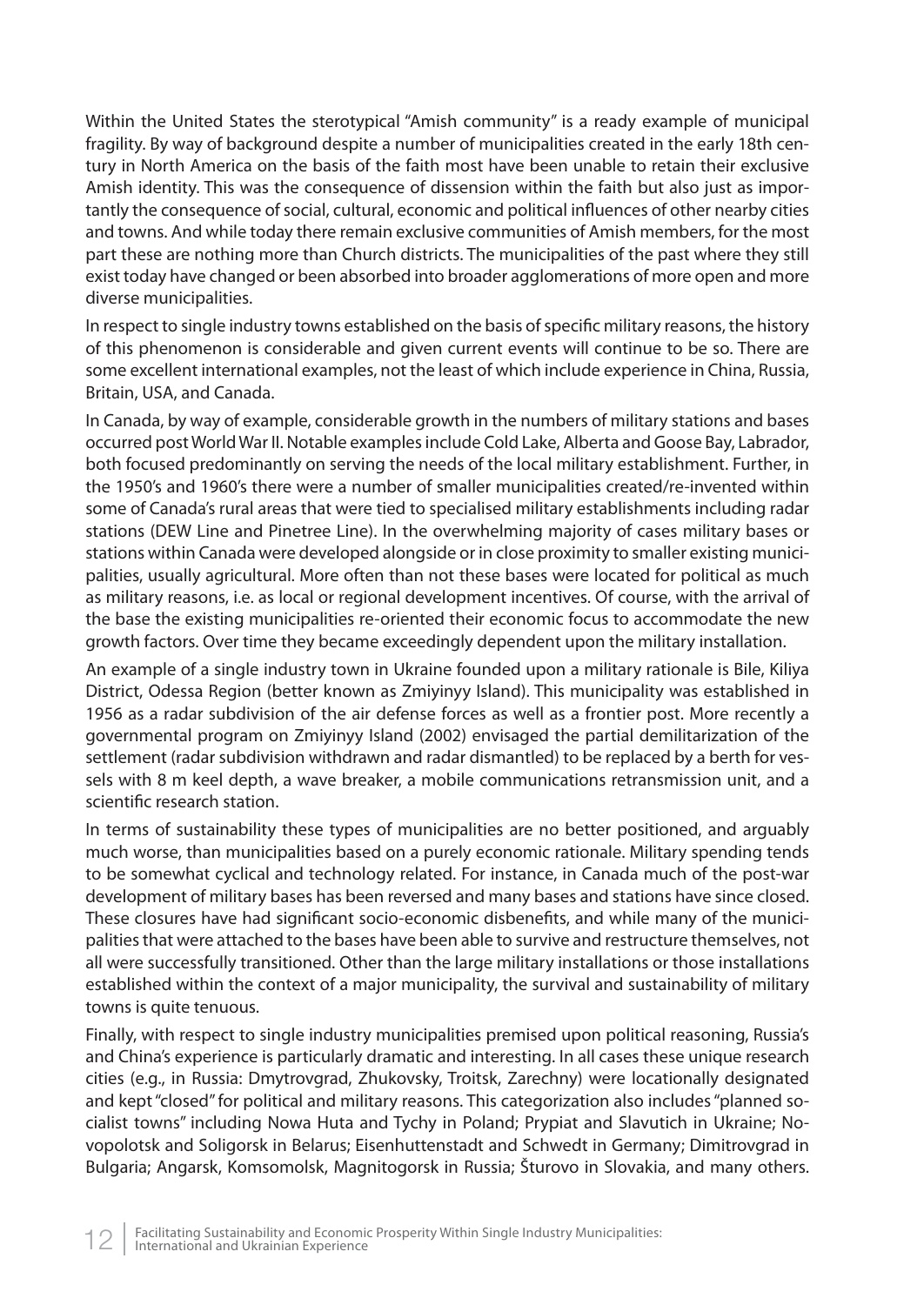Unfortunately the long-term survivability of these centers is very much dependent upon the uncertainty of political whim.

## 2. There is a site specific resource in place that economically supports the rationale for the creation of a municipality

By far the most common set of images that come to mind when discussing single industry towns are those municipalities developed around critical economic resources such as power (e.g. hydrogenerating sites); minerals (e.g. gold, coal, copper, iron ore and the like); renewable natural resources (e.g. forestry, fishing and the like); transportation (e.g. at the confluence of rivers, ports, rail and the like); and tourism (e.g. ski hills, along seasides, lakes and the like). These municipalities as a rule tend to be small and isolated. They exist as a focal point for extraction, processing, or utilization, as well as to house the needed workforce.

Typically these municipalities are resource towns, resort towns and company towns.

On an ongoing basis these municipalities prosper or suffer as a consequence of fluctuating global demands and prices for those commodities or services that dominate their local economies. In the longer term, with those municipalities premised on a depleting resource, the inevitability of becoming a ghost town is particularly worrisome. In the past this would have been inevitable. Today there are many instances of better planned municipalities that start early in defining and implementing strategic initiatives that serve to diversify and better position the community for a more sustainable future.

## 3. A locally embedded entrepreneur successfully develops his business or brings in capital and new ideas for an enterprise

Some single industry municipalities have evolved as such based on the vision and initiative of a resident entrepreneur or a number of local entrepreneurs. In the past we might think of Noisel, France (home to Menier chocolate and a history of family members being the City's Mayors for almost 90 years) as one classic example and Irvine, California (developed under the banner of the Irvine Company) as another. The premise of this evolution is the initiative from an individual or individuals already embedded within the community. These examples and others provide proof that municipalities that are described as small as well as those described as entrepreneurial are not inconsistent dual traits. By way of confirmation, in India: "... the world's largest company in value-added spices, one of the world's Top 10 publishing BPOs, India's biggest exporter of handknotted carpets, largest machine tool manufacturer, largest honey exporter, and largest leather exporter all started up in small towns in India, not the big metros<sup>6</sup>." Clearly then, the scope for the ongoing creation or evolution of single industry towns based on this format of growth and development is especially promising given today's environment of technological opportunity.

Though there is an absence of research to confirm the point, it is logical to assume that municipalities with these roots are especially well positioned to handle the challenges of ongoing survival and sustainability given their inherent entrepreneurial character. In fact within the context of local economic development it has been postulated that the best solution to rural economic development problems would be for local communities to forget about attracting industry, and focus on retaining creative, entrepreneurs.

That said as with company towns, they are often subject to the relative stability or instability of a single or very few enterprises and a limited supply of entrepreneurs who are firmly attached to the community.

<sup>6</sup> Patriotism plus passion: stories of 20 entrepreneurs from small towns in India. Madanmohan Rao. April 27, 2014.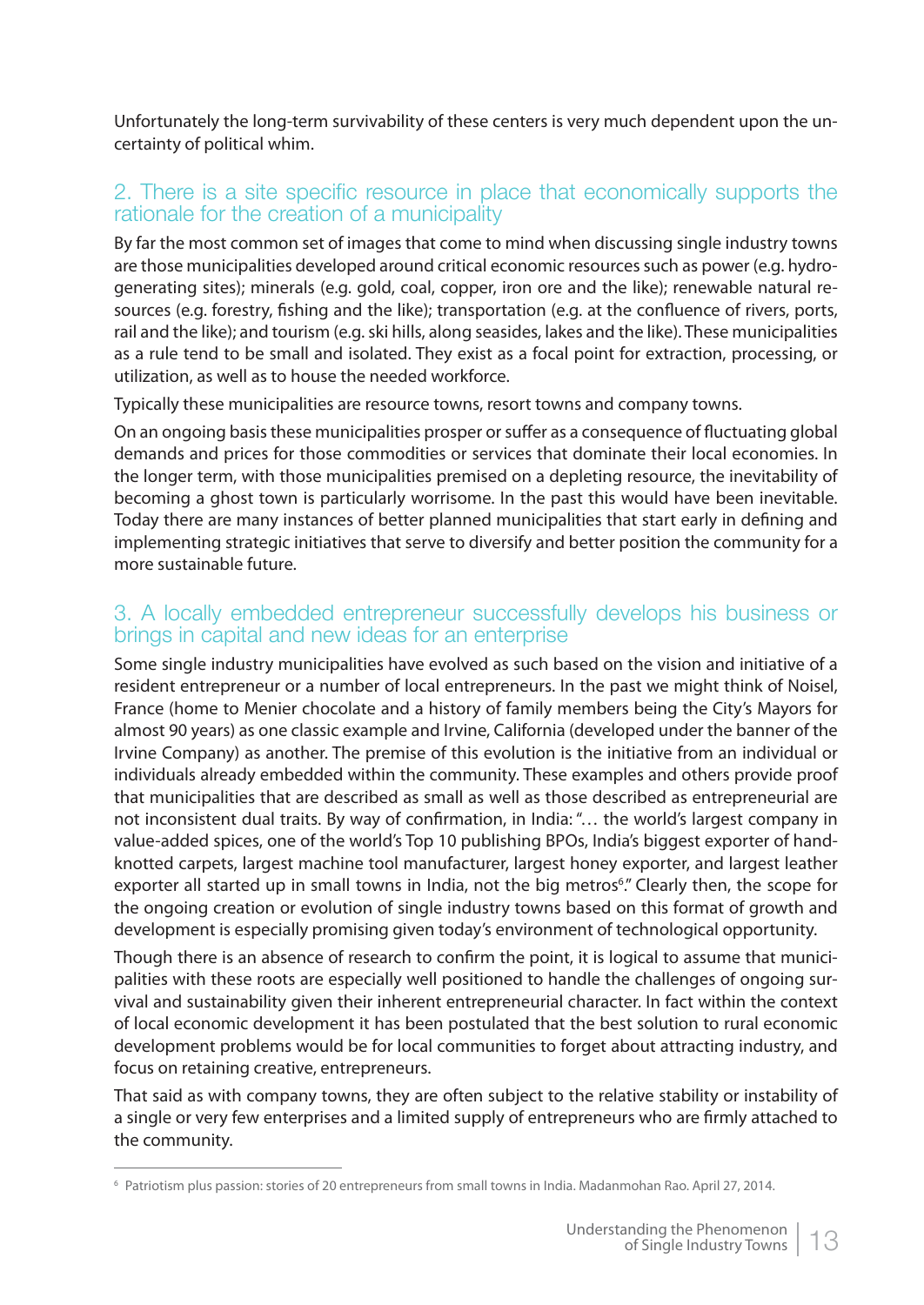## 4. A firm or industry that started in the municipality expanded over time but remained at the location

Firms that expand and choose to remain at their initial location more often than not do so because they accrue certain industrial benefits in staying so located (market access; skilled workforce; economies of scale; resource access; agglomeration advantages or cluster advantages; and so forth). However it should also be noted that the rationale to stay in place might also be because the entrepreneur was already embedded or tied to the community in terms of social, economic, political and/or religious considerations.

This typology represents one of the more common foundations from which new single industry towns are created today. It includes those where specialization from one sector to another is a basis to create a new single industry town (i.e. a municipality with a predominant forest base is redefined as a consequence of the growth and expansion of local tourism assets); or a municipality that is relatively well diversified but takes on a single industry character (i.e. a municipality that is relatively well rounded in terms of industry sector representation is altered by growth in a specific sector such as electronics and technology).

These municipalities can prosper significantly by growth and development that is essentially organic. On the other hand these municipal typologies can be somewhat riskier in respect to confirming long term sustainability in those instances where the community ties of the entrepreneur or entrepreneurs overshadow or preclude the interests of the enterprise.

## 5. For development reasons some level of government determines that a specific industry should be located accordingly

There are instances where municipalities are created or enhanced economically based on political priorities and decisions. These priorities can range from considerations such as national security and include centers dedicated to research and development of high technology products, to national interest and include centres established for the purpose of promoting a more equitable geographical distribution of the benefits of national and regional growth and development.

In terms of application the approach can be very directive such as the creation of a unique science city (e.g. Kansai Science City, Japan) or a binding offset agreement that specifies the location of new industry or unsually enhances an existing/underdeveloped industry – a practice that is especially evident in a vast majority of defence contract offset agreements. It can be less directive and less visible as in the use of special incentives and grants that alter the locational decision-making matrix of firms thereby promoting one location over another. Or, in terms of application the approach can be quite subtle through the use of some form of moral suasion. Regardless the effect is the same in most cases, though the degree of resource misallocation will vary as represented by the encouragement of development based on considerations in addition to or in the absence of the interests of rational economic choice.

Clearly because the underlying motivation is not that of economic efficiency of resource use but rather political expediency the longer term sustainability of these new single industry towns can be quite unsteady; especially so when the effects of the subsidies run out. This is not to say however that single industry towns of this ilk are necessarily temporary as there are occasions where the designation properly undertaken becomes a catalyst for deeper and broader municipal growth and development.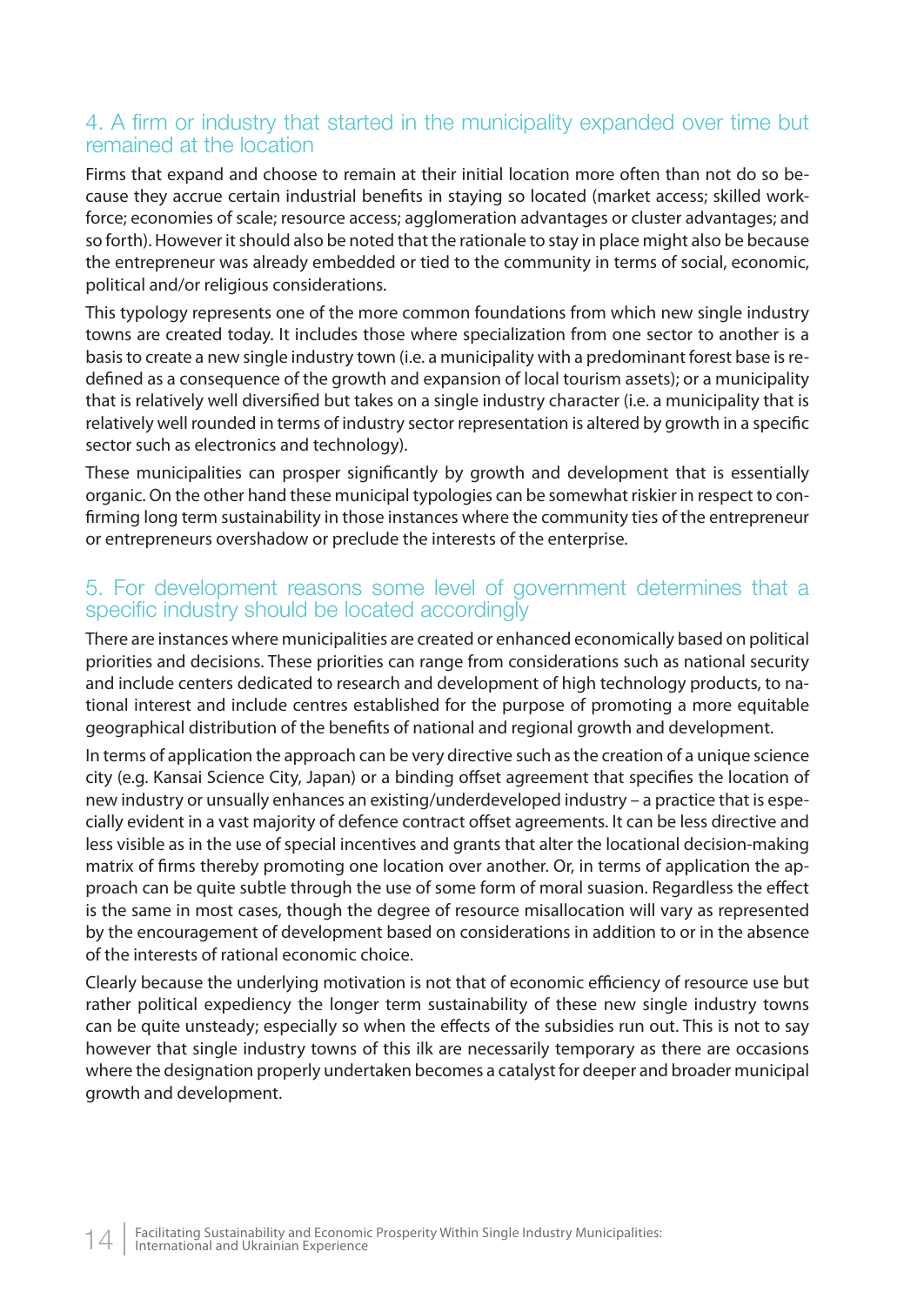## 6. The desire of a firm to be in a small place to allow it to dominate the local labour market and local government system (the company town)

A company town is generally defined as a place or location, where practically all stores and buildings are owned by a single company that has a geographically-linked business need and so provides employment and infrastructure (housing, stores, transportation, sewage and water) to support the effort.

Company towns are usually located in remote areas. While the company town is typically defined by its economic rationale it is the peculiar internal structure and inner workings of company towns that best typify the essence of these communities. In short the common feature of all company towns is the degree of company control and supervision, reaching beyond the workplace into workers' private and social lives.

Some observations:



"[Company towns] are the corporate equivalents of cities on a hill, monuments to the power and creativity of the corporation. But at the same time they represent a triumph of the collective over the individual, places where the bosses own the workers<sup>7</sup>."

"Company towns are the spatial manifestation of a social ideology and an economic rationale. Company towns …. advance the frontiers of industrial capitalism and have become powerful symbols of modernity. They expand national economies by supporting extractive industries on thinly settled frontiers and, as a result, bring more land, natural resources, and people under the control of corporations<sup>8</sup>."

"Company towns are built upon three major bases: (a) local bossism, i.e. the control over political and repressive powers; (b) paternalistic rule exceeding the basic requirements to attract and stabilize the workforce, and also exertion of a strict control over the workers' lives, salaries and political choices, and (c) personalistic and charismatic authority, validated by a nurtured perception of the boss as someone of exemplary value and extraordinary qualities<sup>9</sup>."

Company towns are best understood in the context of their history and evolution. They first appeared in Europe and North America with the industrial revolution and followed the expansion of capital to frontier societies, colonies, and new nations. Company towns were an integral component of the 19th century European landscape. The earliest U.S. company towns were the New England textile mill towns of the 1820s. The existence of these early incarnations laid out the distinctive image of many towns and villages we see today.

The United States has had more experience with company towns than any other country. At one point the United States had more than 3,000 of them. They were particularly popular in the South and West, and in the mining and lumber industries.

Common characteristics of US company towns included the following: (1) they were financed, built and operated by only one company; (2) the landholder of the town is or was also the primary employer; (3) the architecture of the town delineated a clear hierarchy separating management from labor and reinforcing ethnic segregation; (4) housing was constructed cheaply and with uniformity; and (5) housing was located near the worksite to maximize efficiency. For a number of economic, political and social reasons the phenomenon of company towns is less prevalent in the US today than it was half a century ago. On the corporate side American company towns gener-

<sup>7</sup> The Company Town: The Industrial Edens and Satanic Mills That Shaped the American Economy. By Hardy Green. 2010.

<sup>8</sup> Company Towns in the Americas. Landscape, Power, and Working-Class Communities. Edited by Oliver J. Dinius and Angela Vergara. January 2011.

<sup>9</sup> Northeastern Company Towns; History, present and future perspectives. Article Published In Ticcih Bulletin 51, 1st Quarter. 2011. http://patrimonioindustrialbrasil.blogspot.ca/2011/04/article-published-in-ticcih-bulletin-51.html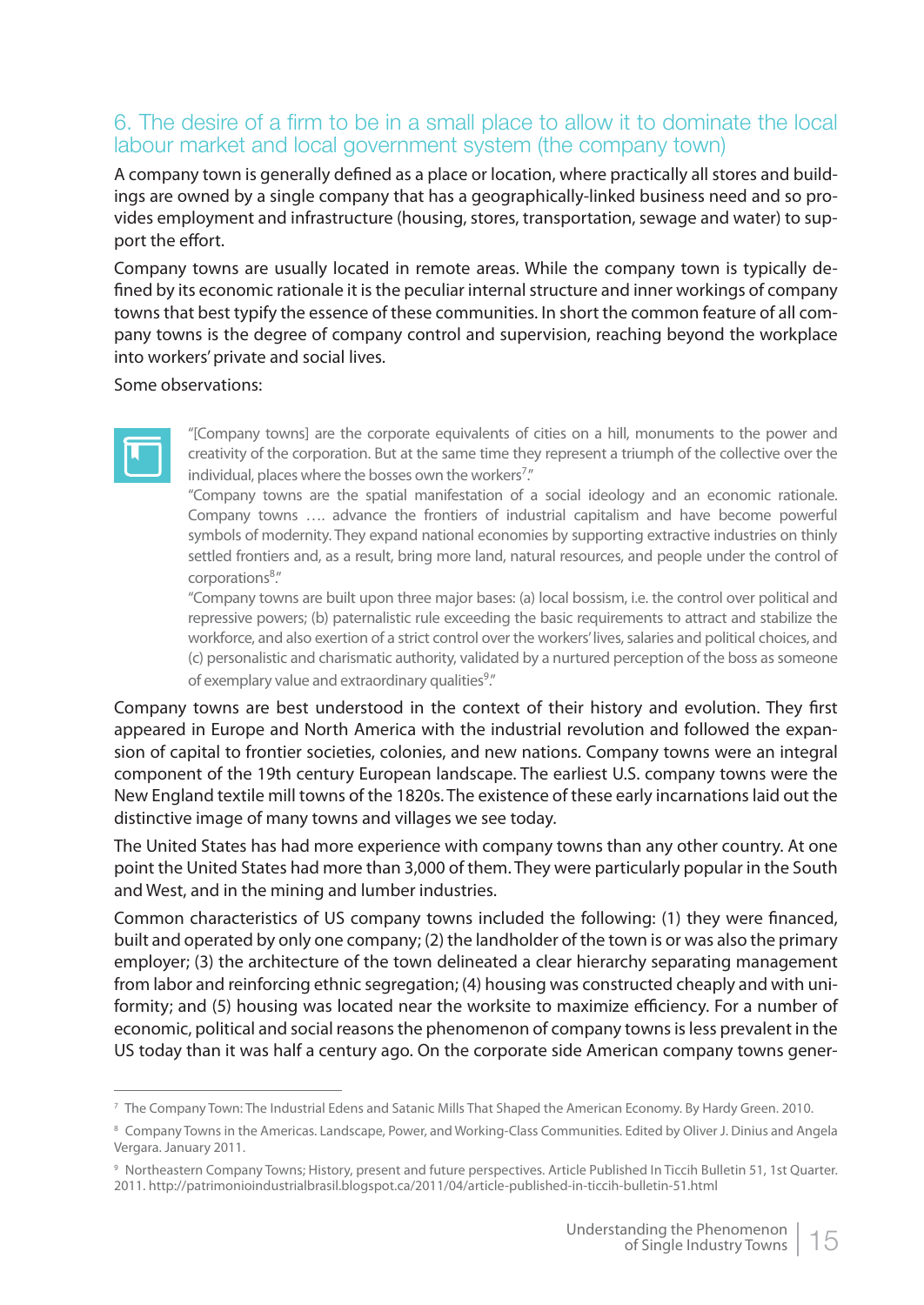ally died when the company hit a rough patch, and decided they couldn't subsidize their town anymore; on the worker side the heavy internal emphasis on paternalism and bossism became less attractive and workers increasingly sought less coercive opportunities elsewhere.

For a number of economic, political and social reasons the phenomenon of company towns is less prevalent in the US today than it was half a century ago. On the corporate side American company towns generally died when the company hit a rough patch and was unable to continually subsidize the town. On the worker side the heavy internal emphasis on paternalism and bossism became less attractive and workers increasingly sought less coercive opportunities elsewhere.

While company towns are often criticized for their undue emphasis on social control, they also provide an interesting insight into a format of urbanism that successfully merges production with social stability.

Coincidentally while today the trend is toward fewer and fewer company towns in North America there is a growing number of these single industry towns in China, Latin America and Asia.

Elsewhere in terms of illustrating the global spread and economic importance of the company town phenomena, the French city of Le Creusot, the German cities of Ludwigshafen, Wolfsburg, Leverkusen and the Japanese city of Kitakyushu are notable company towns with significant ties to the history and evolution of their respective countries' economic prosperity. The experience of cities such as Bourneville in England; Cabramurra, NSW in Australia; Jamshedpur in India; and Firmat in Argentina are also interesting examples. In Spain, the boom of industrial factories propelled "colonias" like Sedó and Guell. Again as an affirmation of the importance of the company town in economic history, a notable UNESCO heritage site includes Crespi d'Adda in the north of Italy as a typical example of a company town at the end of the 19th century.

Of course dating back to the 1890's company towns were very important in Canada's capital formation and industrialization, urban development, and trade-union movement. The numbers of company towns in Canada is hard to estimate, given issues with classification, however a number of research documents suggest the list is upward of 1,000.

In Ukraine and Russia as a consequence of post 1992 privatization schemes many of the so called mono-industrial towns became what we would traditionally refer to as company towns, though these particular examples have a number of very unique characteristics.

Research shows that company towns, despite their obvious commonalities are, even within the same region and country, distinct urban communities often with their own language, organization, and culture.

Company towns with a resource focus often follow a "boom-bust" cycle. Once resources are exhausted their remains are often either abandoned or serve as a framework for a spontaneously emergent city that has diversified its economy during the tenure of resource extraction.

When it comes to survivability and sustainability, company towns are different from many other so-called single industry towns on a number of levels. By way of example, their paternalistic structure is a valuable asset in maintaining a skilled workforce and in so-called pulling together as a community in a time of crisis. At the same time, this approach tends to limit the community's overall resilience by limiting individual worker flexibility and adaptability to necessary change. In support of this and by way of example, there is an abundance of research suggesting a general dearth of entrepreneurial focus and entrepreneurial inclination within company towns. And while this attribute might be desirable within a paternalistic oriented community, it is a significant impediment to longer term survival and sustainability efforts within the context of company closure and impending community dissolution.

Like most single industry towns throughout the world, the emergence of many of the single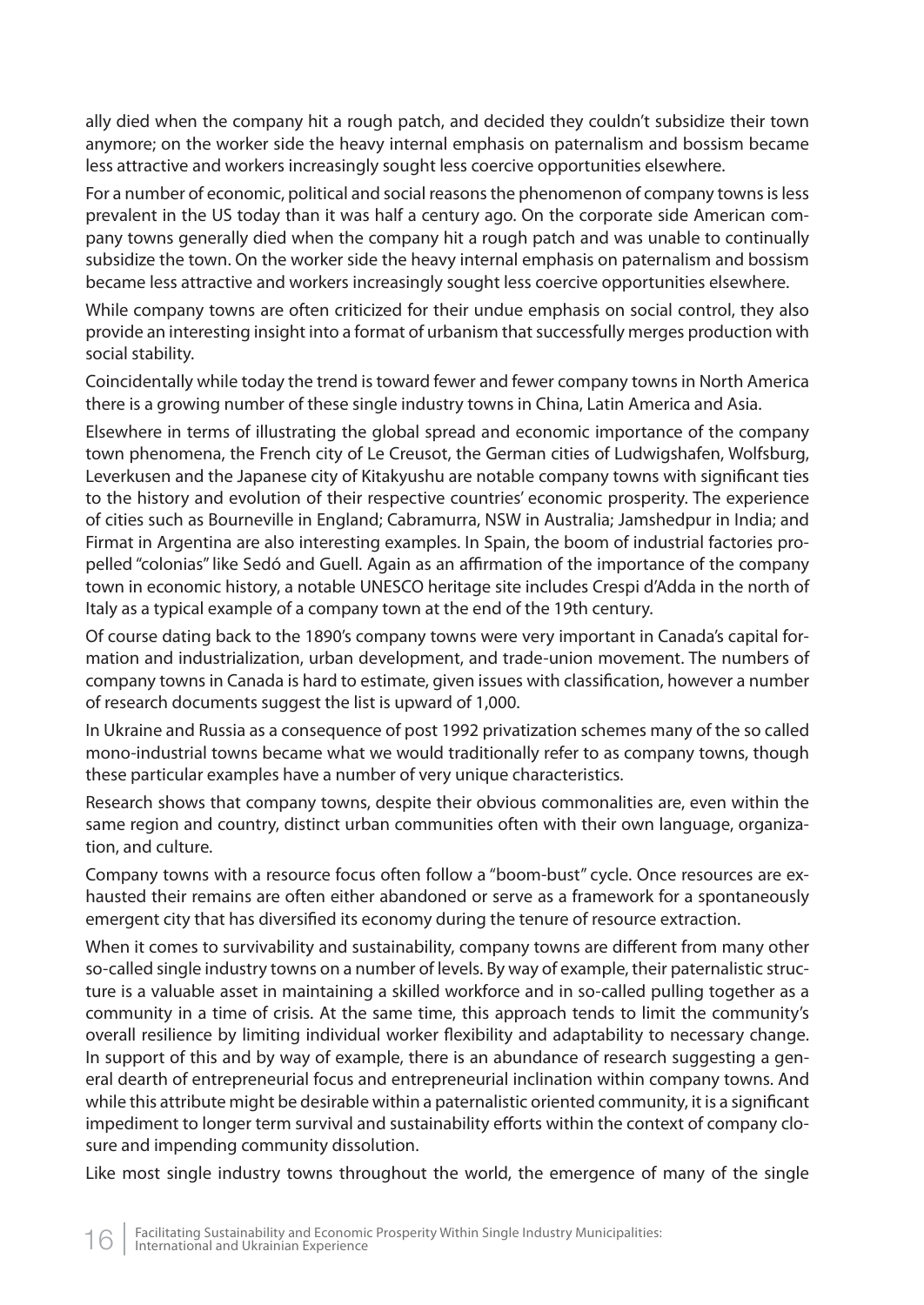industry towns in Ukraine has tended to be premised on not one but rather on a collection of interrelated development factors. By way of example the City of Donetsk was initially organized as the Yuzivka company town led by an entrepreneur named John Hughes. It's establishment was in part premised on the presence of a specific ore body and fostered through government incentives for the iron and steel industry in the region. In part its development also reflected a military rationale because after the country's defeat in the Crimean War there was an urgent need for the development of railways and rails production. Together these factors illustrate not only the rationale of the development of the community but highlight its inherent strengths and weaknesses in terms of survivability and sustainability.

# 1.3. The Importance of Single Industry Towns

It is generally accepted that municipalities or urban regions are the vital competitive units of the global economy. They are the place of inventions, investment, jobs, trade, production and incomes. In fact, in every country more than half of the national income is generated within municipalities. And because each nation's economic growth and standard of living depends on the contributions of successful municipalities, their ongoing survival and sustainability is critical.

Within that inventory of municipalities and urban regions, single industry towns are significant players. Unfortunately while we implicitly understand there is value and we know that as a subset of all municipalities and urban regions that there is some magnitude of proven value, the actual and exact importance of single industry towns as a group either on a regional or national or a broader global basis is difficult if not impossible to ascertain exactly. We also realize that this city type tends to be especially vulnerable to boom and bust cycles and thus at one point in time they may be regarded as significant contributors to national economic prosperity while at other times be perceived as a drag. That said perhaps the following observations on the direct and indirect impacts of activities within selected resource and company towns provides some insight into the importance of these unique communities:

"The discovery of gold deposits on the Witwatersrand in 1886 was a turning point in South African history. Far more than diamonds, this changed South Africa from an agricultural society to become the largest gold-producer in the world. Wherever people found gold, another little mining camp grew. Langlaagte became part of a big mining camp called Johannesburg  $10...$ "

"B2Gold, a company based in Vancouver, Canada, operates Nicaragua's largest gold mine in La Libertad. The company's efforts have helped Nicaragua double gold production in the past three years and has created jobs in La Libertad. Gold is now the country's third-biggest export, following coffee and meat... gold has helped the economy grow by 4 percent annually in the past year, the highest rate in Central America<sup>11</sup>."

"Although the whole state of California is known because of the gold rush, one of the most significant and important places of the gold rush was the city of San Francisco. Before the rush San Francisco was a small tired village, but after the gold was discovered it was soon one of the fastest-growing cities in the world<sup>12</sup>."

Arguably these broad and forceful economic impacts can be ascribed predominantly to the

<sup>10</sup> South African History Online. The Glitter of Gold. http://www.sahistory.org.za/archive/glitter-gold

<sup>11</sup> Nicaragua's gold mining industry is booming, boosting country's economy. PRI The World. January 2012. http://www.pri. org/stories/2012-01-07

<sup>12</sup> The Impact of the California Gold Rush. http://lessons.ctaponline.org/ and http://www.acusd.edu/~qlynch/project.html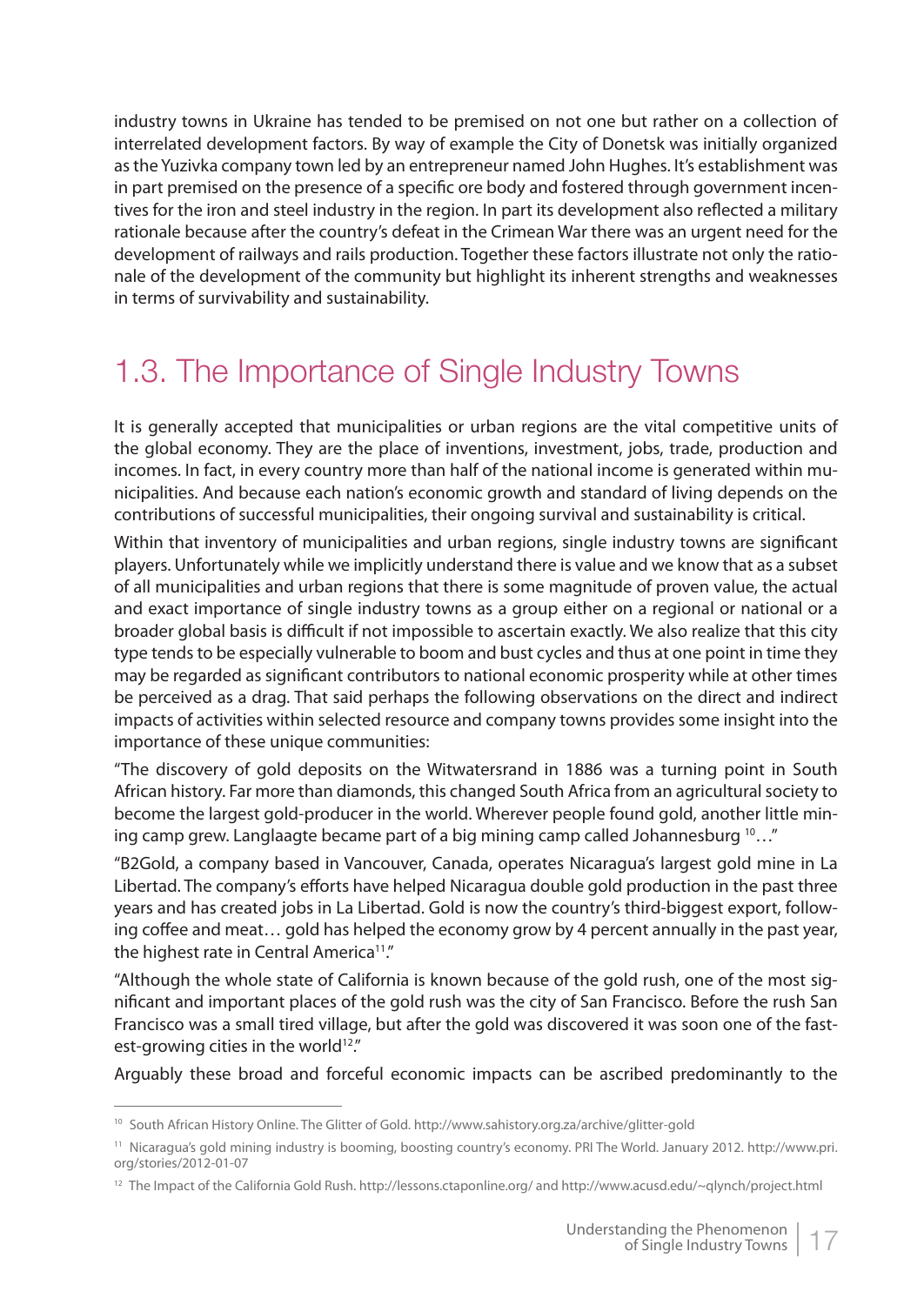importance of "gold". However regardless of the value of the resource, the importance of the municipality was and is critical to the exploitation of the resource.

Lets further consider the following observations when seeking to ascertain some measure of the incidence and relative importance of single industry towns internationally:

- A list of Australia's richest suburbs and towns compiled on the basis of census statistics indicates that mining towns now dominate amongst the country's most affluent areas.
- Today about one million Canadians live in some 1,950 natural or specific resource-reliant communities across Canada.
- In Kazakhstan more than 1.5 million people (16.8 percent of the urban population of the country) live in 27 company towns.
- According to a Russian government study conducted in 1999-2000, there were 467 cities and 332 smaller towns in Russia that could be classified as single industry towns. The combined population of these towns was 25 million, or a sixth of the country's total population.
- According to recent count, there were 110 company towns in Brazil. There are also company towns in Austria, Australia, Argentina, Belgium, Bolivia, United Kingdom, Denmark, Dominican Republic, India, Indonesia, Ireland, Spain, Italy, Malaysia, Mexico, Netherlands, Germany, Norway, Pakistan, Peru, Portugal, Romania, USA, France, Chile, Japan, as well as throughout Africa and the Middle East (e.g., there are 281 single industry towns in Iran, alone).

In Ukraine today there are one hundred and eleven designated mono-industrial towns. This represents near 25% of the total of all Ukrainian cities, a not insignificant number by any measure. As a reflection of economic focus and diversity the majority of Ukraine's single industry towns, 32 municipalities or 29% of Ukraine's total number of mono-industrial towns, have an economic base dominated by coal extraction. This is followed in representation by 27 or 24% whose economic well-being is tied to various processing industries; seven with an economic base primarily engaged in mineral extraction, processing and quarrying; nine in power production; six in chemical and petroleum refining; eighteen in agricultural processing; nine in transportation; two in health and leisure; and, one mono-industrial town whose primary economic foundation lies with arts and craft production.

Of course there is considerable variation in socioeconomic circumstance and transition prospects amongst Ukraine's mono-industrial towns. This differentiation can be used to further categorize and by implication better understand these unique municipalities and their prospects for sustainability. The basis of this further differentiation is to some degree dependent upon the stability of the population, i.e. in this case some of the more stable mono-industrial towns are located within the Lviv Oblast. However for the most part socioeconomic variability, vulnerability and transitional prospects are best reflected by industry focus, i.e. those mono-industrial towns premised on energy generation tend to demonstrate a higher level of economic development and stability while those in the mainly coal mining centres in Donbas and especially in the Luhansk are the most vulnerable and unstable.

In terms of comparisons based on socioeconomic circumstances and as an aggregate implication to the urgency of transitional efforts the following segregation is notable<sup>13</sup>:

 "Leading towns" are those typically characterized by levels of socio-economic prosperity higher than the average across Ukraine. Examples: Vilnohirsk in Dnipropetrovsk Oblast, Energodar in Zaporizhzhya Oblast, Kuznetsovsk in Rivne Oblast, Netishyn in Khmelnytskyi Oblast, Yuzhne in Odesa Oblast, Yuzhnoukrainsk in Mykolaiv Oblast.

<sup>13</sup> Socio-economic problems of development of monotowns. http://old.niss.gov.ua/monitor/Juli2009/33.htm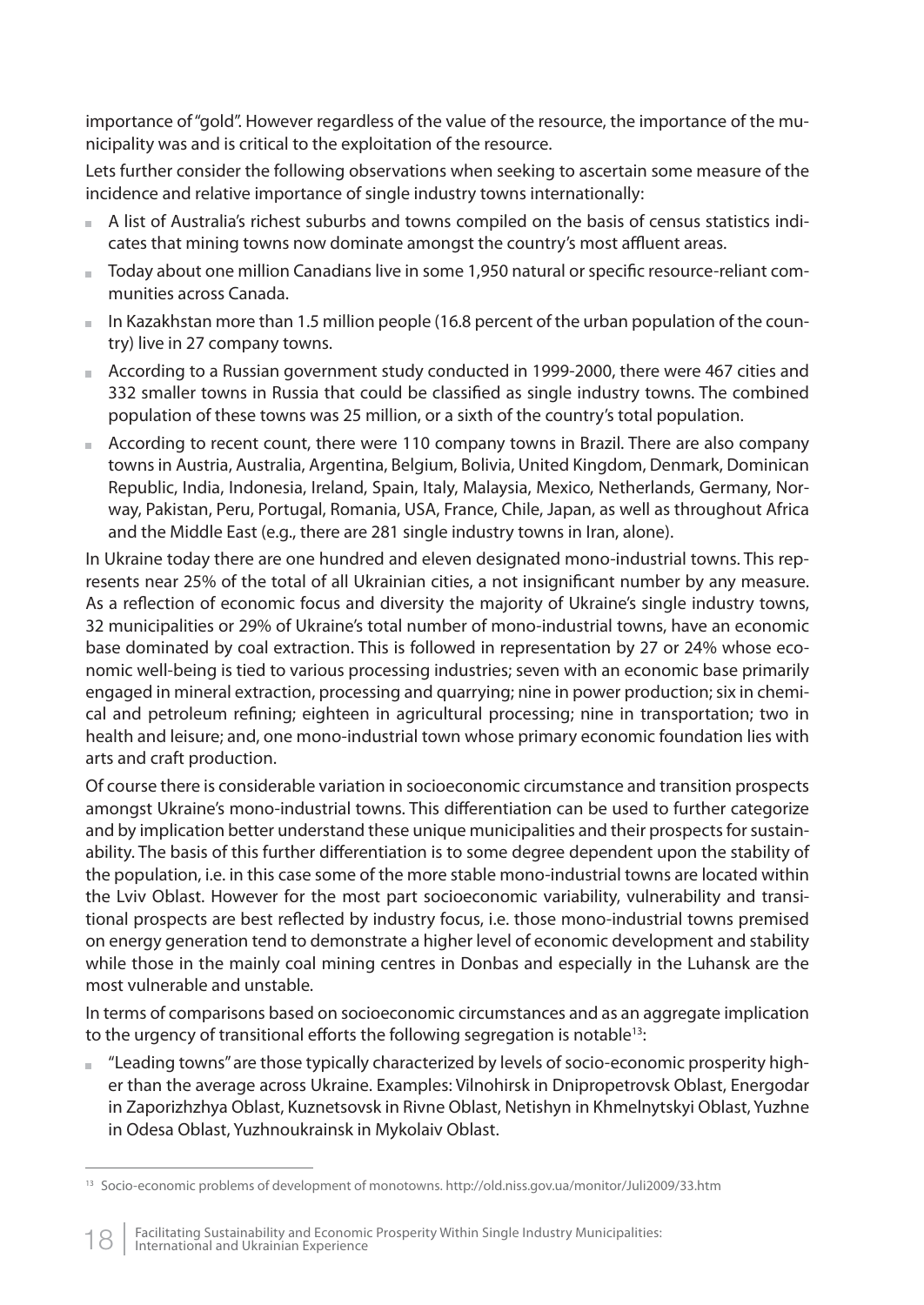- " "Moderately developed towns" are those municipalities identified on the basis of socioeconomic prosperity being such that is roughly comparable with Ukrainian averages. Examples: Vugledar and Avdiivka in Donetsk Oblast, Krasnoperekopsk in the Autonomous Republic of Crimea, Ordzhonikidze, Pershotravensk and Ternivka in Dnipropetrovsk Oblast, Rovenki in Luhansk Oblast.
- Depressed towns" include those showing significant evidence of economic, social and environmental decay, seriously lagging in socio-economic development, and near depleted or already exhausted resources. Example: Debaltseve, Dzerzhynsk, Dymytrov, Dobropillya, Dokuchaevsk and Kirovske in Donetsk Oblast, Kupiansk in Kharkiv Oblast, Marganets in Dnipropetrovsk Oblast, Novovolynsk in Volyn Oblast, Rubizhne in Luhansk Oblast.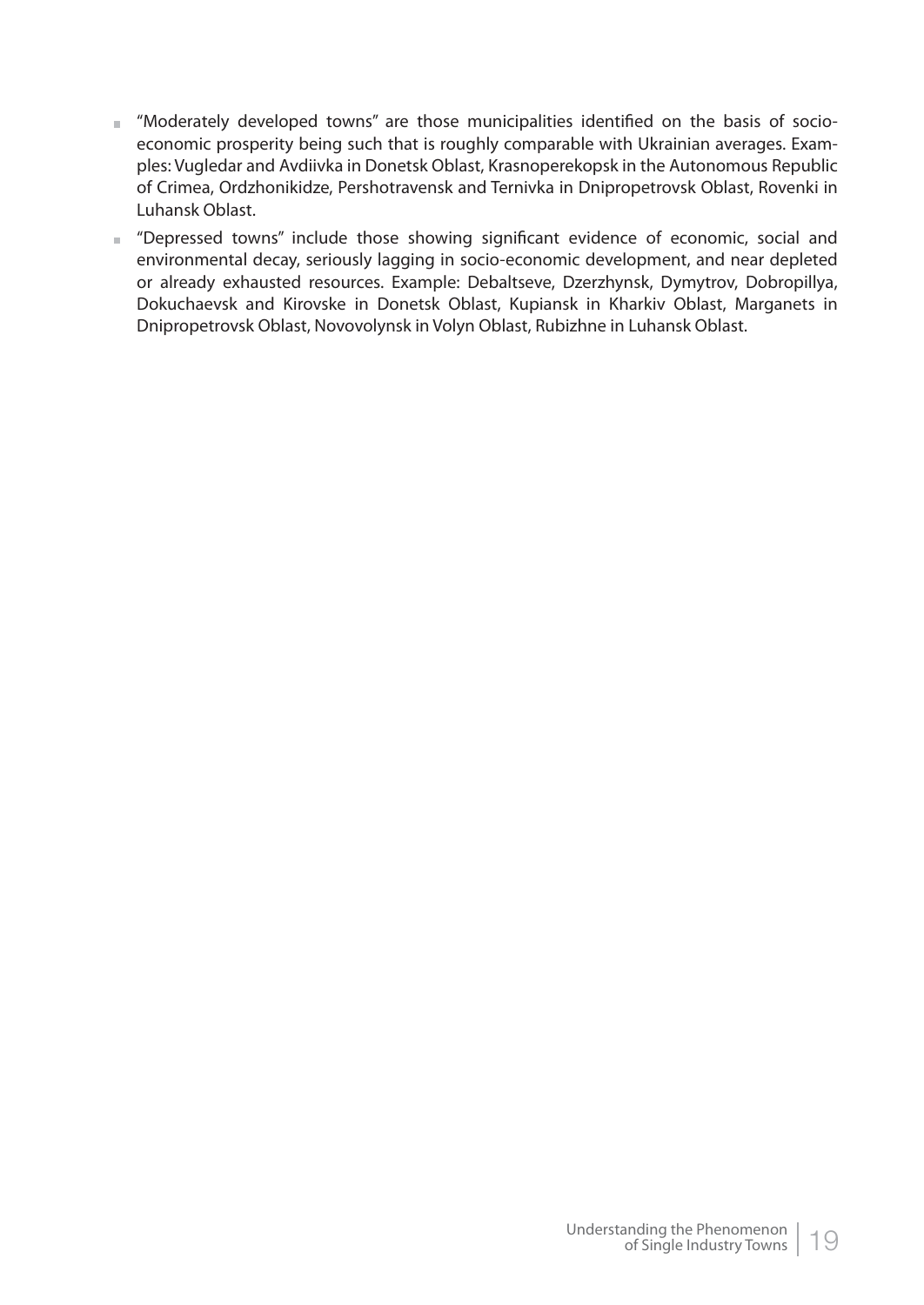

# Transitional Challenges and Strategies in Single Industry Towns<sup>14</sup>

<sup>&</sup>lt;sup>14</sup> Contemporary Policy Issues in Rural Single Industry Small Towns in OECD Countries. John Bryden, NILF, Oslo, Norway. October 2009.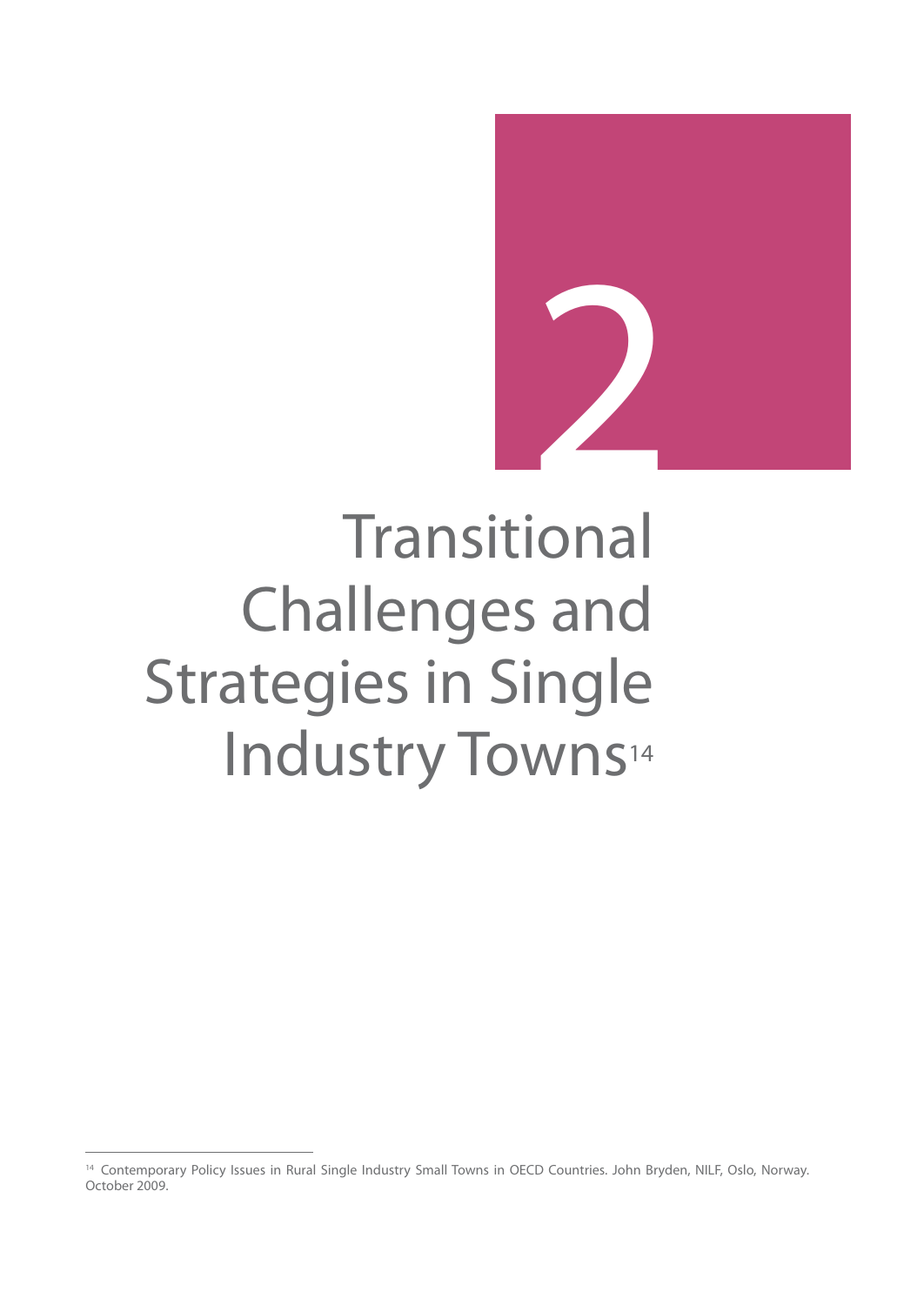# 2.1. Transitional Problems

Regardless of location and context, the well-being of single industry towns and their inherent prospects for ongoing sustainability and/or successful transition are clouded by a number of common concerns. Beyond the obvious concerns or issues with their vulnerability to a boom and bust cycle as a consequence of fluctuations in global markets or more simply resource depletion; general lack of economic diversity and alternative economic opportunities; and, in the case of company towns, overt dependence on a single benefactor; there are a range of less obvious but equally concerning problems, usually including any number of the following:

- The municipality is largely controlled by outside interests.
- $\blacksquare$  The middle class is relatively weak and usually includes only a small group of managers, merchants and professionals.
- $\blacksquare$  There is usually a high turnover in the labour force, especially in remote areas.
- Education and skills of the local labour force are tied to one industry or even to one enterprise.
- As a norm, wages within the local workforce tend to be relatively high compared to other communities as an incentive to attract and retain workers.
- Low levels of resident entrepreneurship and an absence of the supporting framework.
- Problems in attracting and retaining professionals in what may be isolated and possibly unattractive locations for young people and families.
- Quality of life concerns including both problems of social isolation and limited provision of a diverse range of services.
- Generally planned with a limited lifetime and lack the flexibility and foresight for accommodating future transition.
- Domination by the interests, issues, and needs specific to the male population. Women have typically been associated with the domestic realm, with little opportunity to access formal (waged) employment.
- The out-migration of youth, who take with them energy and fresh ideas. Relative non-involvement of some groups in economic development.
- $\blacksquare$  Difficulty to develop a sense of community in a town, where no one has roots.
- The absence of new ideas coming into and inherent conservatism of small communities, which generally precludes new and different ideas declining communities.
- There is less support for leaders in communities that are in decline.

The degree of seriousness of each of these problems is dependent upon location and context. And therefore to better understand the depth of potential transition concern and the probability of transition success the following types of considerations need to be taken into account:

- $\blacksquare$  Is the community remote and isolated or does it exist in close proximity to the influence of other urban centres? What is the size of the municipality and how cohesive and connected is it? (e.g. the more isolated the community the greater the relative impact or burden of transition difficulties and the least able a community is able to respond in a positive manner).
- Does the community have historical roots, attachments and/or an identity prior to its establishment or does the community define itself by that "single industry" in which it so heavily relies?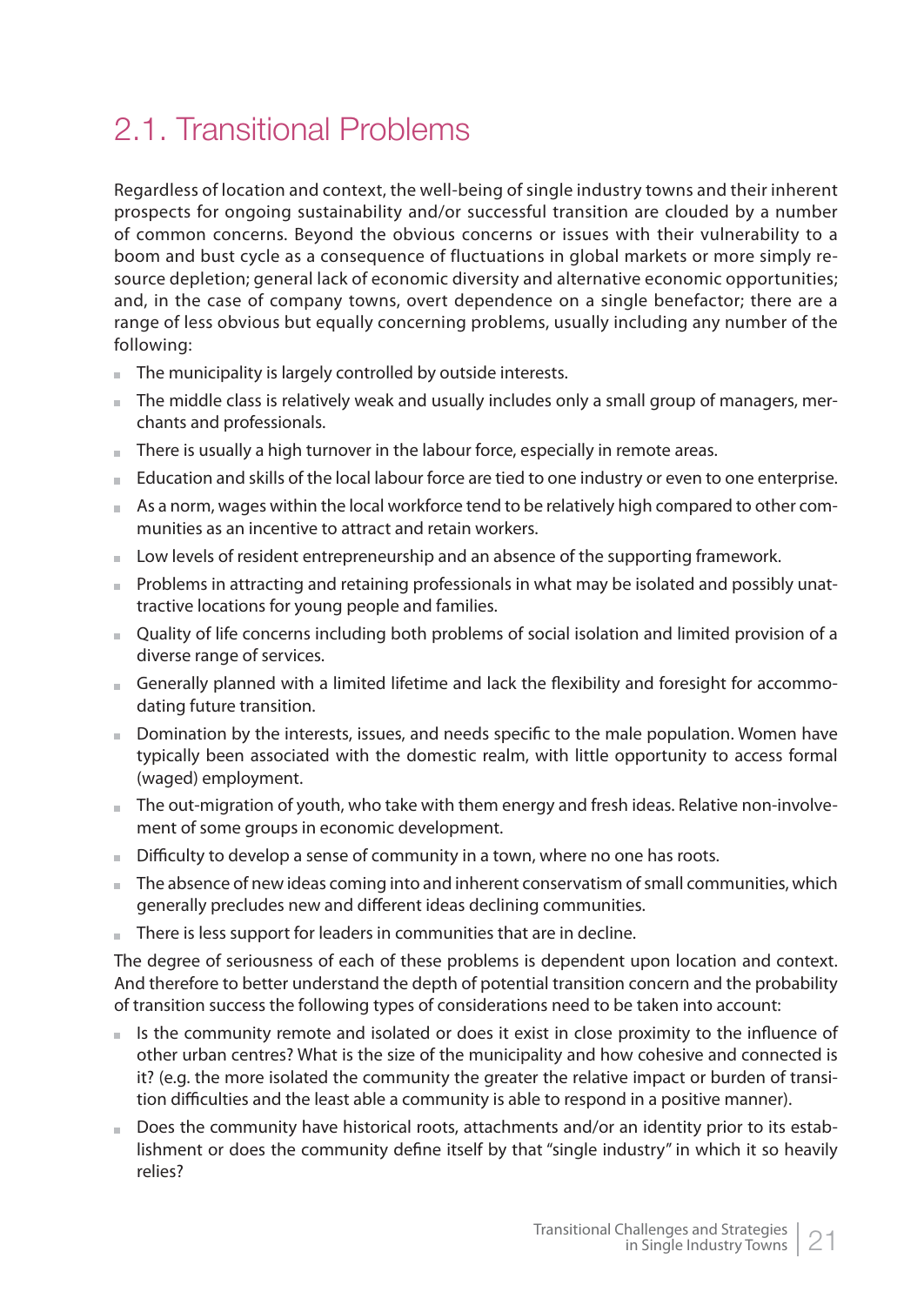- $I$  Is the labour force drawn from the community or is there an abundance of temporary migrant workers?
- $I$  Is the workforce unionized and does the community have an active public sector?
- What is the governance structure within the municipality and to what extent is citizen engagement a central tenet in strategic planning and decision making? Is municipal planning indicative of development imagination?
- What are the unique characteristics of the resident dominant industry's foundations is it premised on renewable or depletable resources? What are the implications of changes in legislation; competition; business climate; technological change; global markets?
- $\blacksquare$  Is the rationale or foundations of the municipality economic, political, military or religious based or a combination?

It isn't surprising to find that the well-being of mono-industrial towns in Ukraine and their inherent prospects for ongoing sustainability and/or successful transition are burdened by a number of factors very similar to circumstances elsewhere. By way of example there is a generalized absence of entrepreneurial endeavor and even interest amongst the local populace; and, there is significant vulnerability by most municipalities with global market dynamics. There are also some uniquely Ukrainian challenges:

- Typically in Ukraine's mono-industrial towns before privatization major enterprise would take on the responsibility for and absorb the cost of selected socio-economic services. This approach was usually the foundation of most state-owned enterprises and was typically part of the agreements when these enterprises were sold to private interests. However, during times of economic difficulty these responsibilities were often ignored by the companies and instead pushed onto local, regional, and national levels of government.
- Most mono-industrial towns have a sizeable share of pensioners within their resident populations (40-50% of local population). This is often a consequence of typically preferential retirement terms.
- Highly skilled/educated labour force participants as a rule would rather change their place of residence to preserve their occupation than change professional orientation and stay in the community (e.g., over 1,500 highly qualified nuclear staff left Slavutych following the Chernobyl closure).
- These single industry towns are mostly the product of Soviet planning where the location of one industry is not necessarily linked locationally with ready access to suppliers, partners (clusters/agglomeration synergies) nor customers.
- In the Soviet Union, urban planning and architecture played a crucial role in shaping the socialist way of life. The Soviet Union fostered the industrialization and urbanization of its territories, and the concept of socialism and communism was inseparable.

Other than the transition challenges noted above, in cases where the enterprise remains intact, often times it is the enterprise itself not the municipality that lacks the capacity to succeed or successfully transition itself to another political/economic reality. In this regard much has been written on the cause of industry failure in mono-industrial towns and the following five factors are noted frequently:

- 1. There is often a lack of knowledge and motivation by enterprise owners and managers to change and adjust to new circumstances;
- 2. There is lack of flexibility in the production process to accommodate different products or volumes;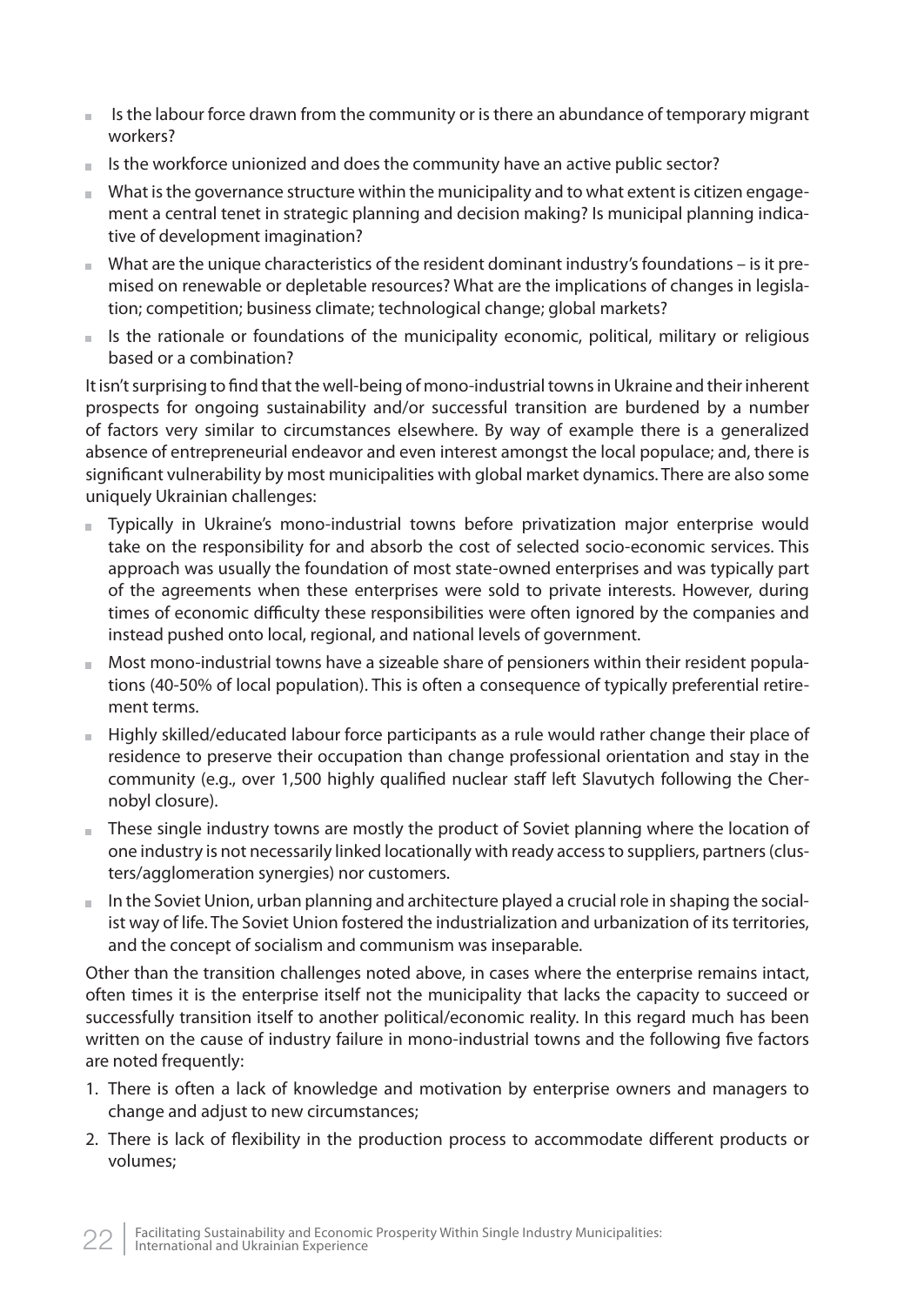- 3. There is a general dearth in available funding or investment to facilitate retooling;
- 4. Management tends to lack the skills and expertise of their international competitors;
- 5. The work force is generally under skilled and too numerous.

# 2.2. Transition and Sustainability

"Transition is more than just a change, it is a process. Transition in terms of single industry communities refers to a period of decline resulting in something different from the previous condition, a new direction for successful development of the community. For all communities transition is about self-determination<sup>15"</sup>.

The case has been made that the success of each and every individual municipality has a direct bearing on regional and national economic prosperity. However single industry towns are unique and the case can be made that there are certain instances where dislocation and decline is not simply expected but good economics, though certainly not in many nor most communities. And thus what we have here is not a debate on the relative merits of survival, transition and sustainability but rather an insight into how it might best be effected given some level of interest and commitment to the effort.

In any discussion on transition and revitalization it is important to remember that you can not force economic prosperity and relevance on a locality, or turn a once under-developed area into a thriving municipality in a short term. Successful transition can take decades and typically requires a multi-faceted approach with continued effort. Realism and context are especially important. And sometimes that is difficult in communities where because that single industry played such an important role, many people cannot imagine other paths of development. Of course it needs to be recognized that a good portion of the broader development process is driven by exogenous factors which municipalities can not influence. Nonetheless there are a range of possible actions that can be taken by municipalities and these actions do have impact.

As a necessary caution in the narrative that follows we need to remind ourselves that sometimes transition efforts fail to achieve their full potential because there is too great a focus on transplanting an approach from one municipality to another without recognizing the importance of differences in circumstance and context. In truth it is simply not possible to completely replicate an approach. The best approach is always the one that reflects the realities of local circumstance. Without this adaptation there is little expectation of success in the effort.

# 2.3. Transition Strategies

In terms of single industry towns, transition implies a process that begins initially with some crisis or decline following which the municipality reinvents itself or restructures to an alternative more sustainable future. In this process there are typically three stages: crisis and decline; recovery; and new beginnings. However while the process is three stages the successful transition effort itself must necessarily begin much earlier. It certainly must begin before decline and be carried out throughout the entire process. Within the context of each of these four stages

<sup>&</sup>lt;sup>15</sup> Survival Skills: The Economic Transitioning of Forestry and other Single Industry Communities The Rural and Small Town Programme Mount Allison University. March 2007.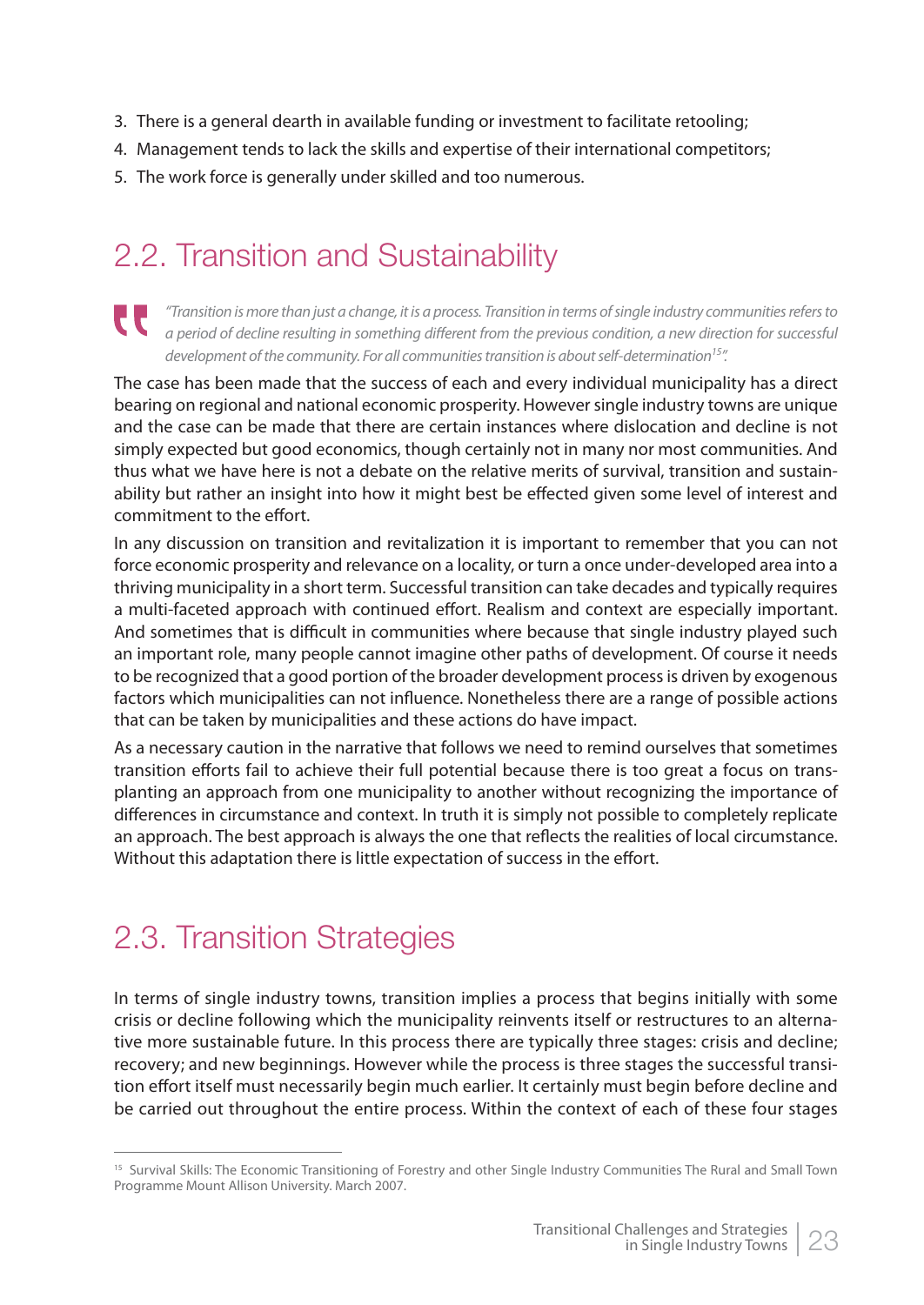then, there are certain lessons learned and best practices that can enhance the probability of successful transition.

## Transition Strategies – Pre-decline or Pre-crisis (the Growth Years)

In an ideal world the transition effort would have been introduced from the very beginning of the municipality's incorporation or at a time when there was some evidence that an existing municipality was taking on the appearance of being highly dependent on a single industry sector. Of course the early introduction of transition strategies for the most part isn't a common trait of most of the single industry towns we see today though it is becoming an increasingly important aspect of newer single industry towns. Such important "pre-crisis" transition efforts would include:

- $B$ uilding the foundations of local leadership Successful transition efforts require the strength and commitment of a number of engaged local leaders. Community economic vitality is largely determined by the quantity of leaders in a community and how, individually and collectively, they talk, decide, act and interact with one another. Having in place strong leadership is the starting point for positive change and development within a municipality.
- Ensuring local government has the credentials or access to the appropriate mix of skills and expertise to introduce and support a transition strategy – Economic development activities are unlike the other roles and responsibilities typical of local governments. They involve marketbased transactions, and incentive structures, rather than public service delivery. They require a unique set of skills.
- Developing a shared vision for the future of the municipality  $-$  This shared vision should be grounded on a proper and objective understanding of the municipality's economic geography, the role it plays regionally, nationally and globally. The effort should be: (1) inclusive and substantive; (2) based on honest and transparent discussion; (3) grounded in reality; and, (4) consider both current residents and potential newcomers.
- Undertaking a LED strategic planning effort While local industry is still strong, it is important that the municipality make plans to develop the local economy and mobilize the local community to participate in that process. The strategy needs to be clearly understood and accepted by all the key interests in the city.
- **Promoting community ownership and citizen empowerment This is best achieved by** emphasizing the importance of civic engagement and participation in the planning process. It is important to ensure the process is inclusive and transparent. The plan should build from citizen/stakeholder input.
- Committing to work together as a community There must be an understanding and some level of commitment by the local governments, local enterprises and key stakeholders to work together long before economic crisis occurs. Trying to add a vision and strategy exercise onto an already stressful period of economic crisis is clearly not the best way to success.
- **Ensuring private sector involvement and commitment to provide the earliest possible warning** of economic concerns and a similar commitment on the part of the community and government decision makers to build on any lead time afforded by such notice.

## Transition Strategies – Crisis and Decline

Even though it is pretty clear that single industry towns are by definition extremely vulnerable to dislocation and decline, when a crisis hits there is always some sense of surprise and panic. This occurs despite the fact that there is usually an ample number of warning signs of impending decline. Even though the process of decline can be quite drawn out there is an urgency to act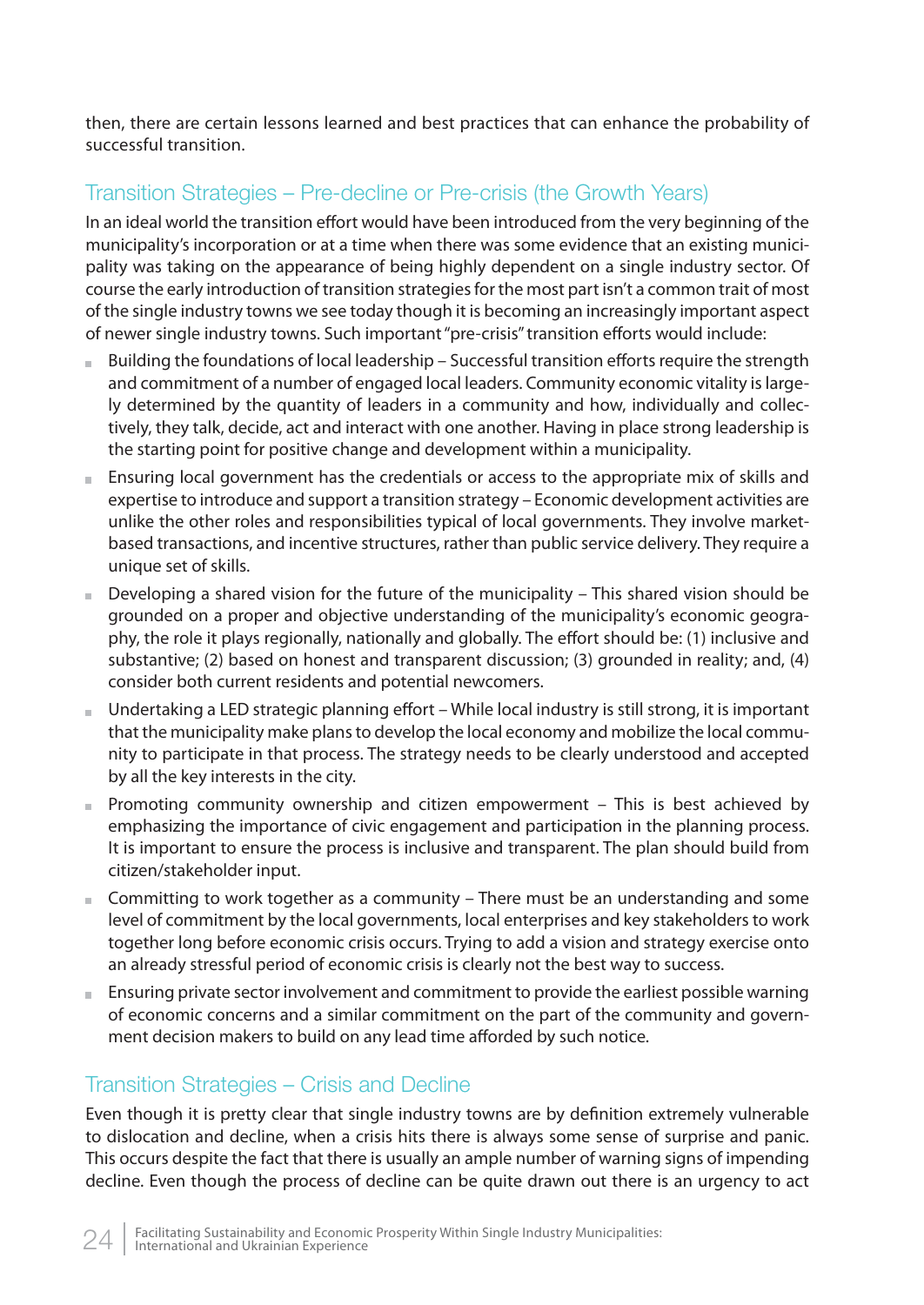and to use all opportunities for transition if any hope for a successful transition is to be realized. Certainly there are very few if any examples of single industry towns that survived in the absence of undertaking any transitional activities.

During a period of "crisis and decline" the transition effort needs to be well focused and proactive. Assuming some attention has been paid to those "pre-crisis" transition strategies, even if the effort occurred during the period of crisis and decline, important next stage transition efforts will generally include:

- Taking Responsibility Understanding and accepting that a proper response to the challenge is one that has a unique local orientation and one that needs to be directed by local authorities. Taking responsibility is an essential first step in the transition effort. Municipalities required to use their own capabilities often require changing attitudes and organizational structures as well. This is a challenging situation especially so when we acknowledge that many of the determinants of municipal socio-economic well being are outside the control of the municipality.
- $\blacksquare$  Mobilizing a short-term response It is important early on to undertake some effort to lessen the immediate financial and emotional effects of job loss, income reduction and other economic aftershocks amongst the local population. The effort need not have to be extensive nor expensive but rather serve to acknowledge the situation and provide some manner of relief.
- Gathering together working groups of key stakeholders and appointing a dedicated and committed development organization to proactively implement programs and seek out projects and investment opportunities.
- Setting aside or developing new financial mechanisms and sources to meet transition needs is critical.

## Operational Focus:

- $A$  community's uniqueness can often be at the core of its competitiveness. How a community leverages or creates its own uniqueness of place can help set it apart from other municipalities.
- Working on a regional basis as a means to capitalize on regional strengths and share service delivery costs. Collaborating with other levels of government and organizations to put appropriate supports in place and to leverage resources can yield substantive synergistic benefits.
- Encouraging "forward looking" land use planning that envisions the orderly development of industrial, commercial and residential spaces. – There needs to be a change of focus from supply driven to demand driven. Well-planned spaces would foster a greater sense of community and encourage diverse businesses to migrate to the town.
- The lesson of many company towns is that few long-term benefits are to be gained from providing artificial life to the company. The subsidies, tax breaks, and lower wages that are required by such companies rarely work. In effect, the benefits of such actions often are limited to buying time for displaced workers.
- $\blacksquare$  Changing the investment climate by removing disincentives and deterrents; introducing innovative investment attraction/facilitation programs/services; and proactively pursuing specific investment opportunities premised on local assets including opportunities for value added, value chain or business cluster initiatives. Inherent in this task is the politically difficult task of prioritizing companies and forms of inward investment.
- ntroducing or enhancing business retention efforts that target support to local enterprises and the local business community as they seek to retrench and survive. Using this base of local enterprises as a platform for future growth and development.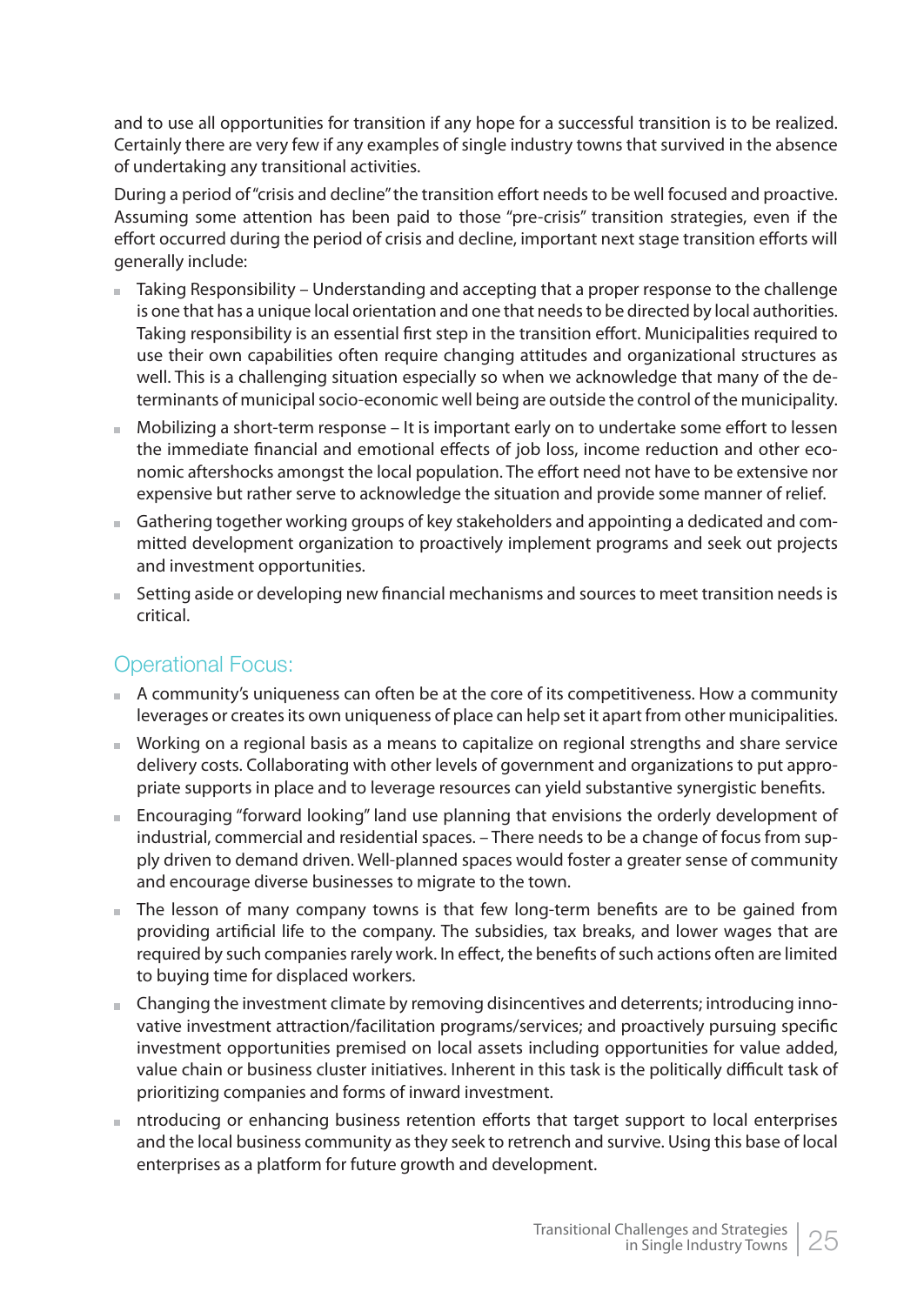- Promoting an entrepreneurial culture and environment that acknowledges the importance of entrepreneurs and builds on the establishment of successful SME's as the cornerstone of a successful transition effort.
- $\Box$  Ensuring an emphasis on education, skills and innovation in the transition effort. This includes efforts at supporting the workers of impacted enterprises through transition and training. Educational, training and research establishments must be closely involved in the strategy and its implementation for regeneration and economic development to be successful. They must share the vision, and ensure that their actions reinforce it.

## Transition Strategies – Recovery

A period of recovery implies hope. Unfortunately, all too often a period of recovery also implies complacency. Yet this is not the time for complacency. It is the time to ensure that the transition effort isn't simply successful, but sustainable. In this regard important "recovery" transition efforts would include:

- Ensuring that Institutions, organizations, systems and processes are in place to support and maintain the flexibility of action and response. They will help in the effort to seize opportunities and to react to circumstances that inevitably change over time.
- Acknowledging that transition management depends on many complex and interrelated factors and on the combination of strengths brought to the task by all actors. Ongoing recovery will depend on a range actions including planning and implementing economic strategies, providing incentives for industry and new resident relocation to communities, maintaining service levels, stabilizing municipal debts and revenues, providing worker support, and maintaining high community morale.
- Successful communities all have certain characteristics in common that make the process of transition a realistic and achievable goal. These characteristics include those that build resilience and sustainability over time. They include: a willingness to take risks; being flexible and accepting of change; strong leadership; forging partnerships and maximizing synergies based on cooperation; being proactive and committed; paying attention to the importance of planning and especially its implementation; and an emphasis on broad community engagement.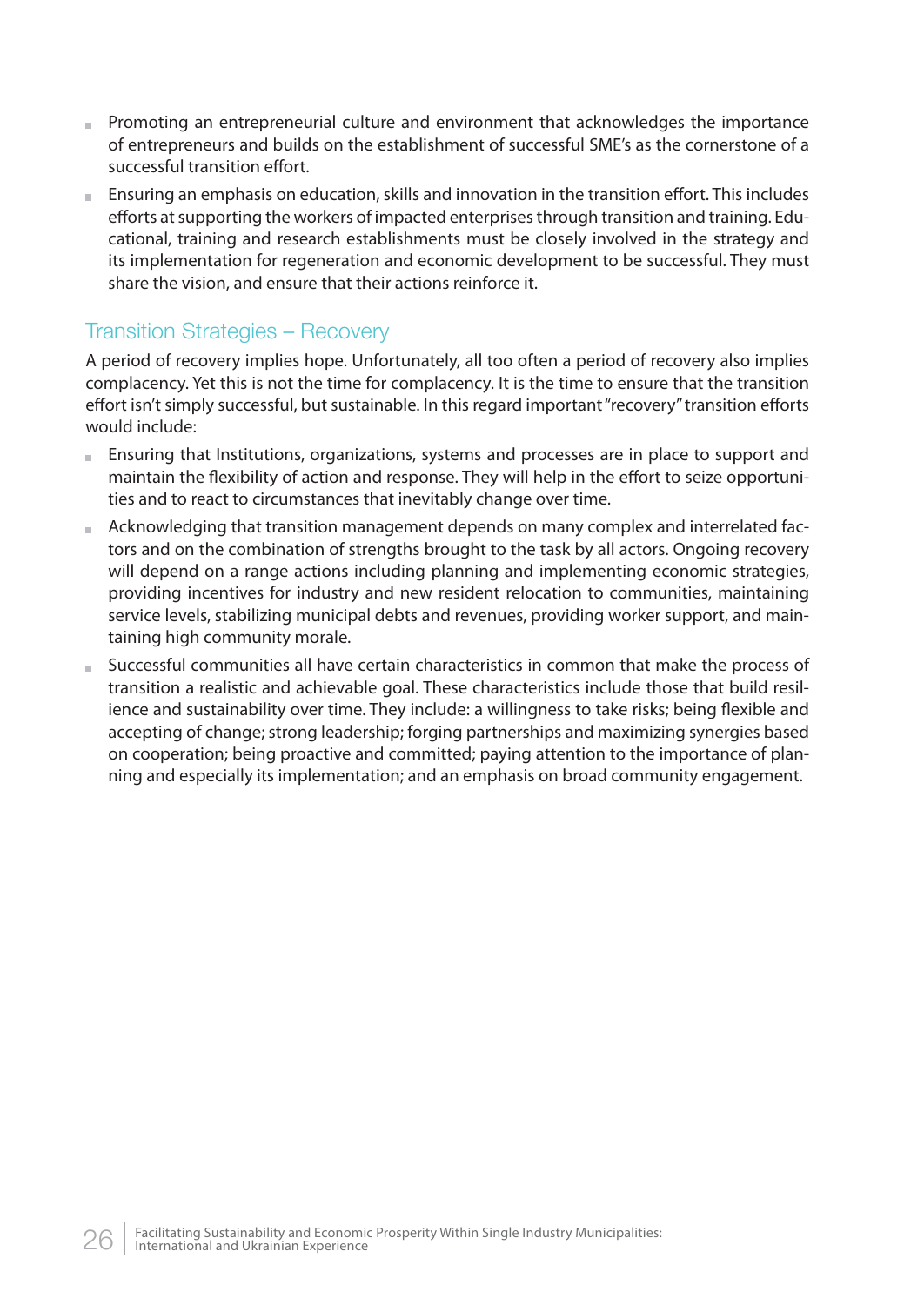

# Selected Case Studies of Community Transition Experience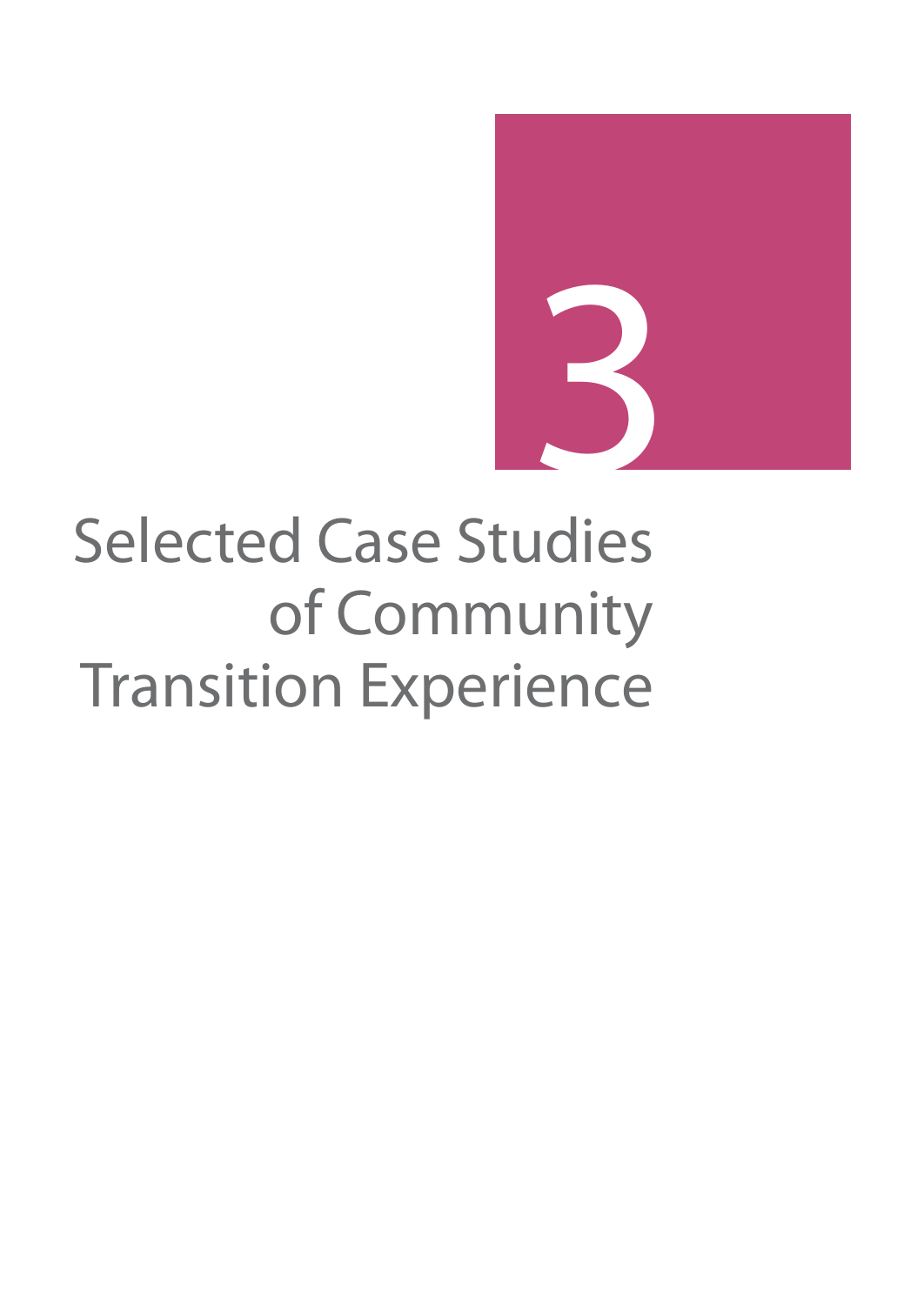The preceding sections of this document have presented sufficient evidence to confirm that there are many municipalities around the world whose entire socio-economic well-being and survival depend on a single industry or single company or single resource. And, as discussed, because of this heavy dependence these communities are particularly vulnerable to such factors as resource depletion, technological change, industry restructuring, shifts in world markets, changes in government policy and priorities, and so forth. Of course industry restructuring and closures are nothing new. In fact, by way of example because most natural resources can be exhausted, resource industry closures are an inevitable fact of life. That being said, despite the inevitability of change community transition from a past that had depended on a single resource or single employer to a future based on a new economy is seldom adequately planned for and consequently seldom successfully achieved. The numbers of ghost towns that populate the landscape illustrate very well that the journey is at best challenging.

In the narrative following, the experiences of six transition communities are described. Three of them are from Ukraine, one from the USA, France, and Canada. All have achieved some level of success in their efforts to re-invent and revitalize themselves. All of these municipalities are different on a number of levels: location, geography, resources, governance, demographics, as well as social, political, economic, and environmental circumstances. Of course, they also differ from each other in terms of the problems they faced and the opportunities they pursued. However, collectively their journeys are somewhat similar and it is these experiences that provide important insights and lessons for other municipalities facing similar transition journeys.

# 3.1. International Experience

### Ponca City, Oklahoma (USA)<sup>16</sup>



#### Community Context

Ponca City is located in north central Oklahoma in close proximity to Tulsa, Wichita, and Oklahoma City. The municipality has marketed itself based on its central location, which allows it to serve as an effective hub for distribution and for manufacturing, research, and corporate facilities. Ponca City also has small-town advantages such as low crime, a low cost of living, and a close-knit community.

Ponca City was created in 1893. It was selected for its proximity to the Arkansas River and the presence of a fresh water spring near the river. Oil has been the major industry in this municipality of 25,000 since 1911. For most of its history, the city had been a one-company town as the headquarters for the Conoco Oil Company. At its height in the 1980s, Conoco employed over 5,000 people in research and development, refining, human resources, management, and more. Ponca City was not only a one-company town but a one-industry town, with the local economy 80 percent oil-dependent and totally invested in the success of Conoco.

#### The Transition Period

Ponca City was first hit by major downsizing at Conoco in 1993, when approximately 1,400 jobs were cut, resulting in an annual payroll reduction of \$40 million. This precipitated an economic slowdown in the city and county in 1993 and 1994. The unemployment rate, which had always been well below the national average of six percent, jumped to 12 percent and unemployment compensation claims more than doubled from the previous year. Then in 2002, Conoco merged with the Phillips Petroleum Company and laid off more than 3,500 workers. The town's psychology and identity was rocked by the downsizing of its one major employer.

<sup>&</sup>lt;sup>16</sup> This case study was sourced from materials prepared by the International Economic Development Council (IEDC).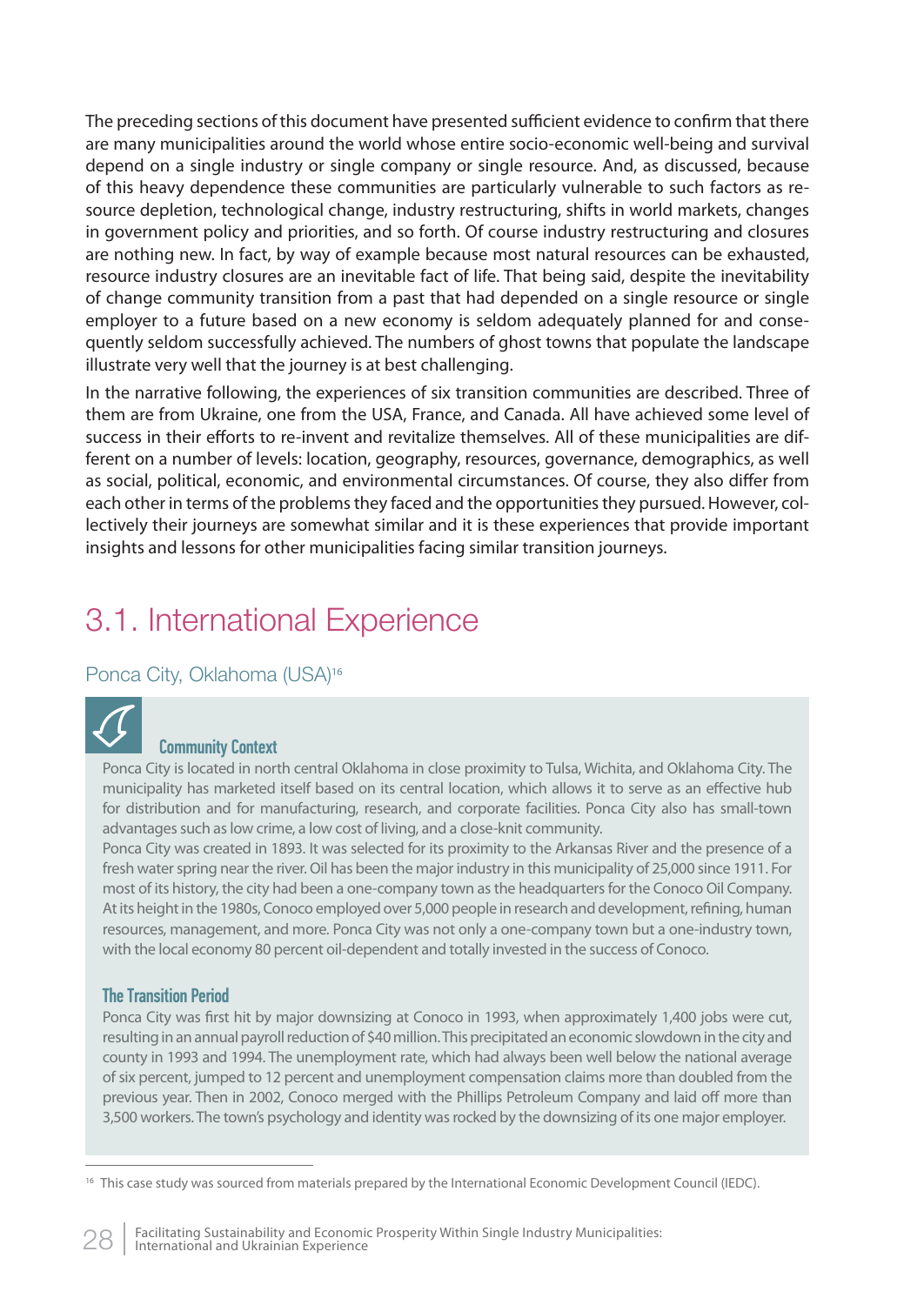Very early on after the beginning of the decline a number of initiatives were put in place by the local government to re-energize and refocus the community. These included:

- **Establishing and Funding a New Economic Development Organization.** With the need for economic diversifi cation away from the oil and gas industry Ponca City immediately moved to establish an Economic Development Advisory Board (EDAB). In conjunction with the establishment of this Board, the City adopted a half-cent sales tax and used this funding to offset expenditures incurred in attracting major employers. EDAB also used available funding to support other smaller businesses through economic development funding incentives.
- **Creating a Proactive Business Retention and Expansion Program.** In terms of other on the ground programming, the Economic Development Advisory Board set up a business retention and expansion (BRE) program to understand and address the needs of existing employers in the community. The BRE program focused on three issues: understanding the immediate needs of the business community, providing business and industry intelligence to help them become more competitive, and providing worker training. Regular visits to businesses in order to develop and strengthen relationships became the cornerstone of the BRE program.
- **Collaborating with a Technology Centre to Re-train the Workforce.** As a major component of improving the competitiveness of Ponca City businesses and addressing the needs of the newly displaced and unemployed, the Economic Development Advisory Board collaborated with a local career and technology education center (Pioneer Technology Centre) to deliver workforce training services.
- **Building an Industry Cluster around a Technology Lab.** One of the biggest successes in Ponca City's transition efforts was a partnership forged between the Economic Development Advisory Board, the local campus of Oklahoma State University, and the city's major employer/enterprise (ConocoPhillips). Through this partnership a high technology testing and evaluation center was created. It led directly to the creation of 52 jobs, which was expected to grow to 120 at full capacity. Indirectly, and most importantly, this initiative resulted in the creation and attraction of a number of other businesses into the community.
- **Nurturing Entrepreneurship through an Incubator Facility.** Concurrent with the development of the technology lab, an incubator for small businesses was also opened. The Business Incubator offered typical incubation services, providing workspace at discounted rates as well as shared services and technical assistance to fledgling businesses. It also offered entrepreneurship and skills training, management development, themed seminars and consultations (such as assistance with developing business plans, loan proposals, or feasibility studies), help with recruitment of workers, and both soft and hard skills training, all in one location. A majority of the businesses locating in and graduating from the incubator engaged in light manufacturing. In its almost two decades of operation, the incubator has had many successes. A total of 40 businesses have graduated from the program, with 86 percent still in operation. A total of 120 jobs were created by those businesses. Many of the businesses graduating from the incubator feed into the supply chains for the petrochemical, service industries as well as science and technical research.

#### Key Outcomes

Ponca's City's diversification strategy with its emphasis on quality jobs in knowledge-based industries positively impacted the local and regional economy. Companies locating in Ponca City have produced a higher percent of knowledge-based jobs and higher average pay. Ponca City also has won awards for retaining and expanding businesses. In May 2008, it received an award for the best business retention program in North America. It also won an award from the International Economic Development Council for Economic Development Excellence.

#### Lessons Learned

1. Ponca City could have tried to replace the jobs it lost from Conoco using the one-company, one-industry model that was the local economy's historic base. It could have tried to recover in the quickest, cheapest way possible by attracting a large manufacturer with a package of local and state incentives. Instead, the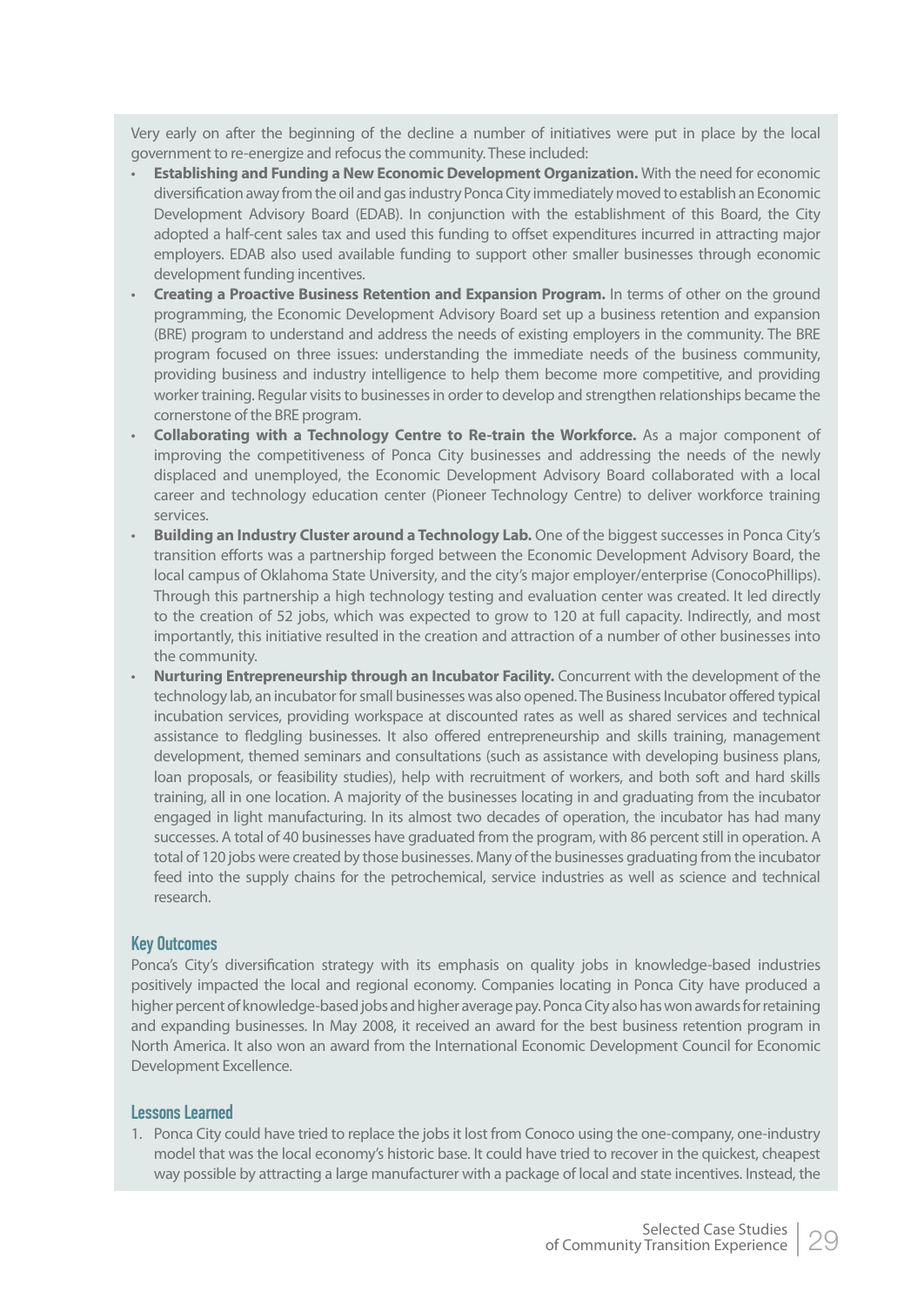city took the opportunity to transform its economic base by significantly reducing its dependence on oil and developing high-tech, knowledge-based jobs.

2. Ponca City's economic development strategy was based on the city's unique competitive advantages. It sought to build a strong workforce that could fuel the growth of startup companies, the expansion of existing ones, and the attraction of new companies. To that end, Ponca City invested heavily in training its existing workforce, and attracting highly-skilled workers from outside. It also took a chance on developing its own scientific research lab. Ponca City showed that it wasn't just interested in filling vacancies; it was investing in the full range of potential and existing workforce talent as the foundation of an economically competitive, equitable future for the city and its residents.

## Tumbler Ridge, British Columbia (Canada)



#### Community Context

Tumbler Ridge is a district municipality located in the foothills of the Canadian Rockies in northeastern British Columbia, Canada. This relatively isolated community is currently home to 2,710 residents. It is a planned town founded in the early 1980s in British Columbia's interior to service the development of two coal mines ("Quintette" and "BullMoose"). Tumbler Ridge began as a megaproject designed to capitalize on rising energy prices. It was the province's youngest community and expected to be the last "instant town"<sup>17</sup>. Within the context of planning this town special efforts were expended in keeping the coal mining facilities well separated from the town site to minimize the feeling of a company town. An attempt to mitigate potential lifestyle conflicts between families and childless households was made by separating the low-density, singlefamily dwellings from the low-rise apartments.

The development of the town was based on a 15-year agreement to sell 100 million tons of coal to a consortium of Japanese steel mills. At full operation the two mines provided 70% of all local jobs and 65% of the municipal tax base. Declining global coal prices after 1981, and weakening Asian markets in the late 1990s, made the town's future uncertain and kept it from achieving its projected population of 10,000 people. Population projections in 1977 were for 3,568 residents in 1981, 7,940 in 1985, and 10,584 in 1987, after which the level was expected to stabilize. However the population peaked in 1991 at 4,794 people, but then began declining.

#### The Transition Period

The town was thrown into crisis when the "Quintette" mine was closed without warning three years ahead of schedule. While there was intent from the very beginning by the town's planners to move to a more diversified economy, the few initiatives in this direction were not supported by local industries, nor local decision-makers and as such not much happened in this regard. Consequently the municipality's population declined, as many residents were unable to find other work and so were required to move to other communities to seek gainful employment. Stability was compromised further when the "Bullmoose" open pit mine closed in 2003, although the town had three years advance warning of this closure.

As a first step municipal leaders in Tumbler Ridge and the region acted quickly but carefully to restore local confidence. A Tumbler Ridge Revitalization Task Force was organized. It identified three stages of transition planning: (1) plans for the short-term included certainty of basic services provision, housing, and worker retraining programs; (2) plans for the intermediate-term involved municipal sustainability, population transition, and stability for local services provision; and (3) plans for the long-term focused upon the need to diversify the local economy – promoting new businesses and new business ideas. Despite the fact that increasing world energy prices have brought some mining back to Tumbler Ridge, the diversification strategy in Tumbler Ridge included development in forestry, oil and gas, as well as recreation, tourism, home

 $17$  Instant town – cities and numerous unofficial communities concentrated around natural resources, appearing as a consequence of the government instantly providing it with municipality status.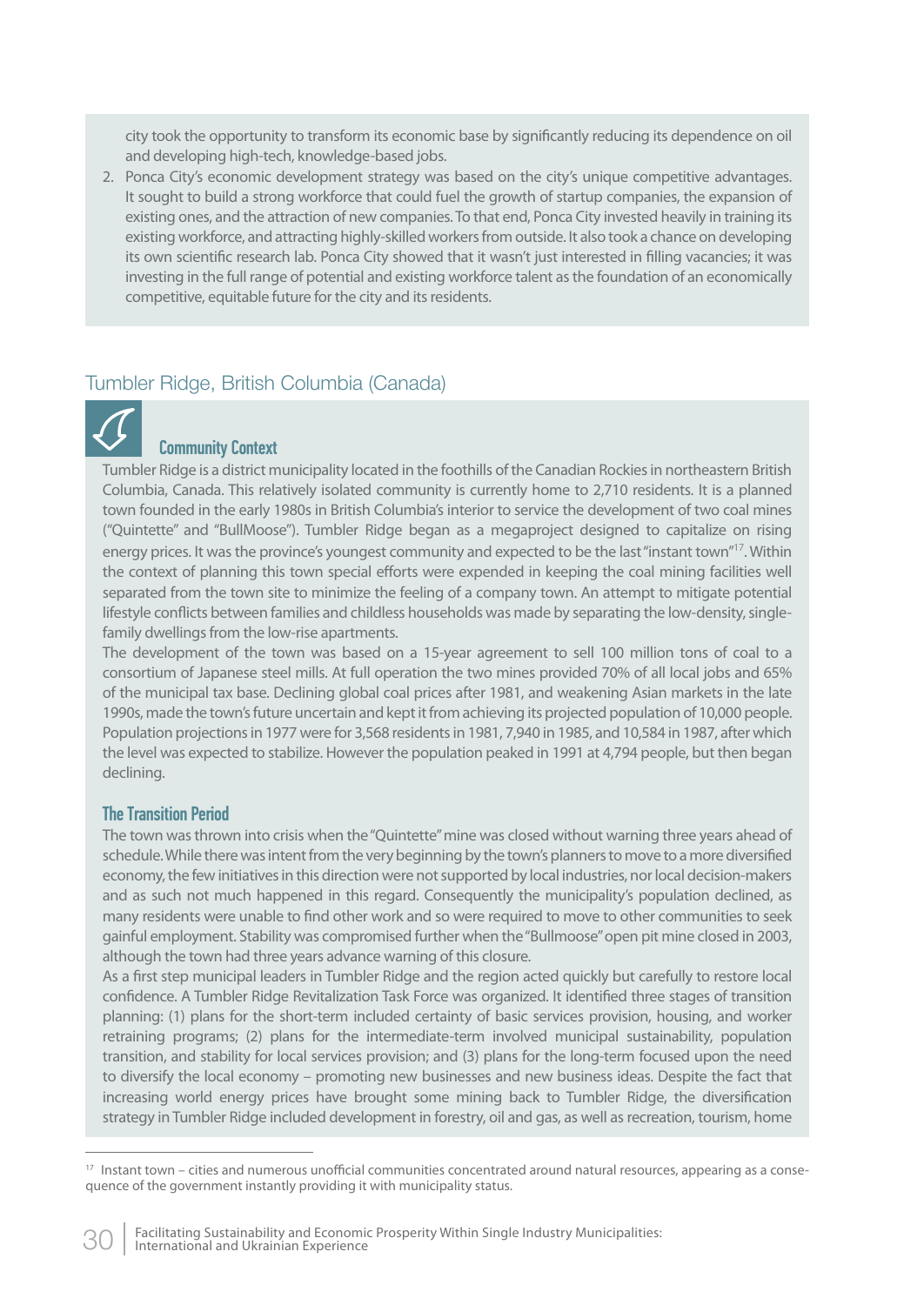businesses as well as a retirement and educational center. Pursuant to this plan the District undertook an international marketing campaign focusing on affordable housing and superior lifestyle within a magnificent natural setting.

The transition plan was both complex and ambitious. It had strong social as well as economic and physical goals.

On the positive side, when designing the town the planners knew that one day the mine would close and the town would be faced with the challenge of how to survive. These planners established a local government framework that included one main town site, not several remote camps. The municipal boundaries were large enough and included a large tax base. The town had a social planning director whose job it was to develop social networks and facilitate social cohesion in the community. The town was planned with separate land uses, and a functioning commercial market. Tumbler Ridge also had the benefit of being part of a region with diverse economic opportunities in oil and gas, tourism, forestry, and agriculture. Most of these activities exist within the town's huge municipal boundary to ensure that future economic development contributes to municipal taxation revenues to pay for expanding service delivery. Tumbler Ridge also has the advantage of political support from local leaders in adjacent communities who believe that the survival of the community is important to the entire region.

#### Key Outcomes

The town quickly benefitted by a wide range of diversification activities which included eliminating the town's debt, securing services funding from other levels of government, and supporting new economic ventures. Tumbler Ridge proved itself as being very resilient. The town continues to grow, and the development potential envisioned by its planners, in areas such as oil and gas exploration, forestry, and tourism, now drive the local economy. By way of example Tumbler Ridge's wind resources have proven to be a lucrative prospect for new, multi-billion dollar green energy projects being proposed for the area. The district is also courting biomass companies for the establishment of a wood-pellet manufacturing plant that would create wealth and new employment. Looking ahead, Tumbler Ridge is preparing to accommodate a growing population coming to the community for employment, retirement, and a change of pace. It is a community that continues to redefine what opportunity and quality of life are.

#### Lessons Learned

- 1. Tumbler Ridge differed significantly in design and development than other previously incorporated single industry towns. Of considerable note, when it was planned, it was planned from the perspective that mining would eventually cease as reserves were depleted. In this regard considerable attention was afforded developing a community identity beyond that of the mine and mining.
- 2. Municipal leaders in Tumbler Ridge and the region were quick to get off the mark acting to restore local confidence in the town. The quick action and ongoing leading role taken by the local government was critical to success.
- 3. The well-developed infrastructure of Tumbler Ridge can be attributed to the planned development approach employed by the District. This resulted in a community that is safe, aesthetically pleasing, economically efficient and encouraging of social interaction. These foundations have proven to be especially important in investment attraction efforts.
- 4. Key stakeholders and the community at large were engaged and committed to the implementation of planned efforts.
- 5. Implementation and the key implementing agencies were local. This reflected where responsibility for and commitment to transition ultimately lies – and the fact that regeneration in a municipality is likely to be a continuing process, in response to changing economic and other circumstances.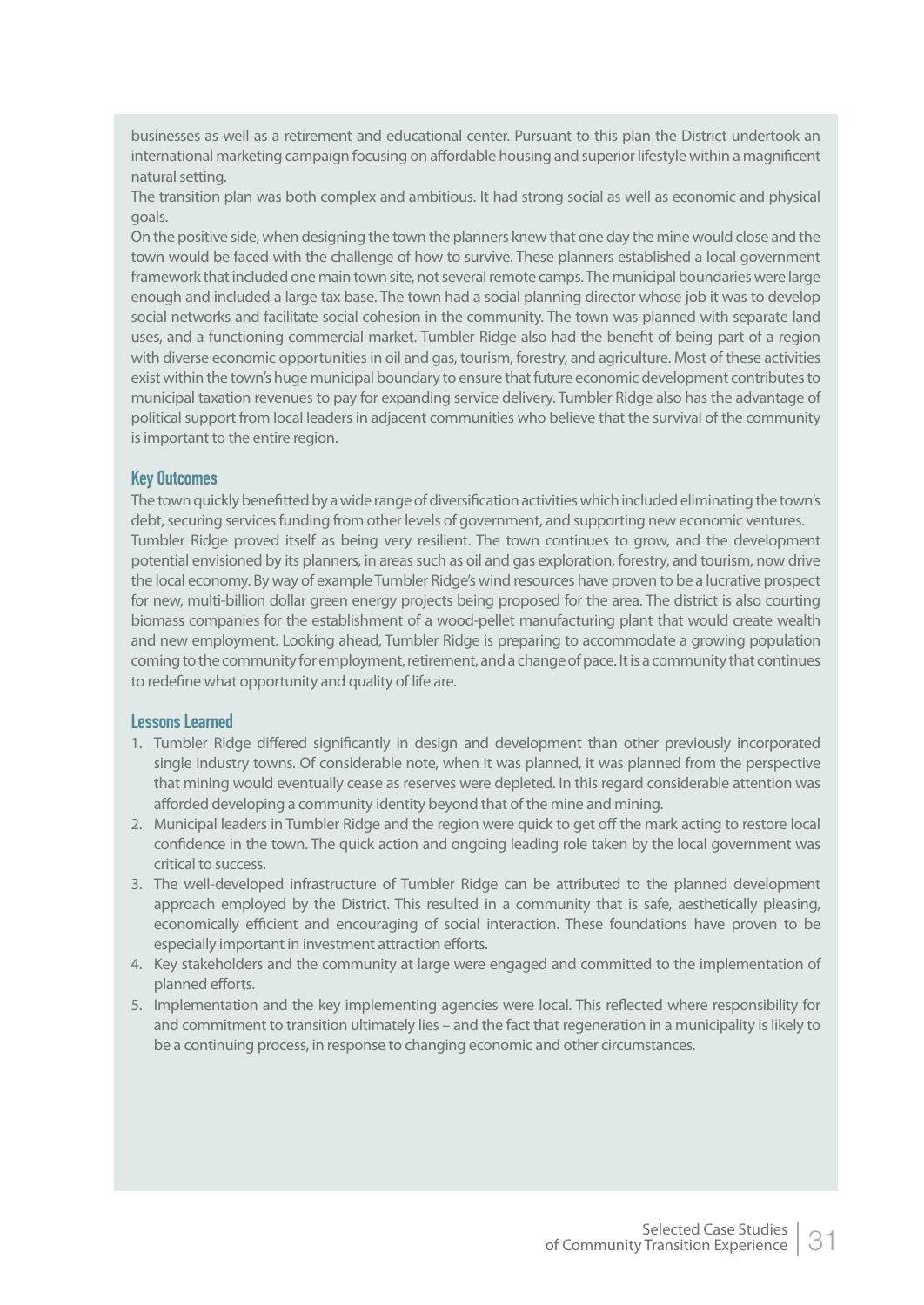## City of Roubaix (France)



#### Community Context

Roubaix is a city of 100,000 residents located in the northeast of France. It is about 15 kilometres from the centre of Lille, the established regional capital. Lille was once one of the country's most important industrial regions. Both Roubaix and Lille were textile towns. Collectively they were second in world importance to Manchester.

The city owes its initial growth and development to the textile industry boom that propelled the city from a population of 8,000 in 1806 to 125,000 inhabitants in 1900. During the boom years, Roubaix attracted waves of immigrants, initially from other parts of Europe and later from North Africa, to work in its mills. The pace of urbanization was very rapid, leading to a strong relationship and dependency between factories and nearby residential enclaves.

The French textile industry was hit hard by both world wars and by the Depression. Nonetheless, it was not until the 1970s, that it began to collapse in the face of foreign, predominantly Asian, competition. The crisis of the textile industry and its impacts was exacerbated by the recession of the French economy. In Roubaix, the extent of the collapse of the textile industry was massive: employment fell from 54,000 in 1973 to 8,000 in 2000. Unemployment rose (up to 33 percent in the late 1980s). Skilled workers looked for jobs elsewhere and as a consequence population fell. Concurrent with the loss of jobs and population, a number of shops as well as factories closed.

As many textile factories were located at the heart of the city, the deindustrialization process created many small pockets of decay throughout the city centre. The collapse of the textile industry caused an economic crisis (unemployment), an urban crisis (urban decay), and a social crisis (poverty, social exclusion, and racism).

#### The Transition Period

The urban regeneration challenges for the city of Roubaix were significant and daunting. The city authorities focused on four essential themes: (1) recreating an economic base for the city; (2) addressing severe urban decay within the city centre; (3) managing the acute housing situation for the benefit of the local population and new residents; and (4) linking economic development and investment in the city with employment and training opportunities for the local unemployed.

The municipality had always been proactive and as a result Roubaix's transition efforts were pursued aggressively.

Given Roubaix is a part of a polycentric urban region, its present and future development could not be addressed nor properly understood in isolation from the wider urban region. As such early on there was a formal, signed agreement between all the municipalities in the city-region which committed them to supporting coordinated regeneration.

Roubaix's regeneration strategy sought to build on the municipality's unique competitive strengths. This included a substantive amount of effort spent on retraining and retrenching; promotion and facilitation of new entrepreneurs and new enterprises, as well as the development of major flagship projects to attract investors, boost the local economy, and increase the international profile of the region.

Furthermore, for the city and its citizens it was important that a properly constituted transition strategy be guided by the philosophy that urban regeneration is about people as well as places; it is about both creating benefits and spreading them to all residents of the community.

#### Key Outcomes

The region today has a highly diversified economy and a working population of 500,000 people. In terms of industrial representation the region still has 9,000 jobs in 130 companies in the textile industry. However, it is also ranked 2nd nationally for printing/publishing production, 3rd for mechanical and electrical industries; 3rd for chemical and pharmaceutical industries; and 3rd in food processing. It is also headquarters of some major French retail companies. The region is France's first telemarketing region and is increasingly noted for its tourism infrastructure.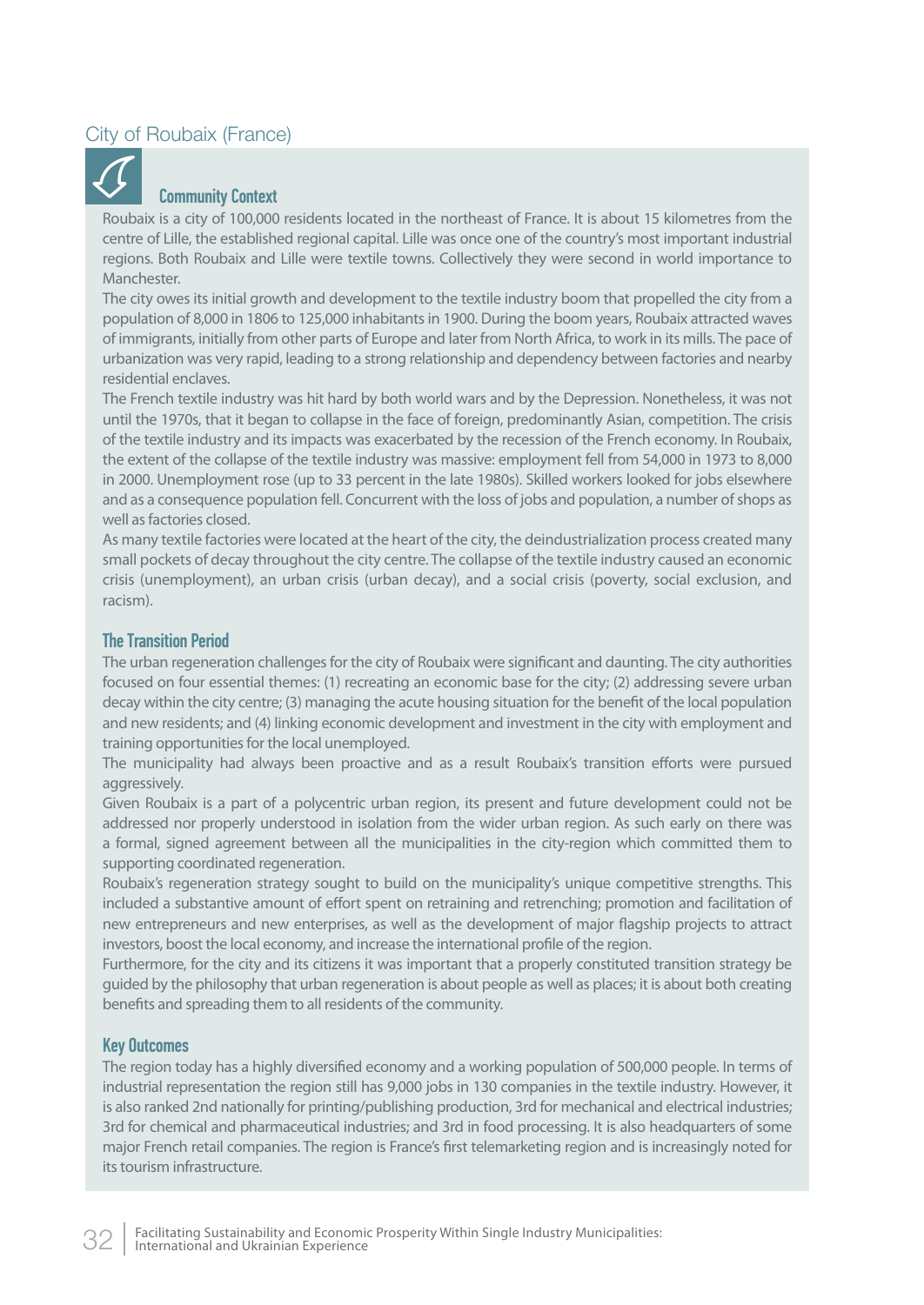#### Lessons Learned

- 1. The regeneration of Roubaix depended on the success of a wider economic development strategy for the city-region. This required a transformation of the town's image, so that it would be seen as a place of opportunity, not just challenge.
- 2. The leading role taken by the metropolitan local authority in driving forward regeneration in all parts of the city-region was essential to success. Making political links at different levels of government and having a tenacious, long-standing, local champion were critical ingredients of success.
- 3. Long-term persistence and collaborative working across sectors and across centres within a city-region were needed to make sure that urban regeneration succeeds.
- 4. The ability of the cooperating municipalities to share revenues and their agreement on priorities for regeneration throughout the city-region were essential prerequisites.
- 5. Transition success in large measure required the long-term contracts between central and local governments. It was necessary to secure collaboration at city-regional level and enable a locally driven development strategy to be implemented.
- 6. High priority was given to ensuring that as many of the new jobs as possible went to local people, so that the existing population (including "vulnerable groups"), and not just the newcomers, benefited from the regeneration.
- 7. It was important to recognize that culture was a central part of urban regeneration even in the most deprived areas.

# 3.2. Ukraine Experience

#### Western Donbas subregion<sup>18</sup>



#### Community Context

The Western Donbas subregion, an area of 226,000 residents, is located within Ukraine's Dnipropetrovsk Oblast. It encompasses the communities of Pavlograd, Pershotravensk, Ternivka, as well as both Petropavlivsk and Pavlograd raions. Importantly there exists a strong interconnectedness amongst all member communities based on social, economic and historical ties.

The Western Donbas subregion has experienced a considerable number of boom and bust cycles over its history.

In the nineteenth century Cossack palankas settled the Western Donbas subregion, turning it into an area known for tallow houses, tanneries, tobacco factories, steam powered mills, calico mills, oil pressing plants, foundries, breweries and crop yielding soils. The emergence of the coal industry and its dominant position in the region began with the opening of the first experimental mine in Ternivka in the 1950s. Soon 11 mines were opened in Pershotravensk and Ternivka in Pavlograd and Petropavlivsk raions. All of these coal-mining facilities were made part of the state owned Pavlogradvugillia production enterprise.

Under the traditional Soviet model of economic planning and management, state enterprises were required to sustain a city's public utilities and social facilities out of their own revenues. At that time, "Pavlogradvugillia" state holding company successfully met and even exceeded the coal production targets set by the Soviet Government. Thus early on they were well-positioned to provide high salaries to their employees and at the same time maintain almost the entire public utilities and social infrastructure within the region. Almost all so called industrial cities in Ukraine followed the same economic model. Even after the collapse of the USSR this system of providing and maintaining social facilities in Western Donbas remained unchanged. This lasted for approximately ten more years. So entrenched was this system that it became an expectation.

<sup>18</sup> DTEK Social Partnership Programme. 2014. http://spp-dtek.com.ua/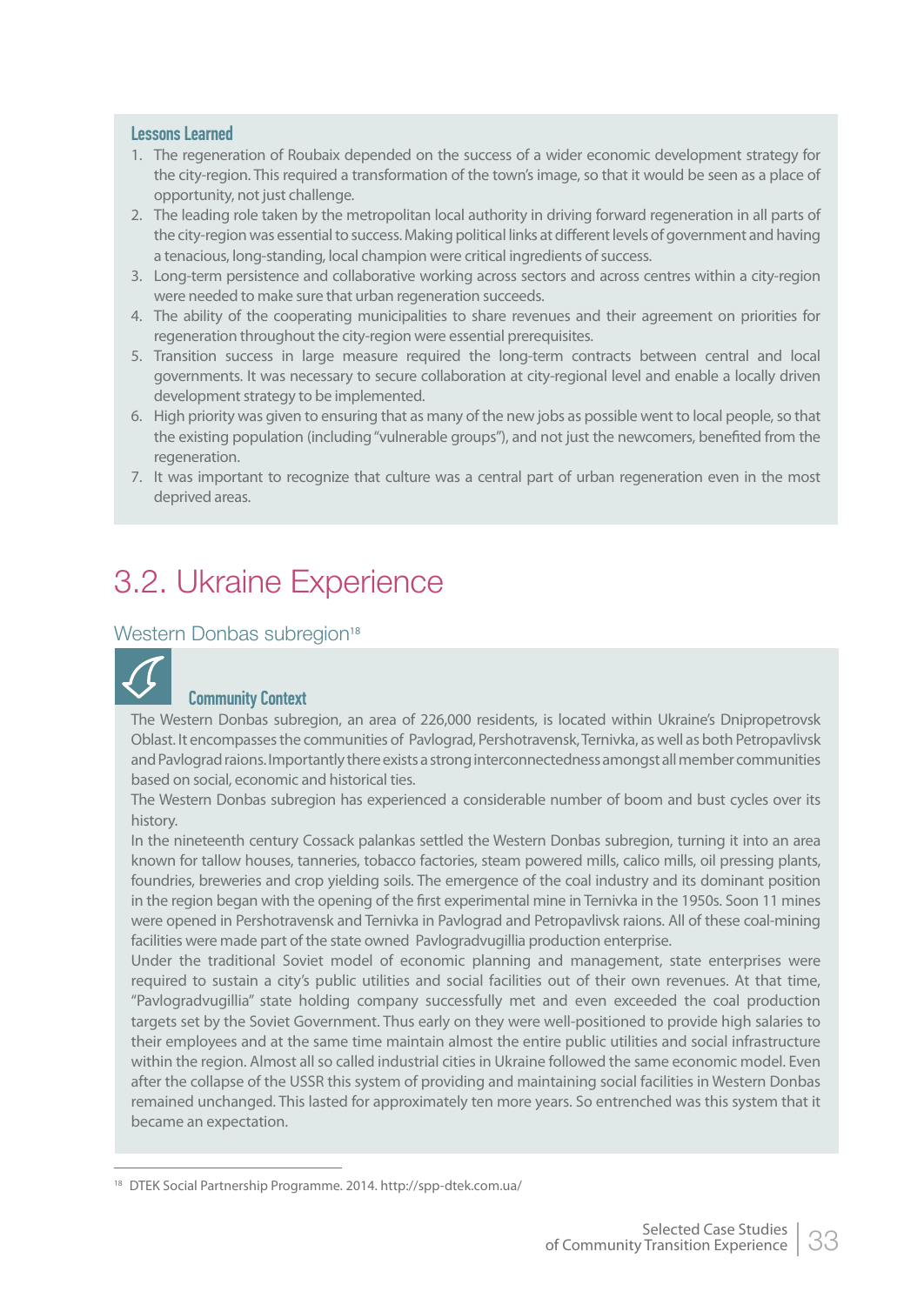In 1989 annual coal production in Ukraine peaked (more than 14.3 million tonnes). Coincidentally 1989 was also the year when coal miners protested against declining wages and wage arrears. Debt growth, drastic declines in the number mines, deteriorating mining and geological conditions, and an outward migration of skilled staff led to a severe crisis in Western Donbas. The crisis lasted until 2000, when the Ukrainian Government took it upon itself to repay salary arrears. The Government's attempts to sustain its economic position and change the situation for the better through the Ukrainian Coal State Programme during 2000- 2003 yielded no tangible results. In 2003, salary arrears were once again at the forefront and a proposal to allow privatisation of Pavlogradvugillia was approved.

The privatisation of Pavlogradvugillia was the initial foray into the denationalisation of Ukraine's coal mining industry. At the time more than 70% of coal mining enterprises were unprofitable. Under the terms of privatisation, in addition to the production infrastructure, the investor was required to meet certain social infrastructure and programming commitments.

The successful bidder was System Capital Management – a financial and industrial group that completed the privatisation process in 2004. The state holding company got a private owner, while Western Donbas communities inherited for the first time, without appropriate adequate financial resources nor management capabilities, responsibility for public utilities and social facilities. In the past they could have relied on the national government for support, after privatisation they were obliged to negotiate with the enterprise directly.

#### The Transition Period

The transition process commenced in 2003 as a consequence of the crisis in the coal mining industry and the necessary privatization of the "Pavlogradvugillia" state holding company. While some transition progress is notable over the first 4 or 5 years after privatization, it really wasn't until 2008 that a more substantive effort began to take place spurred by DTEK's social development plans. Subsequently in 2012 DTEK and the communities of Western Donbas under the broad banner of CSR undertook together an effort to promote and foster the development of selected initiatives in: healthcare, energy efficiency of public utility services, social infrastructure, the business environment, civic engagement, and economic opportunity identification. Since its inception, DTEK has been one of the leading companies in Ukraine to dedicate efforts to corporate social responsibility.

DTEK's CSR focus or contract emphasizes the need for openness, partnership and cooperation with local communities, and public and municipal authorities. The CSR contract is formalized in a social partnership with each individual community. These social partnerships are subsequently used as tools to enhance the effectiveness of DTEK's social investments and the impacts of these efforts by embracing the broadest possible circle of participants in the process. In context social partnership strategies are similar to strategic planning for economic development.

The transition effort in West Donbas was also aided by assistance from the Ukraine Municipal Local Economic Development Project wherein external technical support was provided to local municipalities and the region in the drafting of strategic plans for economic development. This assistance was followed up by consultation and support for the development of economic development institutions; the use of marketing and branding in investment attraction; and the organization of centres for SME support. Further, financial support was provided for the development of unique demonstration projects in waste management. The strategic planning effort brought together business leaders and local governments to explore the possibilities up a public-private partnership and inter-municipal cooperation, enabling a positive local business environment, strengthening competitive advantages and improving the standard of living for Western Donbas people.

The strategic planning effort served to highlight those critical problems facing the region and its member communities and to identify priority areas where the interests of DTEK and the communities overlap, namely water supply, provision of public amenities, healthcare and social infrastructure (education, culture and social protection). In addition subsequently, DTEK proposed a number of additional initiatives in respect to the establishment of local economic development institutions as well as the introduction of a course on "Energy Efficient Schools" and the implementation of the "Your Hometown in Your Hands" microgrants programme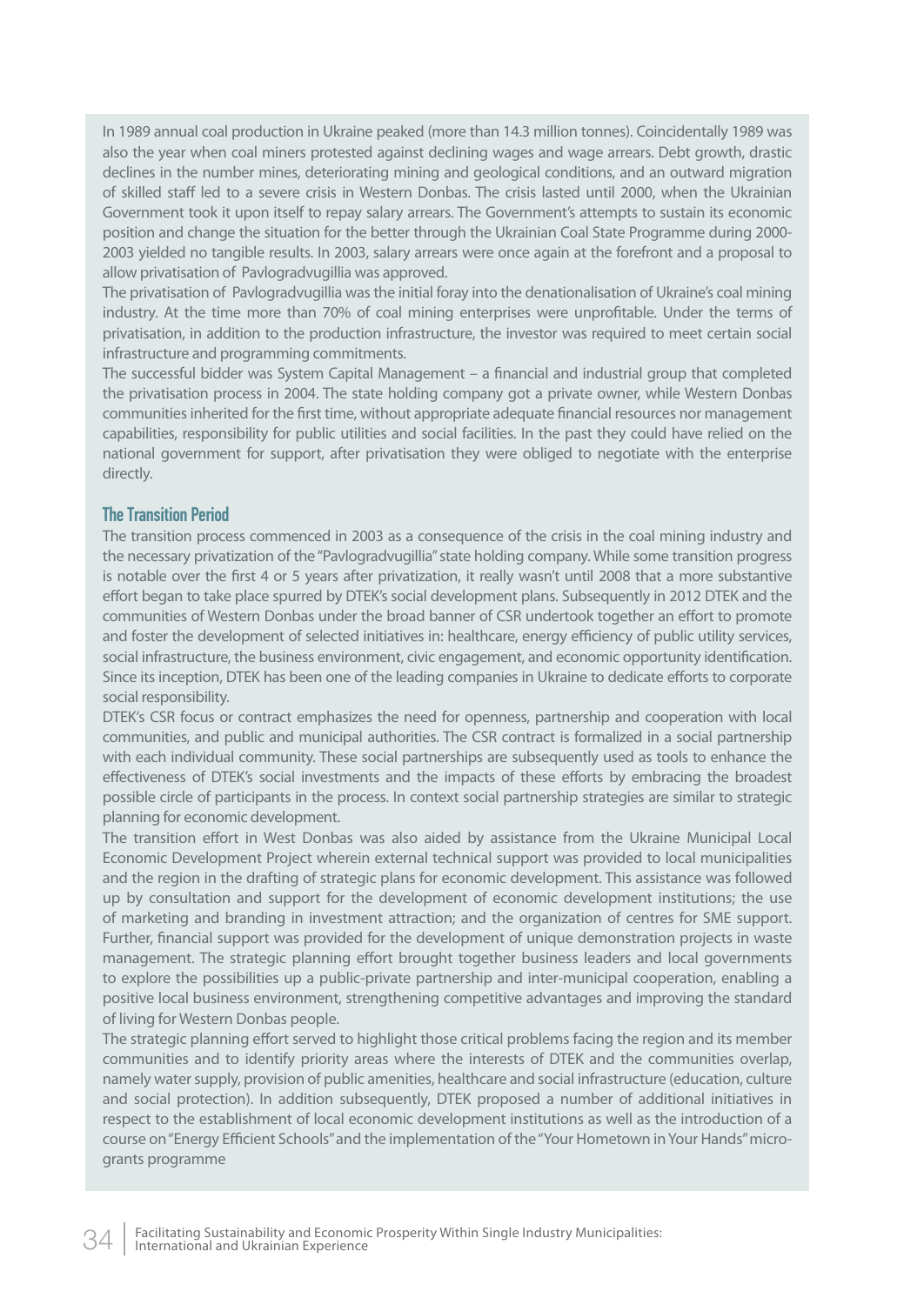For the period 2007-2013, UAH 145 million in social investments were drawn down within the framework of social partnership, including UAH 70 million allocated by DTEK.

#### Key Outcomes

The region benefitted by its strengthened competitiveness in terms of its efforts to support a more facilitative business and investment climate. At the same time nearly UAH 70 million allocated by DTEK in additional investments in joint projects within Western Donbas territorial communities have been realized Less tangible, but importantly, the efforts of DTEK through the social partnership strategy served to enhance the outlook, skills and productivity of local employees.

#### Lessons Learned

- 1. Early on it was appreciated by all of the key stakeholders that adherence to a policy of Corporate Social Responsibility can benefit an enterprise as well as the region/municipality in which it is located. In Ukraine's privatization process it was especially important to properly negotiate and enforce enterprise CSR provisions.
- 2. The strategic plan for economic development and the process by which it is developed and implemented is essential to successful transition in that it engages the community and focuses efforts.
- 3. A successful social partnership strategy requires the engagement of workers, local government, local businesses, the public at large, and the media.
- 4. A properly implemented social partnership strategy can serve to enhance a community's socio-economic well being by building greater community cohesiveness; transparency; and commitment to change.

## City of Slavutych<sup>19</sup>



#### Community Context

The City of Slavutych is one of several soviet planned towns. It was created on October 2, 1986 shortly after the Chernobyl nuclear disaster to provide homes for those who worked at the Chernobyl Nuclear Power Plant. It was also home to those specialists that were charged with organizing the full decommissioning of the facility. This was the last large-scale urban construction project of the former Soviet Union. Each distinct neighbourhood within the City is characterized by the unique architecture of other Socialist cities who participated in its construction including: Baku, Belgorod, Chernigov, Dobryninsky, Yerevan, Kyiv, Leningrad, Moscow, Pechersky, Riga, Tallinn, Tbilisi, and Vilnius. Slavutych has a population of more than 25,000 represented by 49 nationalities and ethnic groups.

In terms of jurisdiction, Slavutych is a subject of the Kyiv Oblast, though in terms of territory it is located in Chernihiv Oblast.

The last working reactor in Chernobyl was shut down on 15 December 2000. Between 1999 and 2001, the city lost around 10,000 jobs and saw an outward migration of highly qualified experts – over 1,500 families left Slavutych. The city faced a slow and lingering death tied to the closing of Chernobyl. However rather than follow the inevitable path of decline efforts were undertaken to transition the municipality to a more positive and sustainable future.

#### The Transition Period

The City of Slavutych's transition effort was initiated over the period 1997-1999, roughly representing one or two immediate years before the final shut down of the last reactor and shortly after the Public Council for City Development started operating in Slavutych. Even prior to the Chernobyl plant shutdown, local authorities in Slavutych realized very well that there was an endemic lack of initiative, helplessness and moreover – inaction within the community to make any development near impossible. Led by the Mayor efforts were undertaken to explore the possibilities of and introduce actions for economic diversification. Local authorities knew that there would be significant hurdles to overcome. Active local initiative and political will for change combined

<sup>19</sup> Slavutych municipal community.. http://e-slavutich.gov.ua/SitePages/home.aspx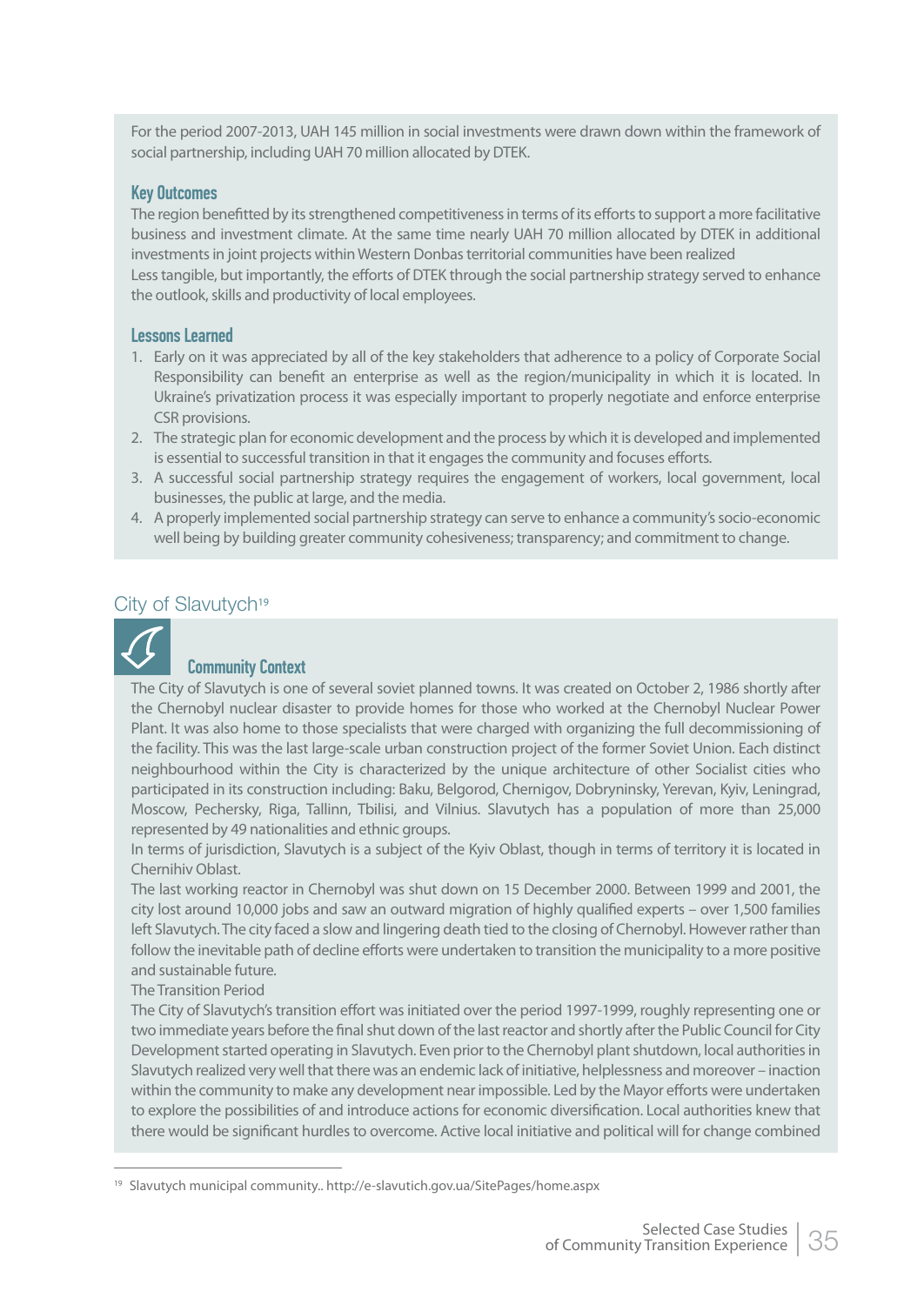with the Mayor's exceptional leadership qualities and art of compromise helped give initial optimism to the City's efforts. No stone was left unturned as opportunities were pursued at the regional, national and international level.

At an international level, the determined efforts of the local government resulted in the adoption of the joint EU-Ukraine-US Action Plan to address social problems concerning Chernobyl NPP and Slavutych (1997). This specific programming initiative focused on improving the enabling environment for business development. International technical assistance projects (especially those delivered by ТАСІS and USAID) made it possible to develop and implement relevant mechanisms to foster sustainable social and economic transition based on the unique idiosyncrasies of Slavutych. An immediate outcome arising from these efforts was the creation in 1997 of the "Slavutych Business Development Agency" (BDA) – a municipal enterprise to support new entrepreneurs and investors, existing companies, and active individuals. Today the BDA's departments are responsible for strategic planning, regional development, business planning and investments, passports provision, property technical examination and assessment, and legal support. It also includes a Business Incubator and a Bureau for Inventors.

The introduction of the Slavutych Special Economic Zone in 1999 (Slavutych SEZ) also played an important role in the transition/diversification effort. The Slavutych SEZ helped attract more than USD \$41 million in investment and 1,103 new jobs at newly established enterprises. Slavutych SEZ participants included a range of enterprises producing a diverse array of products including but not limited to: office supplies, printed products, construction and packing materials, crown caps, woodworking products, decorative dishware, fluorescent lights and so forth for export to such locations as Russia, Kazakhstan, Belarus, Moldova, Italy, Germany.

In 2000 the Slavutych City Council developed and approved a Strategic Plan for Socio-Economic Development of Slavutych to the year 2020. This plan focussed particularly on the implementation of measures that would support the creation of a more enabling business climate. An emphasis on broad, transparent, and inclusive stakeholder engagement characterized plan development.

Since the year 2000, Slavutych has introduced a number of business friendly initiatives, such as:

- The involvement of local business on all advisory bodies within the city;
- Greater transparency and equity in municipal competitions for civic resources, including the lease of municipal property and land;
- A revised programme of municipal property privatization;
- Refundable financial aid and loans through the "Chernobyl NPP. Slavutych. Development" Fund, Slavutych Entrepreneurship Support Fund, and BDA Repayable Financial Assistance Fund; and
- A "One Stop" Licensing and Permitting Office.

With these initiatives in place the City has become one of the leaders in business development in Ukraine. The City was also very active in pursuing transition efforts with international partners. Over the period since 1996 the City of Slavutych participated in the implementation of more than thirty international projects, not the least of which included:

- 1. Strengthening the Employment Service and the Region's Economic Development, TACIS, 1996-1997;
- 2. Establishing a Business Development Agency and Strengthening Local Administration Capacity, ТACIS, 1996-1997;
- 3. Establishing a Business Incubator for Small Businesses, USAID, Loyola College, 1999-2001;
- 4. Creation of Slavutych Community Development Internet Centre (www.e-slavutich.gov.ua), International Renaissance Foundation, 2001;
- 5. Regional economy staff adaptation project, Project Partner, U.S. Labor Department, 2003-2004.
- 6. Business development in Ukraine via provision of a hotline for entrepreneurs, BIZPRO Project, 2002-2004.
- 7. Creating an Intensification Model for Forming a Revenue Side of Local Budget Amid Crisis, International Renaissance Foundation, 2009-2010.

Transition efforts continue today on a number of important fronts including: improving the investment climate, developing technology and knowledge parks; promoting festival events and industrial tourism; and establishing a Research and Development Centre for Anti-Crisis Management in Energy and Environment. In terms of the measured effectiveness of transition efforts, to date the local population and employed labour force have stabilized at pre-crisis levels – 25,000 and 13,500 respectively. Furthermore, industrial production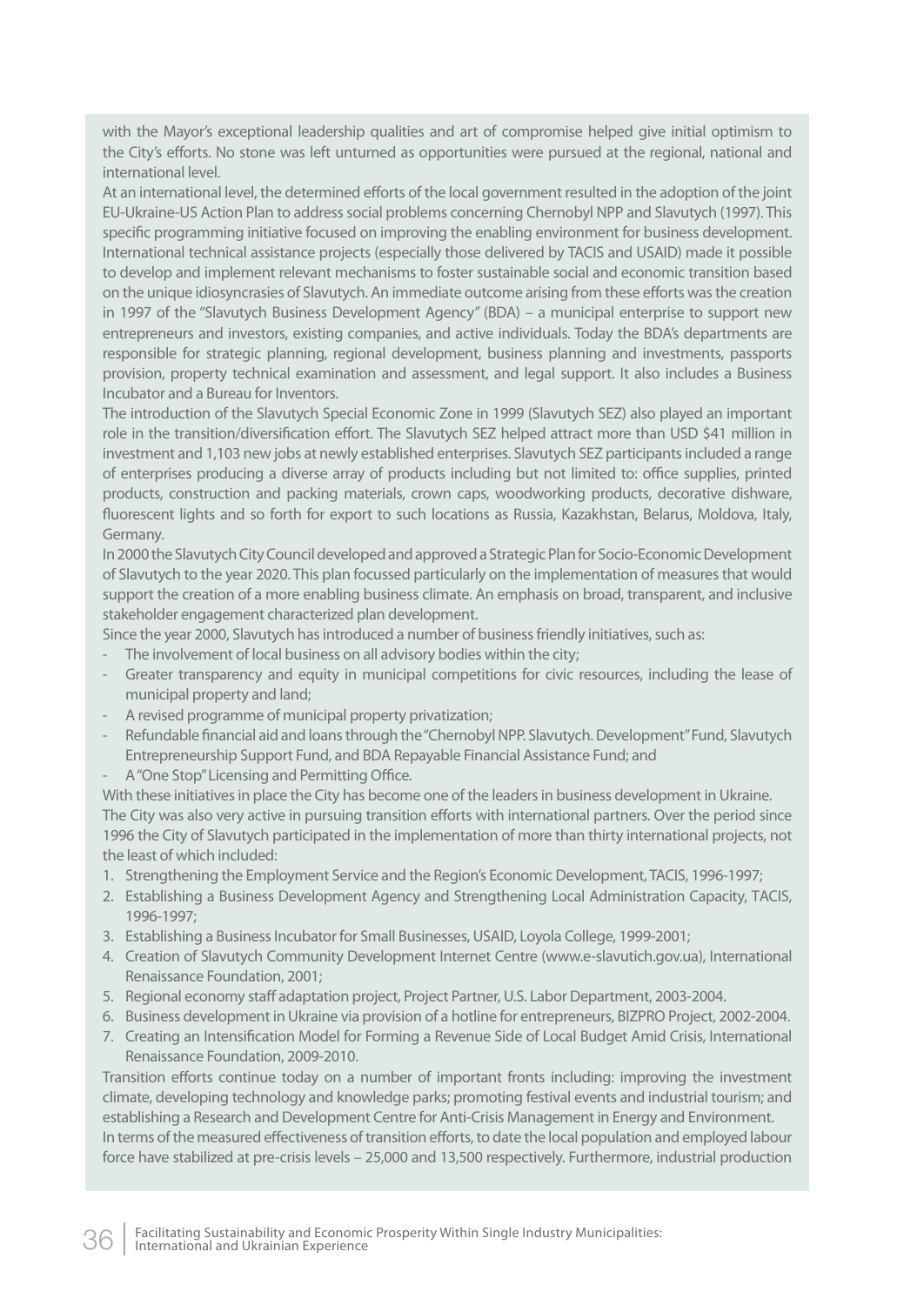has recovered and stabilized. By way of confirmation, in 2000 the aggregate value of industrial production was UAH 476.8 million. Immediately following the 2001 Chernobyl NPP closure volumes dropped precipitously to UAH 42.1 million/year, however by 2013 much of that was recaptured reaching UAH 361.8 million. Finally, as a visible indicator of transition success, Slavutych today has more than 1,700 business entities operating in eight sectors of economy.

#### Key Outcomes

A number of measurable outcomes have accrued through the transition effort. While the transition process remains on-going, performance to date is one of the most successful in Ukraine – 1,153 new business entities have been created within the city employing more than 10,800 local residents. Less than 20% of the population are currently employed at the decommissioned ChNPP. By all measure, Slavutych has reinvented itself from a single-industry town into a diversified city.

#### Lessons Learned

- 1. An integrated and rather rapid economic diversification of the city was made possible only because the city, the region, the national government, and the international community have pooled their efforts and resources.
- 2. The diversification process was successful because it was launched, supported, and driven by the local government; and it was based on a well-structured strategic development plan.
- 3. The foundation of any economic diversification effort requires the development of the basic infrastructure to facilitate, support and promote small and medium-sized businesses. Included in this is the need to promote and foster a more positive image of business and entrepreneurship.
- 4. Implementation of economic reforms requires, above all, a change of perspective through greater citizen and stakeholder engagement.
- 5. While the successes of other cities stimulate and teach, in the transformation process every city must remember its uniqueness.

## City of Novyy Rozdil<sup>20</sup>



#### Community Context

The City of Noviy Rozdil is located in Western Ukraine within the Lviv Oblast. It was founded in 1953 as a settlement for construction and operating personnel of a newly discovered large-scale deposit of natural sulphur, the largest deposit in Europe. Staff of this "Sirka" Mining and Chemical Enterprise comprised the majority of residents within the City. Given the importance of sulphur as a raw material for the chemical and defence industries, the city attracted chemists, geologists, geochemists, miners, builders, transportation specialists, and energy workers from various parts of the Soviet Union, soon joined by medical workers, teachers, service and retail employees, and their families.

Early on and especially during the period 1960-1980 the City of Noviy Rozdil witnessed considerable population and labour force growth as the growing demand for sulphur drove increases in production mining to near one million tonnes of sulphur annually. Population of Noviy Rozdil grew to 33,000. In addition to sulphur mining the City maintained operations for the production of: sulphuric acid, compound fertilizers, fungicides, deoxidizers, aluminium phosphide, ground sulphur for industrial rubber products, and wettable sulphur to use in vineyards and brick making. At its peak the Sirka Mining and Chemical Enterprise provided employment for 15,000 or two thirds of Noviy Rozdil's working-age population.

However, in the late 1980s it became clear that local sulphur reserves were pretty much exhausted and by 1992 sulphur extraction was ceased completely. By 1996 the company ceased operations. In socioeconomic terms Noviy Rozdil began a downward spiral. After the shutdown of the plant 70% of town residents almost simultaneously lost their jobs. While unemployment quickly became problematic the

<sup>&</sup>lt;sup>20</sup> Official website of Novyi Rozdil City, Lviv Oblast. http://www.novyrozdil.lviv.ua/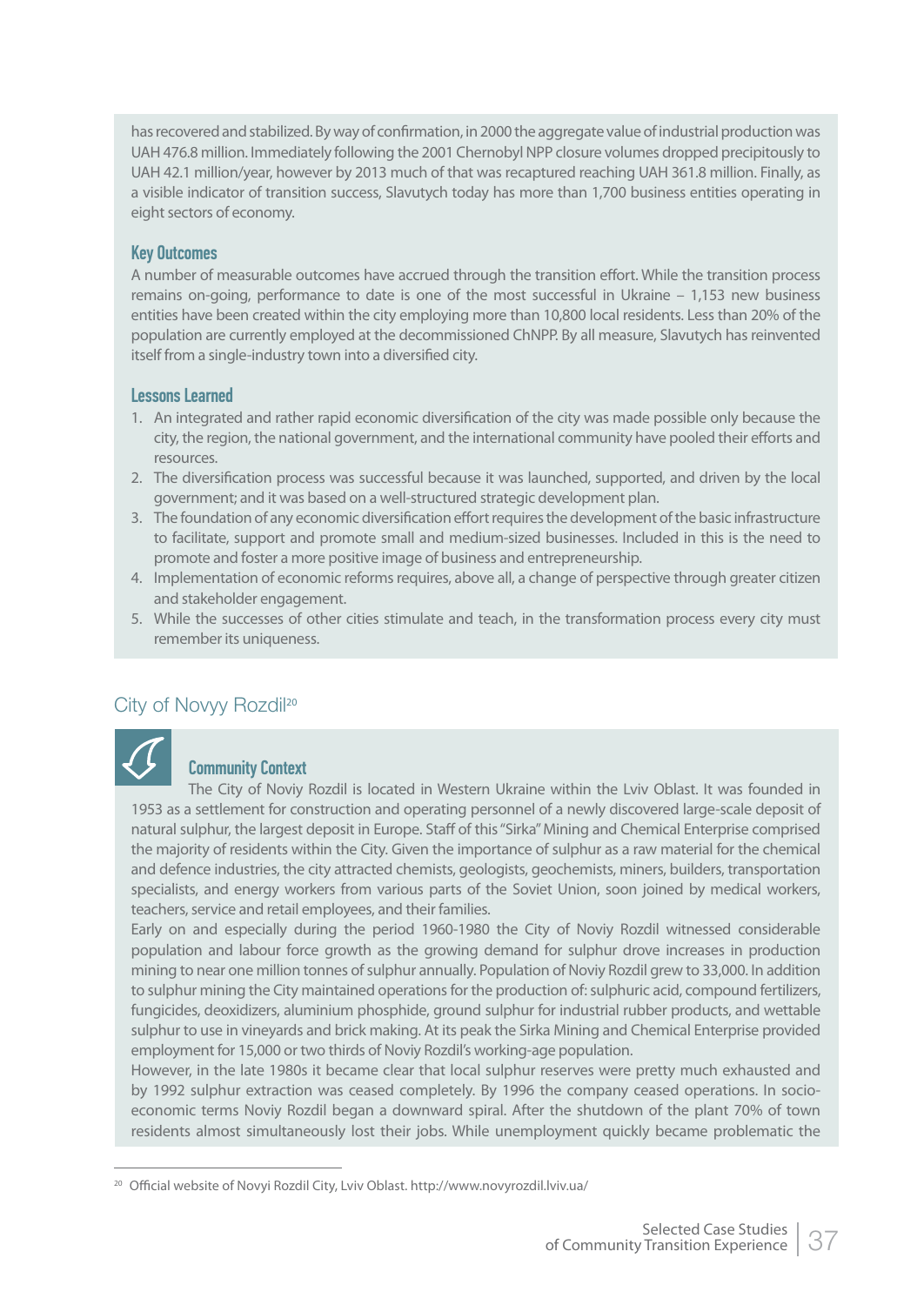failure of the enterprise brought significant problems to the entire infrastructure of the region (drinking water, power, transport, gas and the like) which under better circumstances were adequately managed and paid for by the company.

The shutdown of the "Sirka" Mining and Chemical Enterprise took place in 1996. After the shutdown of the plant 70% of town residents almost simultaneously lost their jobs. Only a small number of professionals managed to leave the area. The shut down occurred in a very difficult transformation period, namely during the collapse of the Soviet Union and a sharpening economic crisis in Ukraine. Every single region had problems similar to those in Novyi Rozdil, while there was neither experience nor resources to resolve them. The economic turmoil of the city was further aggravated by the environmental challenges left unaddressed by the enterprise (a relatively common experience of the Soviet style management of the chemical industry). And so, this flourishing 30-year-old city turned quickly into a depressed area.

#### The Transition Period

For many local residents the paternalistic relationship between the State Government and the City of Noviy Rozdil had ensured an adequate standard of living for 30 years within the municipality. That is why after the shutdown of "Sirka" in 1996, the city turned first to the state for help in resolving its socio-economic and environmental challenges. It wasn't until March 1998 that the state government finally approved a systematic restructuring of the enterprise, including all of the infrastructure attached thereto, within the context of municipal property.

While numerous efforts were expended by City officials in terms of seeking opportunities to restructure the state enterprise and/or modify the status of the City so that it could better leverage its position, nothing much happened. The City received nothing but promises, which due to the lack of funding were never fulfilled. Even in the case where a UAH 50.0 million project was planned and approved in 2003 to correct the environmental devastation in the area attributable to the operations of "Sirka" Mining and Chemical, the funding was never allocated.

The impetus to change was in many ways a direct consequence of the Orange Revolution in 2004. The participation of residents of the city of Novyi Rozdil in these events fueled local initiative and instilled a willingness by individuals to take charge.

In 2005, with a change in local leadership, the city embarked on an aggressive campaign to promote interest in the utilization of vacant or underutilized industrial capacity within the city. The logical target of these efforts were European investors given the city's close proximity to the EU. Within a few months a German firm ODW "Elektronik" located in Noviy Rozdil and started production. Although the newly established German company at that time was able to create jobs for only some tens of city residents among several thousands of the unemployed, this first success was pivotal. By years end 2014 ODW "Elektronik" had created jobs for 750 employees and production continues expanding.

Over the period 2005–2010 community leaders tried to market a variety of investment proposals to potential investors without any particular plan. A number of smaller successes were achieved. However, although it was possible to achieve some level of transition success, it quickly became obvious that without a clear strategy the effort might lack its full potential and the results achieved might be considerably less than they should be. It was necessary therefore to define a more effective way of targetting and attracting new business and new investments to the City. Thus in 2011 the City embarked on a strategic planning exercise. The plan was to be owned by every city resident, uderstandable to regional and state authorities, whose support was always important for a small town; as well as promising for foreign investors, whose investments were urgently needed for the development.

This strategic planning effort was completed with the assistance of consultants assigned by the Canada-Ukraine Municipal Local Economic Development Project. The effort was driven locally and characterized by broad and inclusive citizen engagement. Importantly the external consultants provided an objective insight into the community's competitiveness and provided expert quidance in ensuring the effort was relevant, realistic and worthwhile. Two major themes fell out of the effort: (1) attracting investments; and (2) business development.

Within the context of these two broad themes one specific initiative identified was the creation of a technology park. The creation of the technology park is a rather ambitious project for Novyi Rozdil both financially (UAH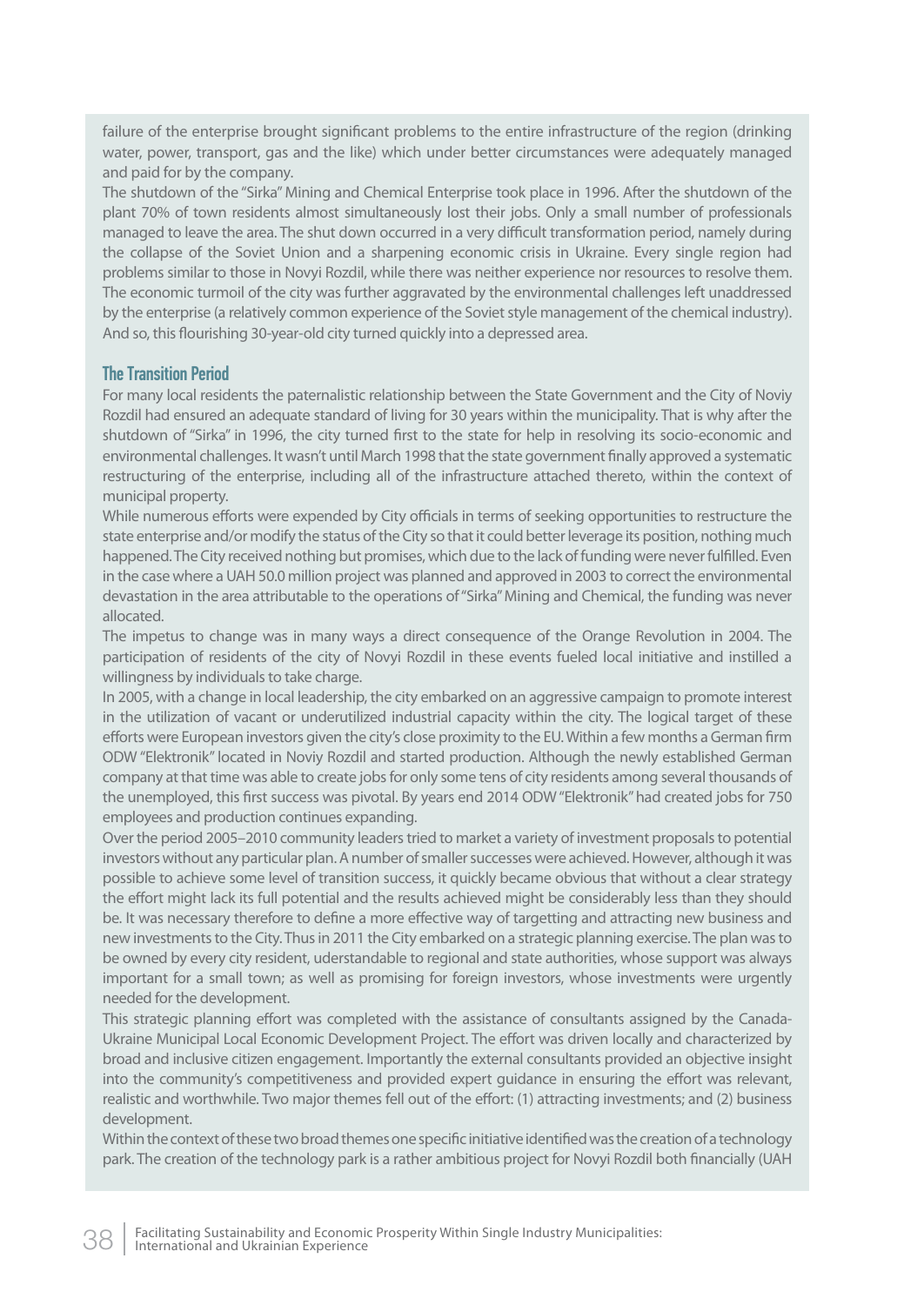25 mln) and organizationally. This project is virtually impossible to implement without the involvement of external partners and resources, as it was defined in the Strategic Plan. To this point however with the guidance provided by the plan a strategic partnership has been organized with regional communities (e.g. Zhydachiv, Mykolaiv) , the Lviv Oblast and other key stakeholders. The City has also managed to obtain EU technical assistance within the context of the EU Cross Border Cooperation Programme Poland-Belarus-Ukraine 2007-2013.

The creation of the technology park enables the City to attract new investments in production, including those related to the processing of the existing industrial wastes, which at present are valuable chemical feedstock.

#### Key Outcomes

Novyi Rozdil's transition benefits include the remediation of 46.4 hectares of land and enhanced diversification of the local economy. The creation of the technology park better positions the city to attract new investments. Another related, transition outcome is the training of local government official in industrial park development, investor relations, and public-private partnerships.

While the learning curve took some time, the city has emerged out of the process stronger, better prepared and more engaged in the local economic development process. Novy Rozdil has benefited by some early successes in diversification and continues to progress after confirming direction and emphasis through an engaged and transparent strategic planning effort. The city has established an effective partnership with other local communities and the Oblast to maximize its LED efforts. Moreover, the city has become a member of the EU technical assistance project with a total budget of EUR 4.4 million, which will allow it to create a technology park for further diversification of the economy.

#### Lessons Learned

- 1. Paternalism, characteristic of the majority of the single industry cities of the USSR period and many company towns elsewhere, unduly impedes the development of "a take charge attitude". This in turn stalls or at its worst precludes successful community transition.
- 2. It is possible to effect some level of LED transition, such as investment attraction, ever without a strategic economic development plan for guidance and focus. However the absence of a proper plan often limits the scope and depth of possible benefits.
- 3. Small cities are best served in terms of local economic development when they can leverage the advantages and synergies associated with broader regional partnerships.
- 4. In practice significant challenges to successful transition can turn out to be opportunities. In the case of Novyi Rozdil industrial waste might be deemed a problem in terms of quality of life but the resolution of that problem may turn out to be an effective transition strategy, i.e. waste can be the raw material or feedstock for a new enterprise.
- 5. Strong leadership is always an essential condition for a strong local community, especially in the transition period.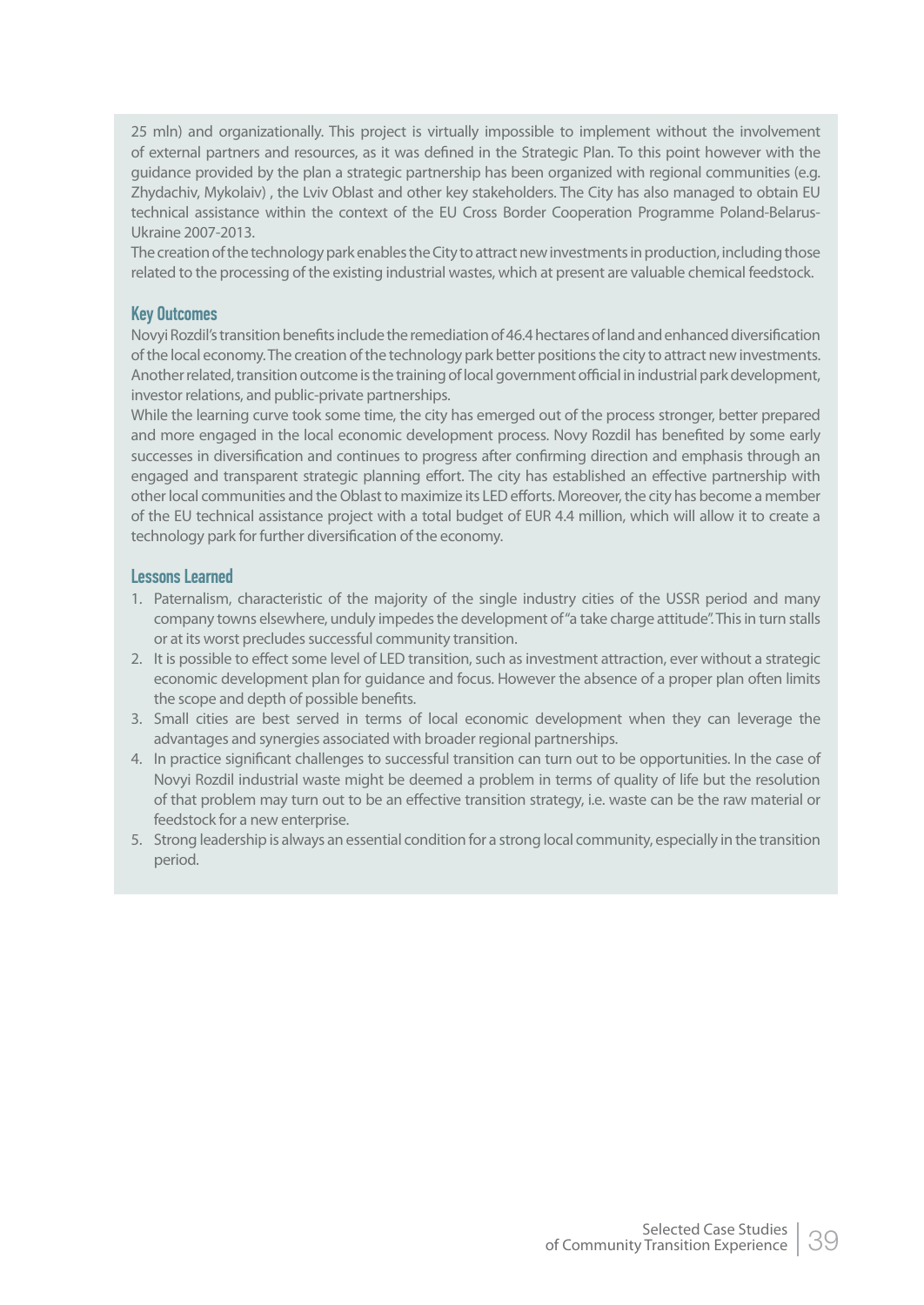# Final Comments

While not a new phenomena nor a new challenge, the survival of single industry towns has taken on an increasing sense of urgency in many countries of the world, especially Ukraine. This document has sought to explore this issue by presenting a better understanding of the format, incidence and problems associated with single industry municipalities. The perspective is both international and Ukrainian. The narrative also highlights some of the approaches and strategies that have been used to successfully overcome the problems associated with urban decline. The purpose in undertaking this research was to gather insights and guidance for sustainable local economic development within mono-industrial communities in Ukraine.

Transition from crisis to recovery is never assured. In fact, the numbers of single industry towns who have managed to overcome significant challenges to adapt successfully to new economic circumstances is relatively small. For many revitalization and sustainability are unrealistic goals. Most at best continue to struggle at length; whereas others simply don't survive. Of course transition is more than just a change, it is a process – a process founded on self-determination. Success in the effort is about starting early, having good leadership, planning realistically and acting proactively, taking charge, collaborating and being inclusive, as well as persistent in the face of adversity.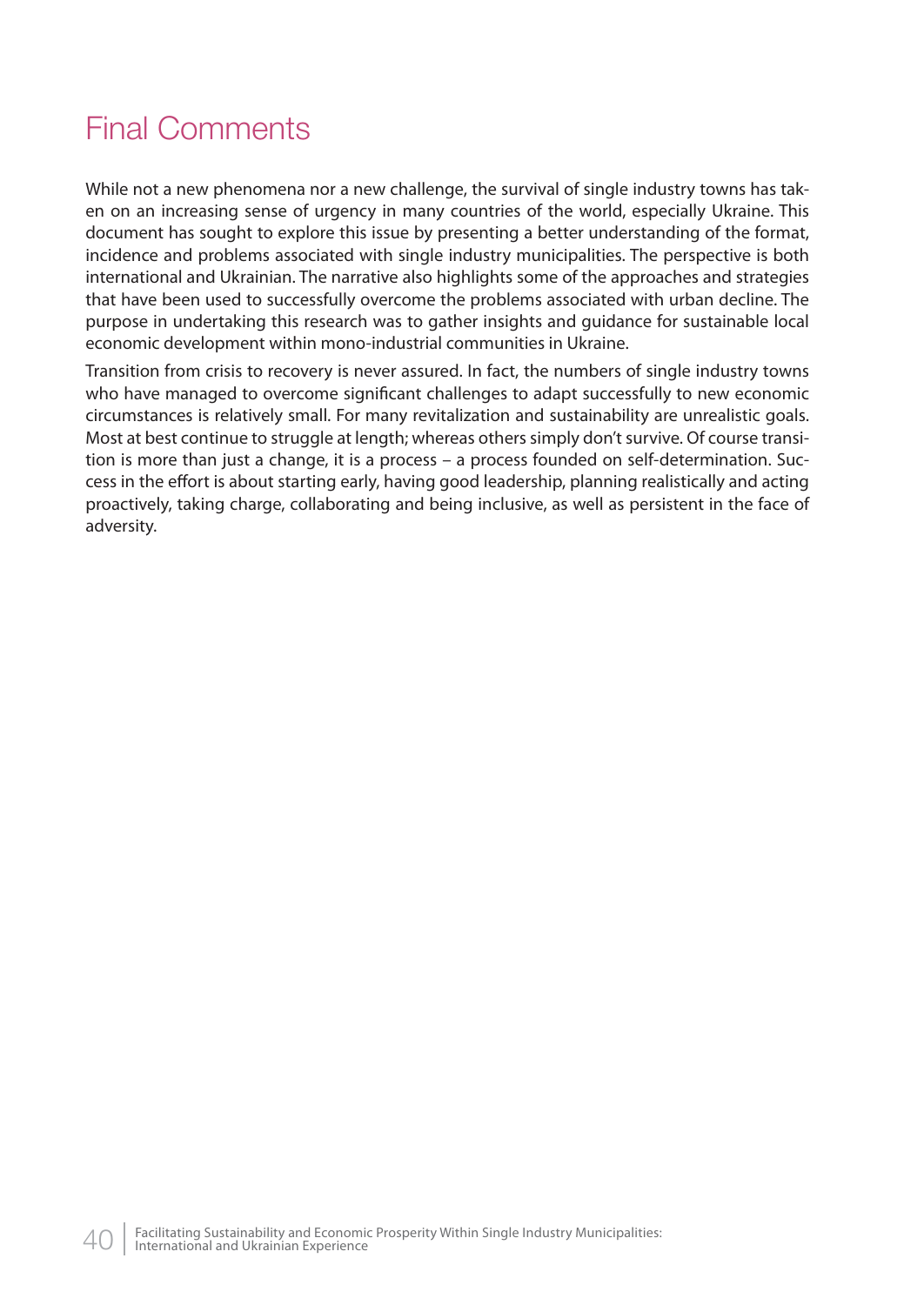# References and Bibliography

- 1. Building for Success: Explorations of Rural Community and Rural Development. Brandon, Manitoba: Rural Development Institute and Canadian Rural Revitalization Foundation. Halseth, G. and R. Halseth. 2004.
- 2. Building Community in an Instant Town: A Social Geography of Mackenzie and Tumbler Ridge, B.C. Prince George, B.C.: University of Northern British Columbia. Halseth, G. and L. Sullivan. 2003.
- 3. Service Provision in Rural and Small Town Places: A Report for Tumbler Ridge, B.C. Greg Halseth and Laura Ryser. Rural and Small Town Studies Program University of Northern British Columbia Prince George, B.C. August 2003.
- 4. Regeneration In European Cities Making Connections. Christopher Cadell, Nicholas Falk and Francesca King. URBED, 2008.
- 5. Communities On The Edge: An Economic Geography Of Resource-Dependent Communities In Canada. R. Geoff Ironside and James Randall. The Canadian Geographer/ Le Geographe canadien 40, No. 1 (1996) 17–35.
- 6. Employment Concentration And Resource Allocation: One-Company Towns In Russia. Simon Commander, Zlatko Nikoloski And Alexander Plekhanov. EBRD. June 2011.
- 7. Possibilities For Self-Sustaining Development In Post-Socialist Single-Company Industrial Settlements: Estonian Cases. Raigo Ernits University of Tartu, University of Helsinki.
- 8. From Mill Town to Mill Town: The Transition of a New England Town from a Textile to a High-Technology Economy. John Mullin, Jeanne Armstrong, Jean Kavanagh. 1986.
- 9. Are Single Industry Towns Diversifying? A Look At Fishing, Mining And Wood-Based Communities. Heather Clemenson. Spring 1992 (Vol. 4, No. 1). Article No. 4.
- 10. Case: Building on Economic Assets in Akron, Ohio after the Decline of the Tire Industry. IEDC. 2010.
- 11. Competitive Cities in the Global Economy. OECD Territorial Reviews. 2006.
- 12. Characteristics of Single Industry Towns. A presentation prepared by the Government of Newfoundland.
- 13. Industry An Urban Developer. Case Study: Iron And Steel Industry In Romania. Radu Sa Geata. 2013.
- 14. A Macro-level Approach to Examining Canada's Primary Industry Towns in a Knowledge Economy. Dr. Sean O'Hagan and Dr. Ben Cecil. Journal of Rural and Community Development. 2007.
- 15. Locality, Memory, Reconstruction: The Cultural Challenges and Possibilities of Former Single-Industry Communities. Edited by Simo Häyrynen, Risto Turunen and Jopi Nyman. 2012.
- 16. No Rock Unturned: Revitalizing the Economies of Mining Dependent Communities. Joan Kuyek and Catherine Coumans. Mining Watch Canada. August 20, 2003.
- 17. Comeback Cities? Urban Recovery Approaches in European Industrial Cities. Jörg Plöger. 2007.
- 18. Post-Soviet Transitions of the Planned Socialist Towns: Visaginas, Lithuania. Rasa Balockaite Studies of Transition States and Societies. Vol 2. Issue 2.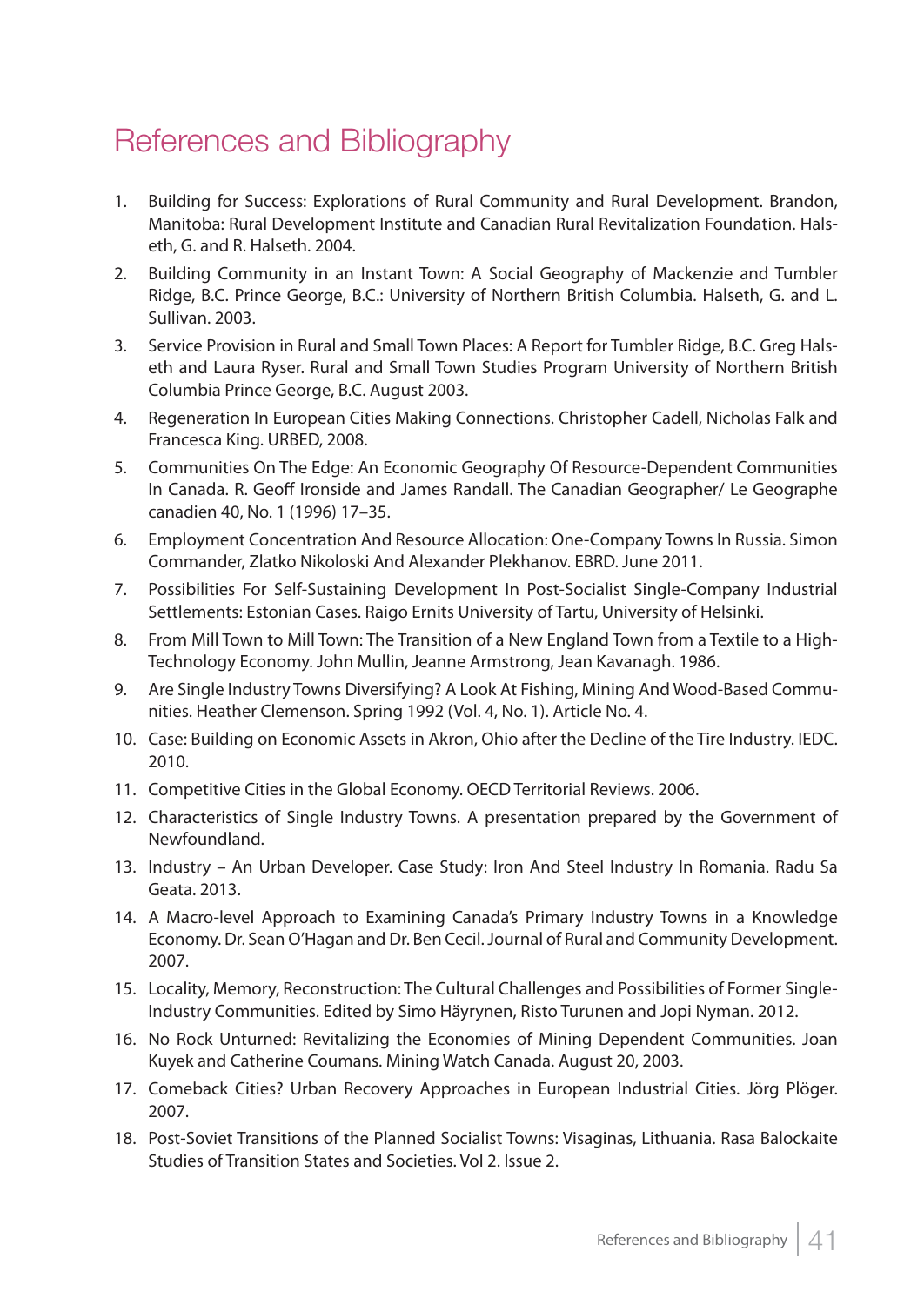- 19. Single-industry Resource Communities, "Shrinking", and the New Crisis of Hinterland Economic Development. David Leadbeater Professor, Department of Economics, Laurentian University, Sudbury.
- 20. Corporate Social Responsibility Small Businesses and Small Towns. Center for Ethical Business Cultures. 2010.
- 21. The Future of Shrinking Cities: Problems, Patterns and Strategies of Urban Transformation in a Global Context. Karina Pallagst, Jasmin Aber, Ivonne Audirac, Emmanuele Cunningham-Sabot, Sylvie Fol, Cristina Martinez-Fernandez, Sergio Moraes, Helen Mulligan, Jose Vargas-Hernandez, Thorsten Wiechmann, Tong Wu (Editors) and Jessica Rich (Contributing Editor). May 2009.
- 22. Contemporary Policy Issues in Rural Single Industry Small Towns in OECD Countries. John Bryden, NILF, Oslo, Norway. 2009.
- 23. Company Towns in the Americas: Landscape, Power, and Working-Class Communities. Edited by Oliver J. Dinius, Angela Vergara. 2011.
- 24. 6 Ghost Towns and Abandoned Cities of South America. 24 April 2011.
- 25. http://www.urbanghostsmedia.com/2011/04/6-abandoned-cities-ghost-towns-southamerica
- 26. Building globally competitive cities: The key to Latin American growth. McKinsey and Company. Andres Cadena, Jaana Remes, James Manyika, Richard Dobbs, Charles Roxburgh, Heinz-Peter Elstrodt, Alberto Chaia, Alejandra Restrepo. August 2011.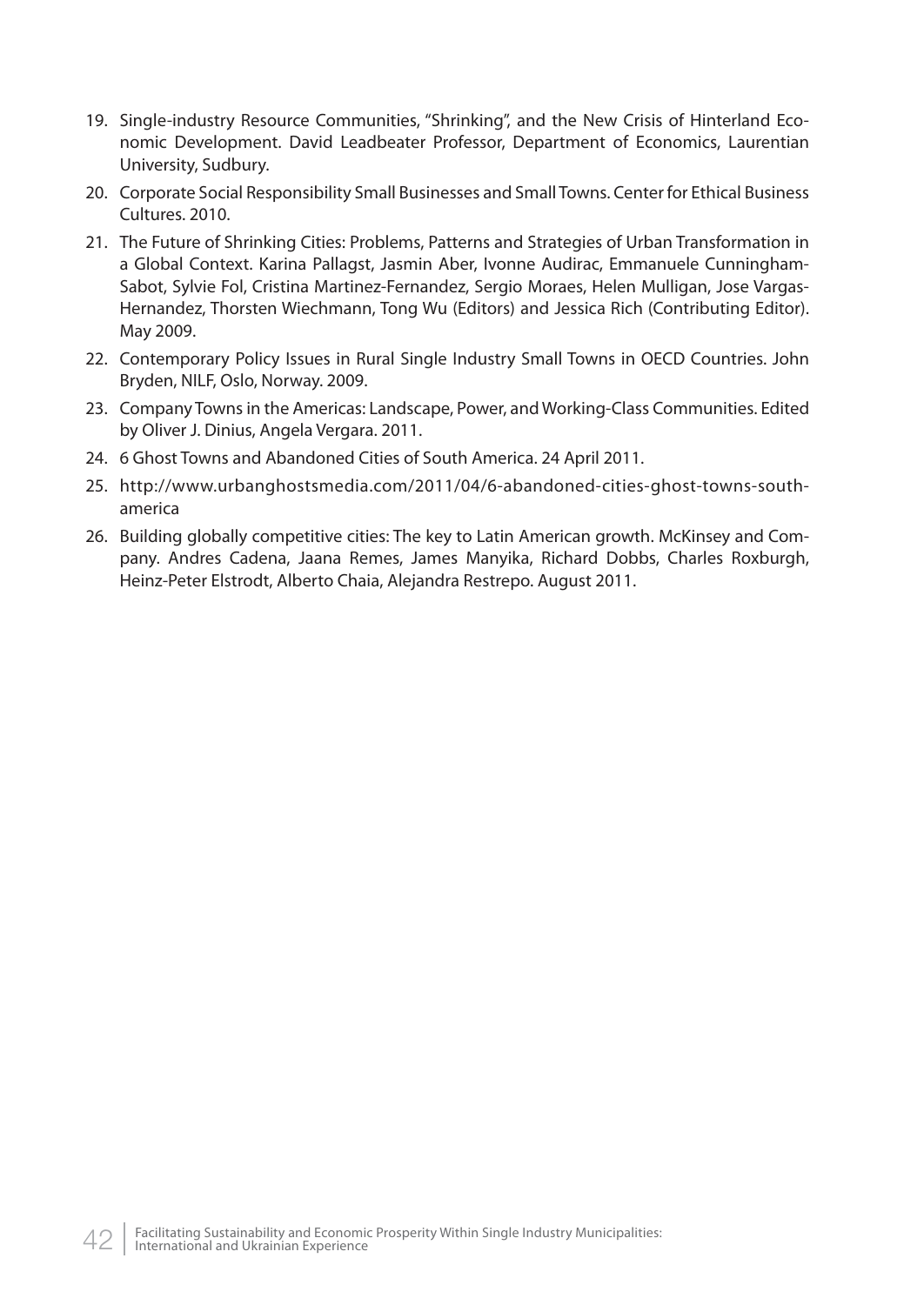The goal of **Ukraine Municipal Local Economic Development (MLED) Project** is to improve economic opportunities for Ukrainians in a strengthened democracy through inclusive and effective local governments that meet the needs of their citizens and their business communities with support from strengthened enabling institutions. MLED is being implemented from January, 2010 till December, 2014 by the Federation of Canadian Municipalities with the financial support from the Government of Canada.

MLED provides technical assistance to improve planning and support for the delivery of services that foster and support economic growth in twelve cities in Lviv and Dnipropetrovsk oblasts of Ukraine.

> 30/39, Shchekavytska St., office 27, Kyiv, 04071, Ukraine tel.: +38 044 2071282 fax: +38 044 2071283 office@mled.org.ua www.mled.org.ua